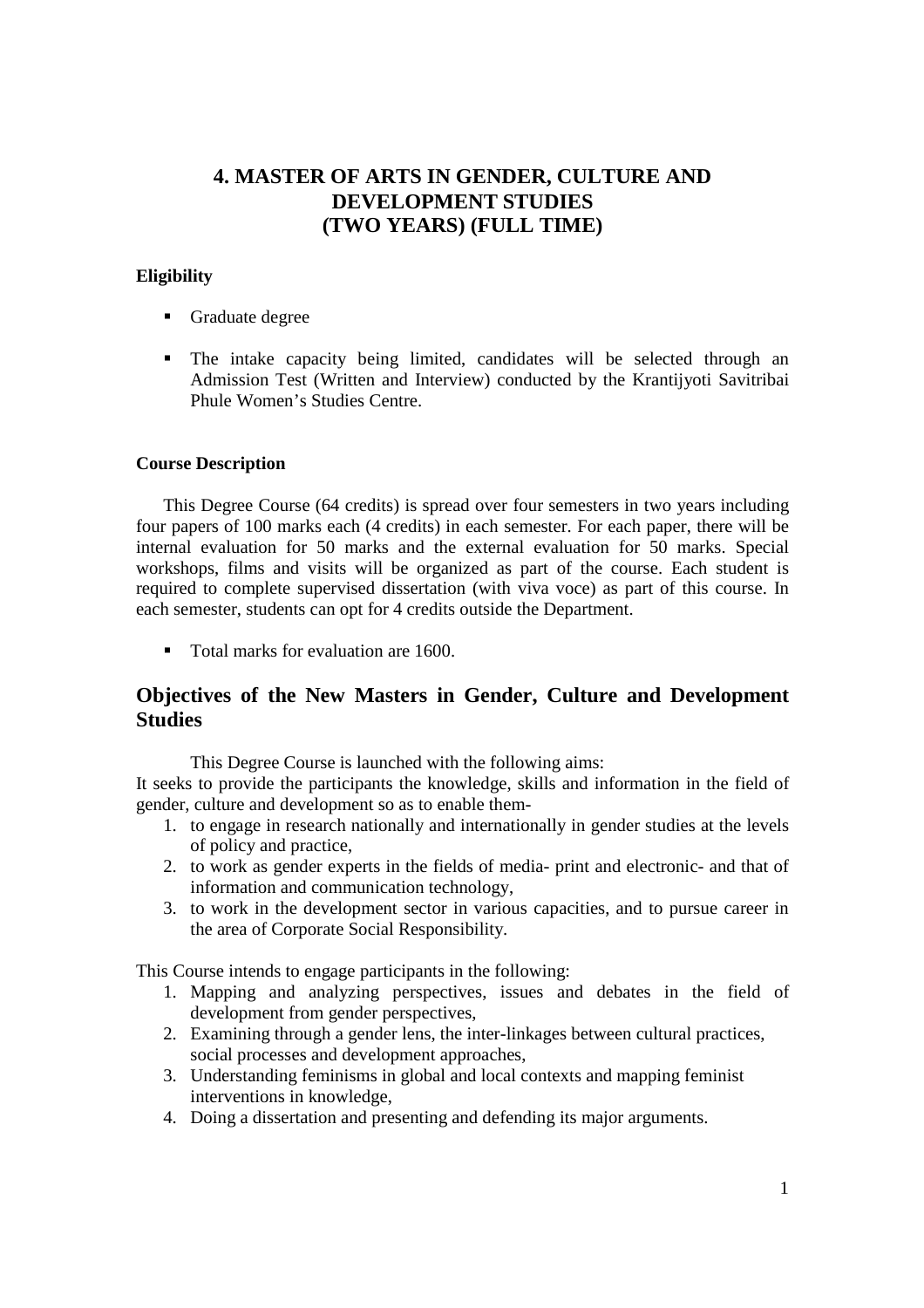# **Bridging Gaps: Assignments and Workshops for Skill Building**

The courses will be supported by workshops and bridge modules to help students in

- Concretizing and locating a theoretical perspective in material conditions, Analyzing contemporary issues/ legal cases using feminist perspectives, Tracing many paths to feminism, Mapping feminist scholarship emerging from women's movement, academy and NGOs
- Reading and analyzing statistical reports; Summarizing reports, policy recommendations; Preparing resource list; Writing press notes, newspaper features, blogs etc.
- Analysing structures, strategies and semiotic codes in film/television serial/any cultural practice; Collating and collecting visual, oral, literary documents; Audiovisual presentation of cultural practices
- Using primary sources archives, literary texts, oral narratives; Revisiting secondary sources to rewrite feminist history; Mapping feminist tour of sites in villages, cities and towns
- Critical review of the research reports of NGOs, research institutes and factfinding reports of the movement; Rereading texts: making critical notes (drawing information from the available research); Documenting development alternatives; Documenting inequalities through quantitative methods and local surveys
- Understanding processes and procedures of campaign building; Preparing small handbills, speeches, posters, skits, role-plays to democratize knowledge of law to diverse groups

# **SEMESTER I**

#### **Core Courses**

- WS 1: Feminisms: Global and Local
- WS 2: Development: Gender Perspectives
- WS 3: Gendering Social History

#### **Optional Courses**

- WS 4: Legal Terrains: Gender Concerns
- WS 5: Course (Thematic)
- WS 23: Inequalities and Exclusions : Gender Perspectives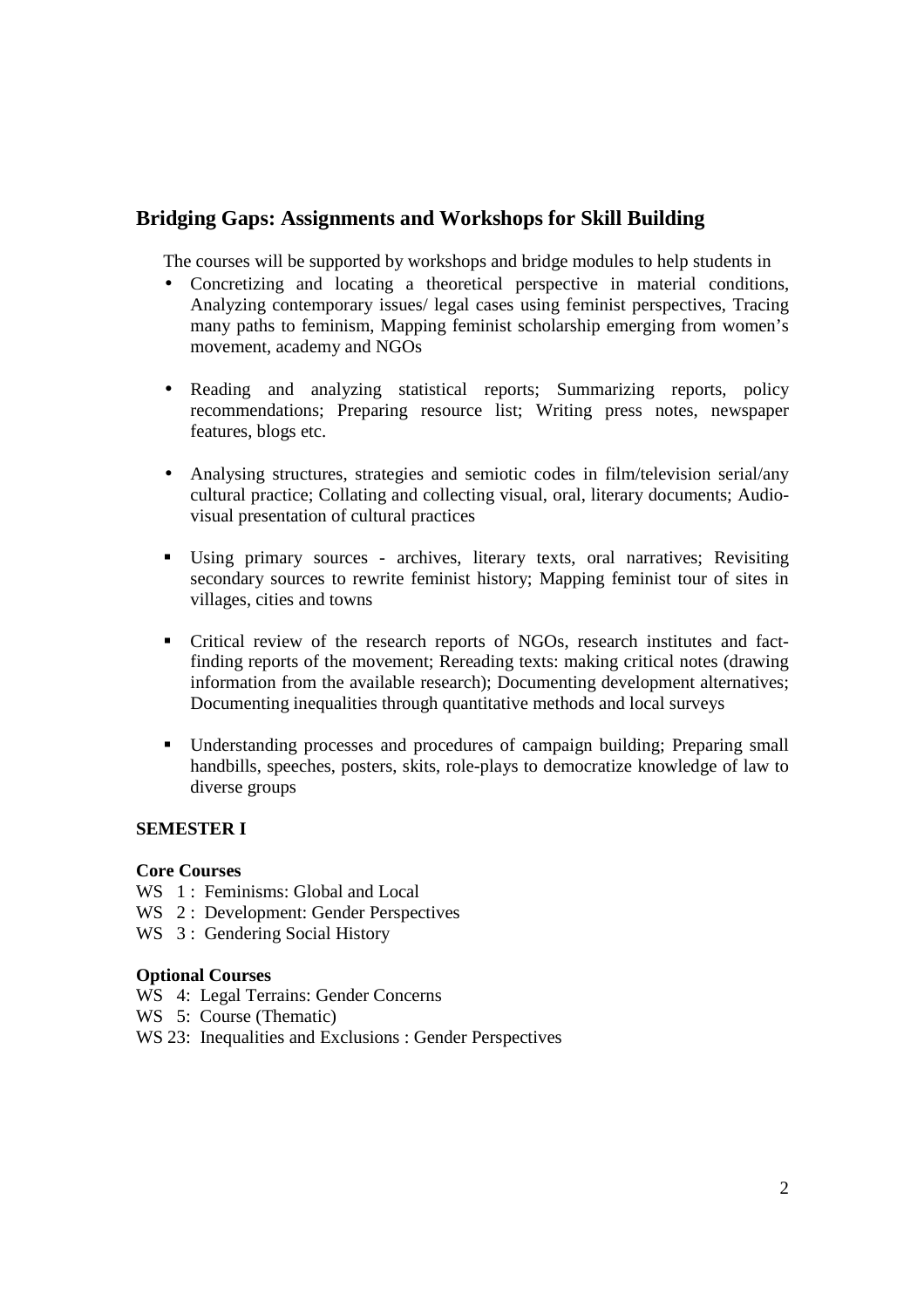#### **SEMESTER II**

## **Core Courses**

WS 6: Feminist Thought and Feminist Theory WS 7: Gender, Culture and Development: Theoretical Perspectives

#### **Optional Courses**

WS 8: Culture: Gender Perspectives WS 9: Gender and Dalit Studies WS 10: Course (Thematic) WS 24: Conceptualizing Violence

## **SEMESTER III**

#### **Core Courses**

WS 11: Theory of Gender in India WS 12: Feminist Research Methodology

#### **Optional Courses**

WS 13: Gender, Nation and Community WS 14: Gender and Sexualities: Perspectives and Issues WS 15: Caste and Gender: History and Memory WS 16: Course (Thematic) WS 25: Literature in Comparative Context

# **SEMESTER IV**

# **Core Courses**

WS 17: Globalization: Gender Concerns WS 18: Dissertation OR Research Essay/ Research Report

#### **Optional Courses**

WS 19: South Asia: An Introduction through Gender Perspectives WS 20: Gender and Cultural Studies in India WS 21: Gender, Production and Reproduction in South Asia WS 22: Course (Thematic) WS 26: State, Civil Society and Law : Gender Perspectives WS27: Experience and Theory : Understanding Feminist Debates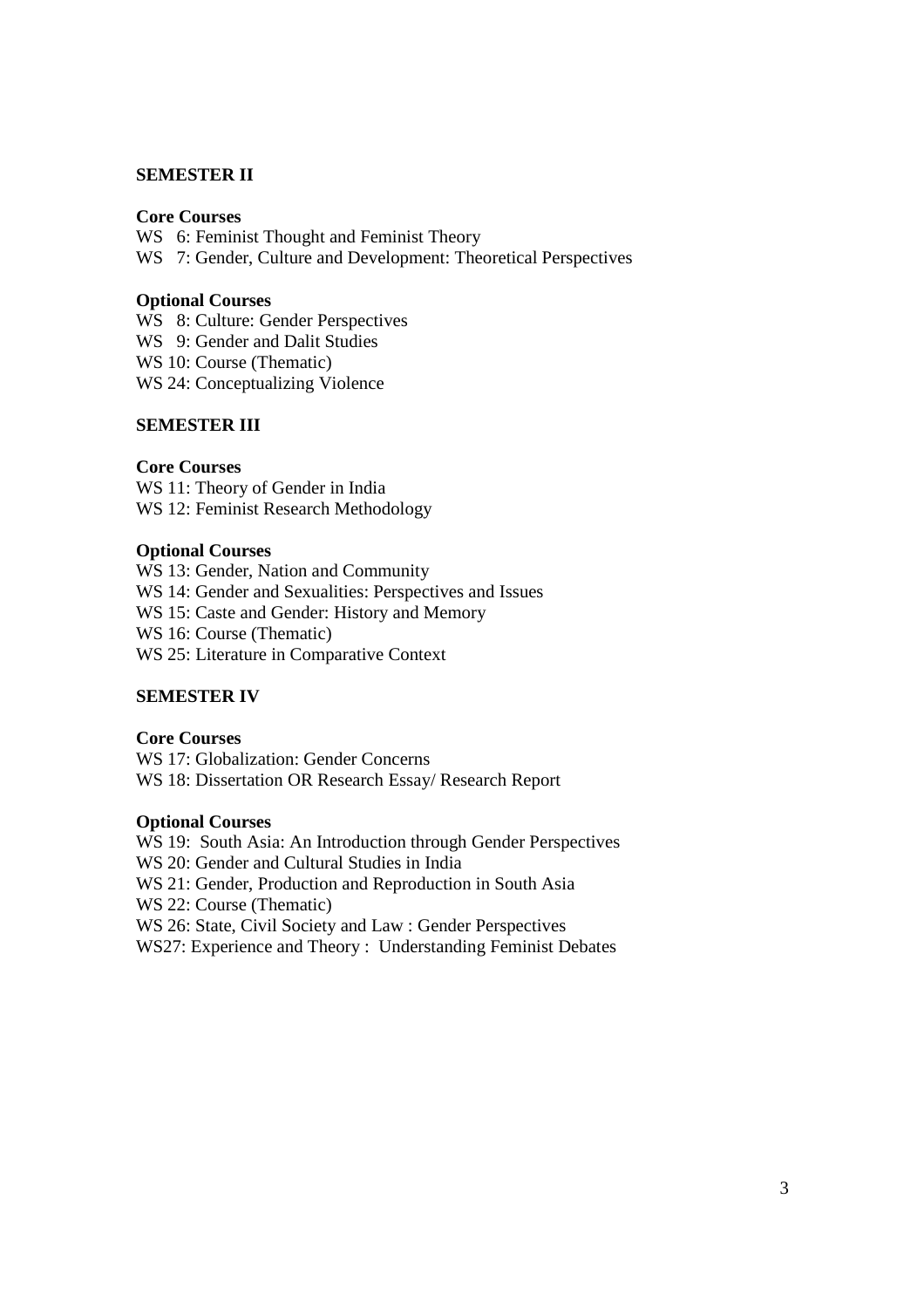# **SPECIAL FEATURES OF POST-GRADUATE MA/DIPLOMA COURSE IN GENDER, CULTURE AND DEVELOPMENT STUDIES Modular Training and Micro Teaching: Developing Skills and Practice**

The Centre is committed to integrating a strong skill building component into the teaching practices and pedagogy of the MA programme in Gender, Culture and Development Studies. These skills include those required in the academia and expanding sector of development and culture- in fact the Centre sees this initiative as one of building dialogue across the different government, NGO, Industry and social movement organisations that are 'doing gender' in different ways. Towards this end, the Centre floats thematic courses every semester which seek to integrate training in academic skills with training required for working in different specialised sectors in the field of development and media.

Training in academic skills of reading, writing and presentation is conducted through micro teaching, mentorship programmes and writing courses. The faculty members at the Centre are assigned students who they meet one-to one for developing skills ranging from building a bibliography, working out annotated bibliographies, making critical notes, reading and reviewing and writing and presenting an essay. The Writing Course is built around a specific theme and introduces students to skills of exploring a new field, diverse resources, delineating specific areas of interest and articulating this interest in the form of a proposal.

The second significant component of skill development is designed through a series of 'Modular Training Workshops' by practitioners and professionals in the field. These workshops have grown from the Centre's sustained dialogue with more than 40 organizations in the development, media and CSR sectors. The on-going dialogue seeks to understand the gaps between university education and the requirements of the field and to evolve ways of meaningful partnerships between the centre and various organizations and professionals. The modular workshops are an integral part of the course work and the objectives of the workshops are as follows:

- Draw out maps of development of specific sectors
- Outline processes and work involved in the sector and skill sets required for the same
- Introduce students through exercises to issues, practices and dilemmas that are encountered in practice in different sectors
- Allow students and 'potential employers' to interact in a non-recruiting scenario.

The modular workshops become a site on which the students in dialogue with practioners think through and explore ways in which their post-graduate interdisciplinary training in Gender, Culture and Development Studies can contribute to their future career prospects most directly through the block placement initiative. For the Centre, the modular workshops are an important platform to learn about the new developments in the 'field' and develop sustained dialogues through collaborative research and training. The workshops open with daylong sessions with experts like Ramesh Awasthi, Manisha Gupte and Milind Bokil introducing students to the historical emergence of the voluntary and NGO sector in India. This is combined with sessions by Kiran Moghe on tracing the development of mass movements in India.

Modular workshops are planned across four semesters to cover sectors of health, sexuality and media, livelihoods, child rights and education, dalit rights, disaster management and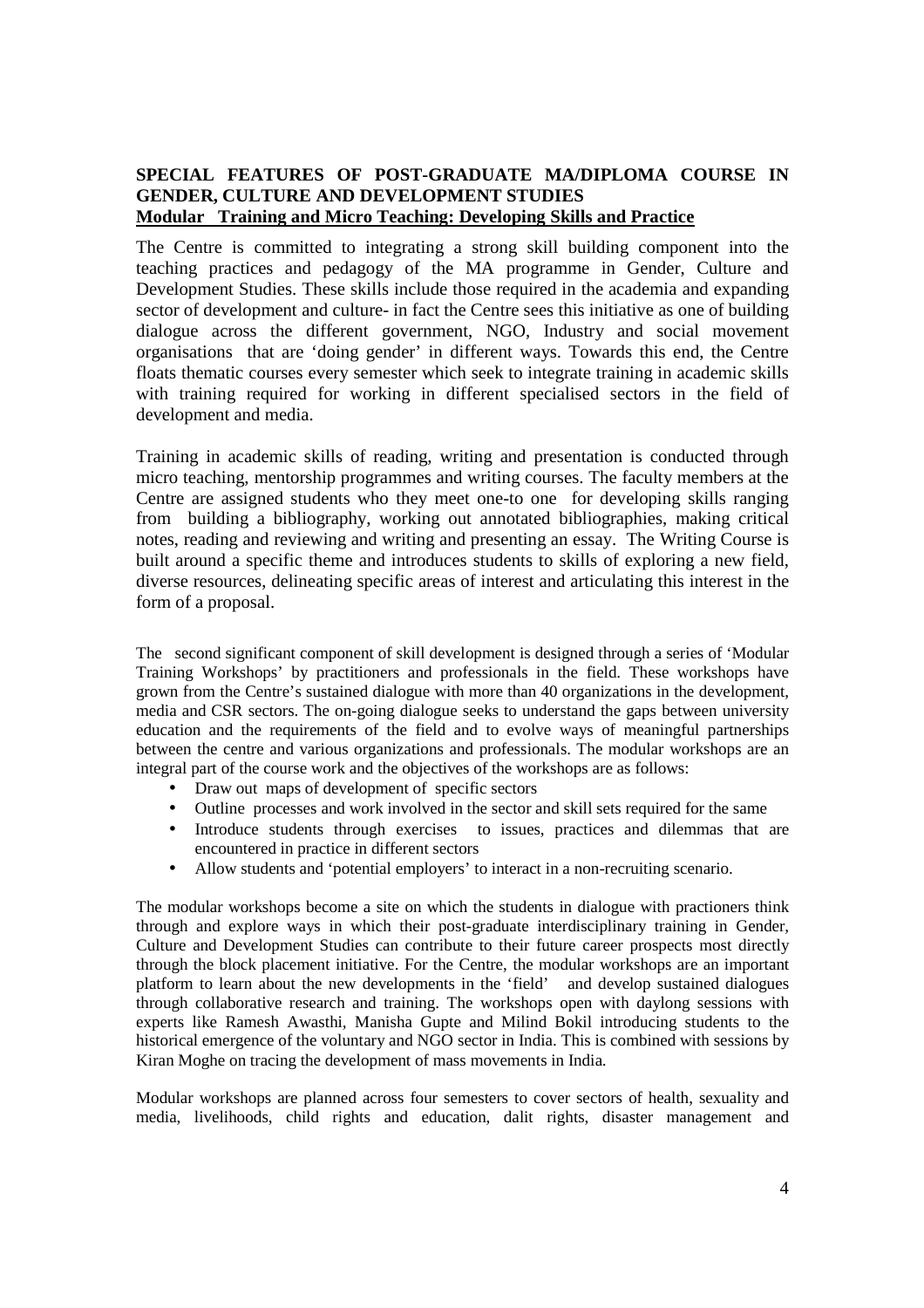communication and documentation. Within the health sector, there have been trainings on public health in India by ICCHN, on health equity and issues of gender within health by SATHI. In the field of sexualities, there have been trainings on major issues within the field by Sangama, Banglore, debates within Sex Work/Prostitution by SANGRAM, Sangli and on Masculinities by Samyak, Pune. The students have also completed the 4 Day Chakrabhed Training organized by MASUM on the theme of working with domestic violence. Within the media sector, modular workshops have included training on issues of gender in cybercultures by Nishant Shah of Centre for Internet and Society (Bangalore) on Critical Media Literacy by Bishakha Dutta of Point of View (Mumbai) and Madhusree Datta of Majlis (Mumbai). In the coming semesters, modular workshops include among others those on themes of Livelihoods- Gender and Water concerns by SOPPECOM (Pune), Gender issues in Livelihoods- issues of urban reforms, EGS by Prayas (Pune) and Food Security and Livelihood Concerns by Vikas Adhyayan Kendra (Mumbai). Trainings on Dalit and Tribal Rights by Navsarjan (Gujarat), AIDMAM (New Delhi), NACDOR (New Delhi) ,VAK (Mumbai) and Insight (Delhi) are an important component of the Centre's focus on issues of caste and gender. The upcoming semesters will also include trainings on Documentation and Communication by Aalochana and Stree-Samya; on Advocacy by NCAS and Action Aid as also on Child Rights and Education by CRY, Nirantar. The list of sectors and trainers continue to grow as the Centre seeks to dialogue with new partners in the field.

## **Bridge Course**

The Bridge Course runs as a co-curricular course in every semester and has been conceptualised as distinct from 'English Language Courses' and 'Remedial English Programmes'. At the Centre of this course is an effort to wedge open the inequalities that are articulated through the 'language question' in higher education. The course addresses both the immediate and urgent needs of students and the long term goal of transforming the very processes involved in learning and teaching.

The University of Pune attracts equal number of students from the urban and rural areas and more than 50% of the students in the Social Science classrooms of the University including ours come from socially and economically disadvantaged backgrounds. Many of our students come from the drought-prone backward areas and aspire for career opportunities in teaching-research, State and Union Public Services and the development sector. However, almost all of them have Marathi as their language of instruction, reading and examination up to the graduation level. Hence developing reading, comprehension, writing and communication skills in English is an urgent need. The major theoretical debates, discussions on contemporary social issues are largely available in English. This leads to a major gap in the theoretical, analytical and writing skills of the students belonging to the above mentioned categories. Many of the students have not had access to computers and therefore do not have a hands-on experience with basics of data entry and processing and efficient use of web resources. On the other hand the English Medium student in this classroom often mistakes fluency of language with accuracy of argument and excellence. Often these students need special training in skills of reading, making notes, building arguments and most importantly in locating issues in social history and the everyday lived reality. Many of these students have very little idea of the rich debates in Marathi/Indian languages happening inside and outside the academia and rarely reflect on own location of privilege and its relation to knowledge and power. The gaps caused by disengaged scholarship and fractured understanding of the middle class English educated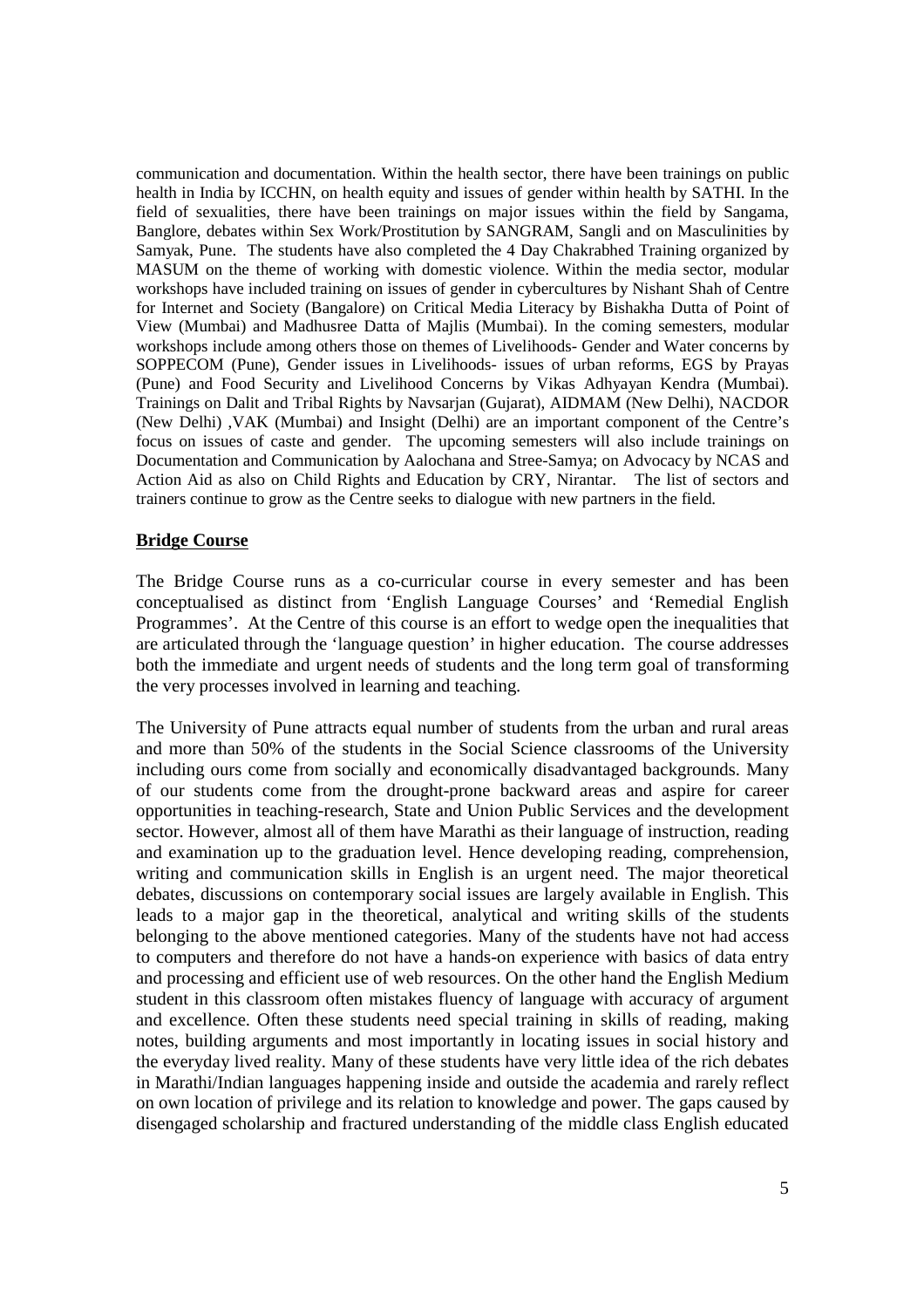students of issues in Indian society is also a matter of concern in the formulation of this course as is the over dependency on web resources that leads to 'download' mode of learning and writing.

# **The Bridge course was started therefore with the following objectives:**

- To improve the linguistic skill of English language by teaching basic grammar and phonetics by using readings from the classroom as 'texts' for reading and comprehension skills.
- To enhance analytical skills through learning skills of discussion and presentations.
- To develop skills of argumentation and presentation of subject matter.
- To develop basic skills of data entry, use of web resources and processing through social science packages.
- To develop Social Science and Humanities Vocabulary in Marathi /Indian Languages.
- To 'reflect' on social location and processes of knowledge.
- To recognize that diverse groups work more efficiently and creatively and transform knowledges.

# **The Bridge course has been designed around the following five modules:**

- Oral, Written, Aural and Visual Comprehension in English
- Basic Comprehension of English Grammar
- Instructional Sessions to navigate real and virtual spaces in English
- Individual and group exercises to develop skills of critical note-taking, reviewing and presentation of subject matter
- Foster respect for diversities through understanding inequalities and creating equal opportunities

The Bridge Course involves at least twice a week classes plus contact hours with the faculty for addressing individual queries and issues. The contact hours work like tutorial sessions. The Centre is committed to this project and in keeping with the stated aims of the Bridge Course we have also begun writing and publishing teaching-learning manuals for each semester to suit the needs of the course.

# **Block Placements and Internship Programme**

The Masters and Diploma programmes in Gender, Culture and Development Studies are framed within the context of changing social composition of our classroom and the opening up of disciplinary boundaries. The programmes seek to address some of the challenges facing contemporary higher education, more specifically the questions raised about the relevance and 'employability' of postgraduates in social sciences and humanities. There has been in recent times, considerable debate on increasing number of unemployed/underemployed postgraduates in Social Sciences and Humanities and research programmes for many are no longer a choice but a way to escape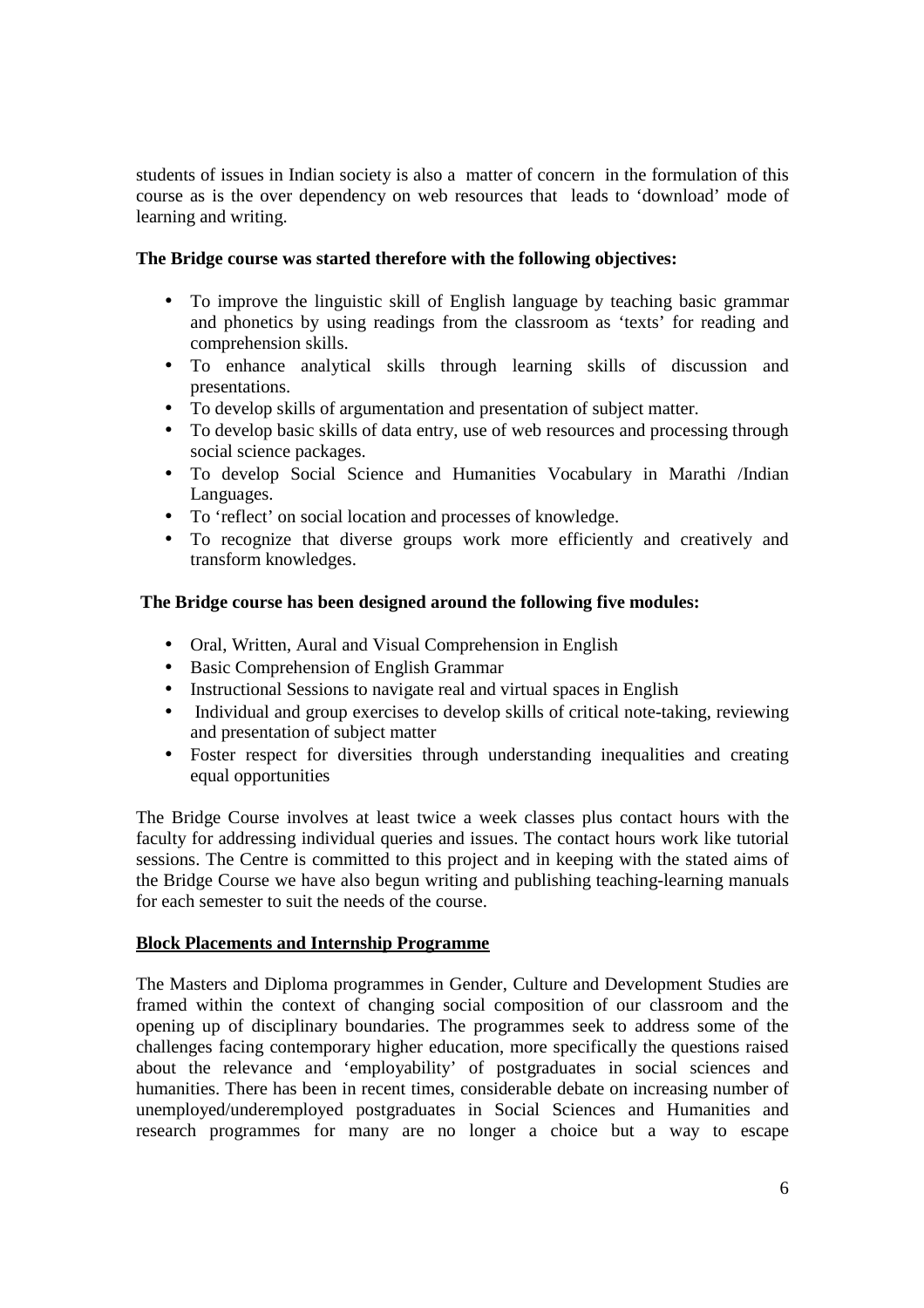unemployment. Goals of higher education have often come to be posed as either training for labour market or shaping of sensibilities. The programmes at the Women's Studies Centre seek to move out of this posed binary and are committed to curricula and pedagogies that integrate critical knowledge with skill development for 'employability'.

The Block Placement and Internship programme which introduces students to the critical areas of practice in the fields of development and culture is an effort to make higher education more adaptive and imaginative and has evolved through seminars, meetings and focused dialogue with the State, Corporate and Non- Governmental Sector to explore mutually beneficial partnerships . The Centre believes that the best of talent from diverse social groups needs to be brought into Social Sciences and Humanities and this is possible only if sustainable partnerships can be built with Development, corporate and media houses. With this in view, ,the Centre through its project on 'Reimagining Higher Education: Issues of Employability and Partnership' has been in dialogue with over 40 organizations in India across the following sectors: Documentation for Change, Alternate Media, Youth, Health, Education, Human Rights and Law, Sexuality and Sex Work, Livelihoods, Publishing/Translation, Microfinance, Dalit rights and relatively newer fields that include disaster management, CSR and Innovation.

The Block Placement Programme is closely linked to intensive semester long training programmes that are integrated in the curriculum through specially designed theme/sector based modular workshops. These modular workshops constitute an important part of the skill development and practice component of the programme and are conducted by renowned practioners in the above-mentioned sectors.

In a voluntary capacity, the centre is being assisted in the process of conceptualizing and concretizing the block placement programme by an expert Vijay Wavare who has rich experience of working in the development and CSR sectors and is a trained social worker.

The idea of the block placement programme is to place students for a period of one month with various organizations working in diverse fields, with a view of matching the requirements of the organizations and the interests of the students. The block placement is located in the summer vacations between the first and second year of the MA programme. The block placement seeks to break away from regular models that envisage 'the field' as separate from the classroom and as an exposure to the 'real world'. Rather the bridge course, modular workshops and block placement components are integrated as a part of reflexive learning – of seeing the 'field' in the classroom and experiencing the 'classroom' in the field. In this process, doing block placement becomes a way of knowing not just about the concerned sector but also about one's own strengths and limitations. It is envisaged in terms of giving students a space to practice the skills that they possess, identify gaps in skills and work on these during the semester. Students also undergo special training and one-to-one guidance sessions before being placed for blocks and after completing block placement assignments. The block placement is followed by a 2-3 month long internship at the end of their second year of MA. The block placementinternship programme is a step towards building a Placement Cell in the near future.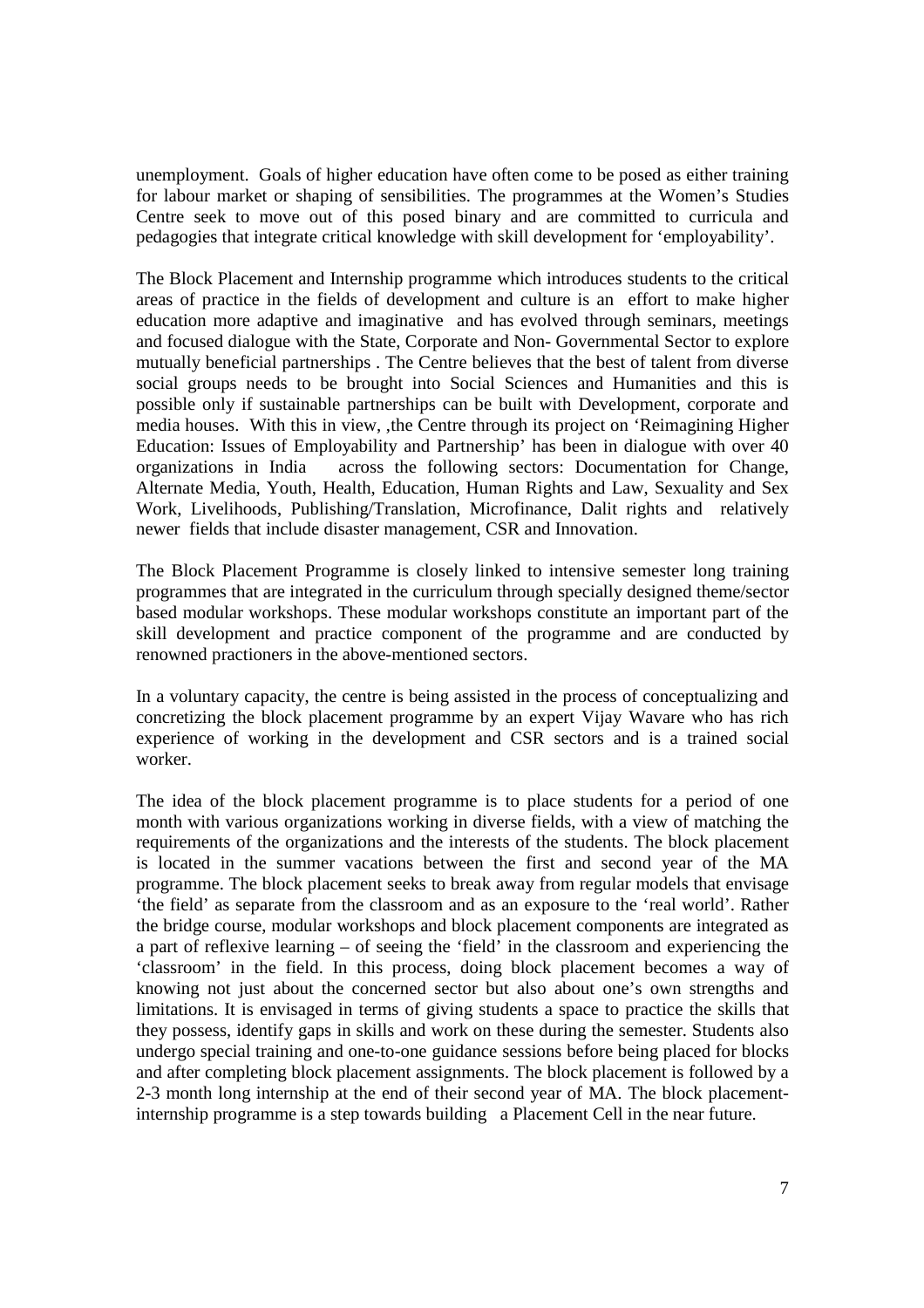The first batch of the MA students did their block placements with Action-Aid India, MASUM, Pune; Samyak, Pune; SWaCh, Pune; Navsarjan, Ahmedabad; SOPPECOM, Pune; Sangama, Bangalore; Aalochana, Pune; SATHI, Pune; Manuski, Pune among other organisations working with issues as diverse as livelihoods, sexualities, health, masculinities and dalit rights. At the organisations, students have been involved in preparing bibliographies, field based research, documentation, designing and implementing sessions with specific groups, web campaigning apart from participation in the on-going activities of the organizations.

Apart from this, organizations like Drishti Media Collective, Ahmedabad; Centre for Social Justice, Ahmedabad; Olakh, Baroda; ANANDI, Gujarat; Jagori and Jagori Rural, New Delhi and Himachal Pradesh; Saheli, New Delhi; AIDMAM, New Delhi have agreed to be partners in the Internships Programme in the coming years.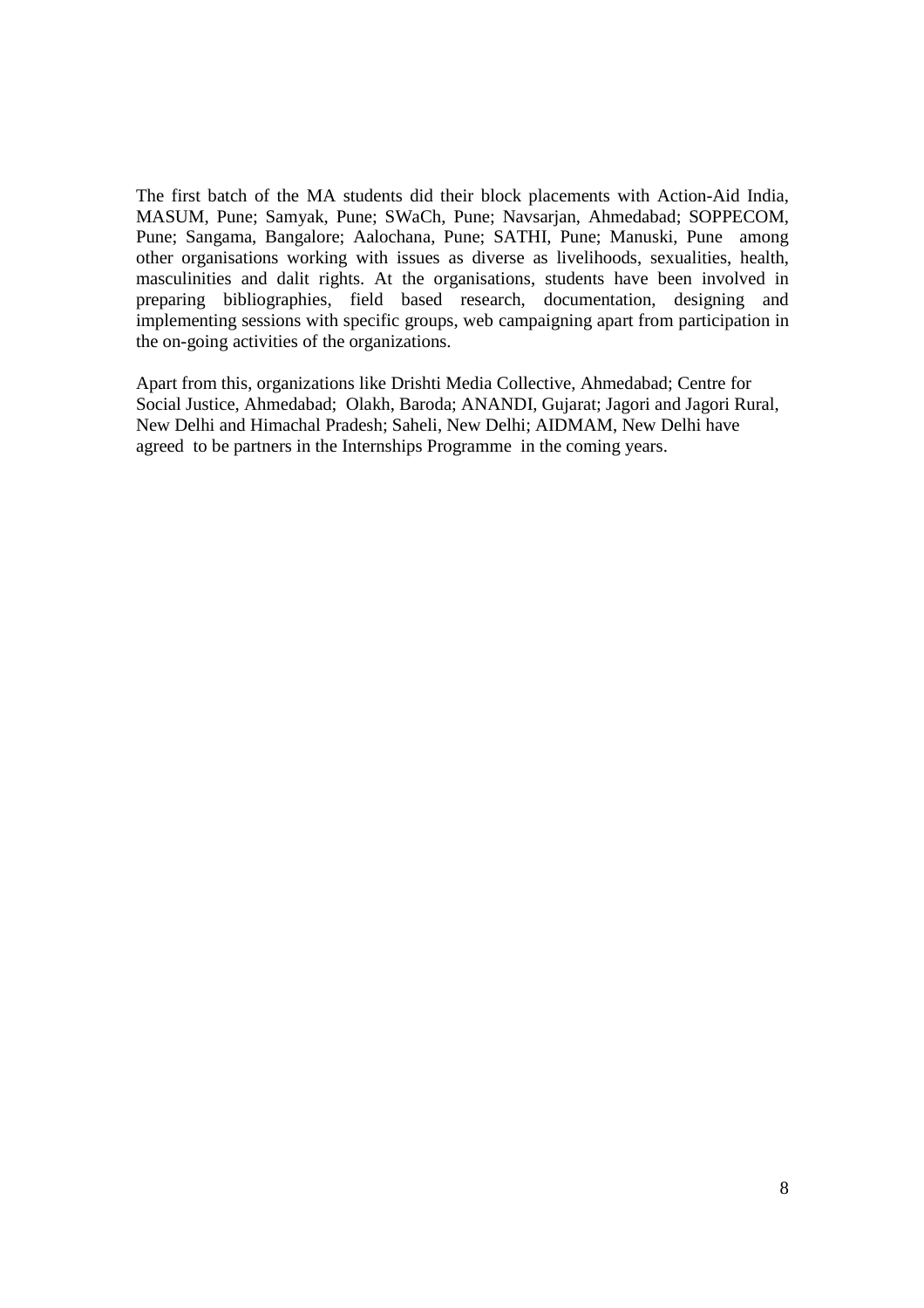# **SYLLABUS**

# **Semester I**

# **WS 1- Feminisms: Global and Local**

# *Objectives : This course will*

- Seek to internationalize the understanding of Feminism
- Guide students to understanding the linkages between global distribution of power and 'difference' in feminisms

# **Module I**

Global distribution of power, European modernity and feminist thought in the late nineteenth century. An Introduction to Vintage Feminisms in Europe and USA, Latin America, West Asia, South Asia, Africa and Far East

# **Module II**

Beyond Feminist Classics in Europe and USA: Reading 'Difference'

# **Module III**

The Colonial Heritage and Feminisms- Africa, the Middle East/West Asia, the Caribbean

# **Module IV**

Colonial Heritage, Empire and War: Feminisms in South Asia and South East Asia

# **Module V**

Authoritarianism and Feminisms in Latin America, the Dilemmas of Post-Communist States of Central and Eastern Europe

- Basu A. (ed), The challenge of Local Feminism: Women's Movement in Global perspective, Boulder Co, West view Press, 1995.
- Clough P, Feminist Thought, Oxford, Blackwell, 1994.
- Smith B., Global Feminisms since 1945: Rewriting Histories, London, Routledge, 2000.
- Nicholson L. (ed.), The Second Wave: A Reader in Feminist Theory, New York, Routledge, 1997.
- Schneir M, The Vintage Book of Historical Feminism, London, Vintage, 1972.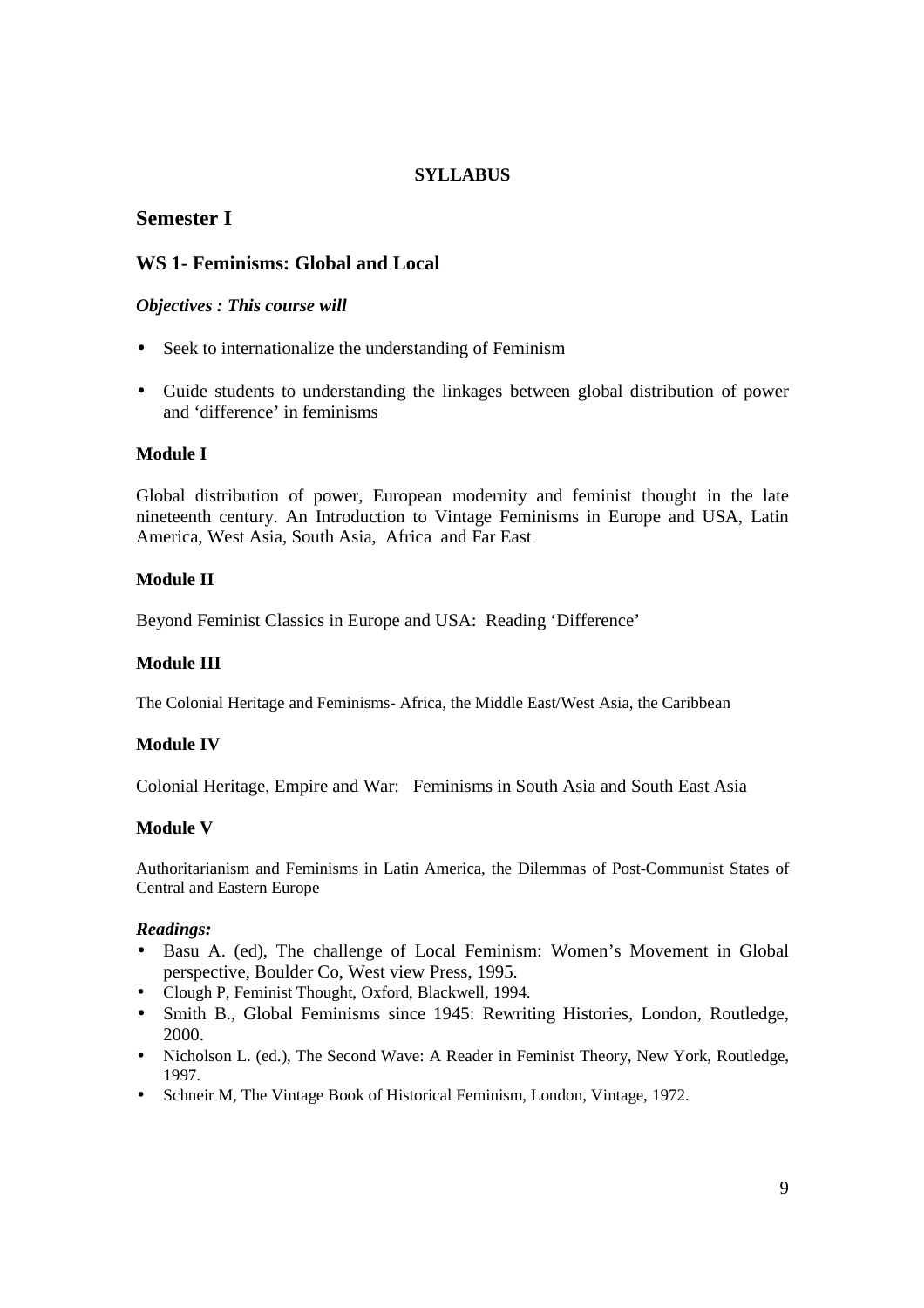- South Asian Feminisms: Negotiating New Terrains: Feminist Review: Issue 91 (Feminist Review)
- Anzaldúa, G (ed.) Making Face, Making Soul, Haciendo Caras: Creative and Critical Perspectives by Women of Color ,San Francisco: Aunt Lunte Foundation Books, 1990.
- Brooke Ackerly, Political theory and Feminist Social Criticism , London, Cambridge University Press, 2000.
- McCann, Carole Ruth and Seung-Kyung Kim, Feminist Theory Reader: Local and Global Perspectives, London, Routledge,2003.

# **WS 2 - Development: Gender Perspectives**

## *Objectives : This course will*

- Introduce students to the concepts and Debates in engendering development studies
- Build a theoretical and issue based understanding of the different sites of development in India

## **Module I**

Gender Critiques of Development: Historical Journey of the Concept of Development, Feminisms in Development

# **Module II**

Gender, Development and the Indian Nation State: Landmark Policies, Plans, Reports and Commissions

# **Module III**

Household, Production and Reproduction: Formal and Informal Labour, Gender and Livelihood

# **Module IV**

Gender and Citizenship: Law and Politics as Subversive Sites, Health and Education - Issues of Access and Content

# **Module V**

Women Organizing for Social Transformation: Shifts in Forms and Strategies

- Ghosh J., Never Done and Poorly Paid: Women's Work in Globalizing India, New Delhi, Women Unlimited, 2009.
- Kabeer N., Reversed Realities, London, Verso 1995.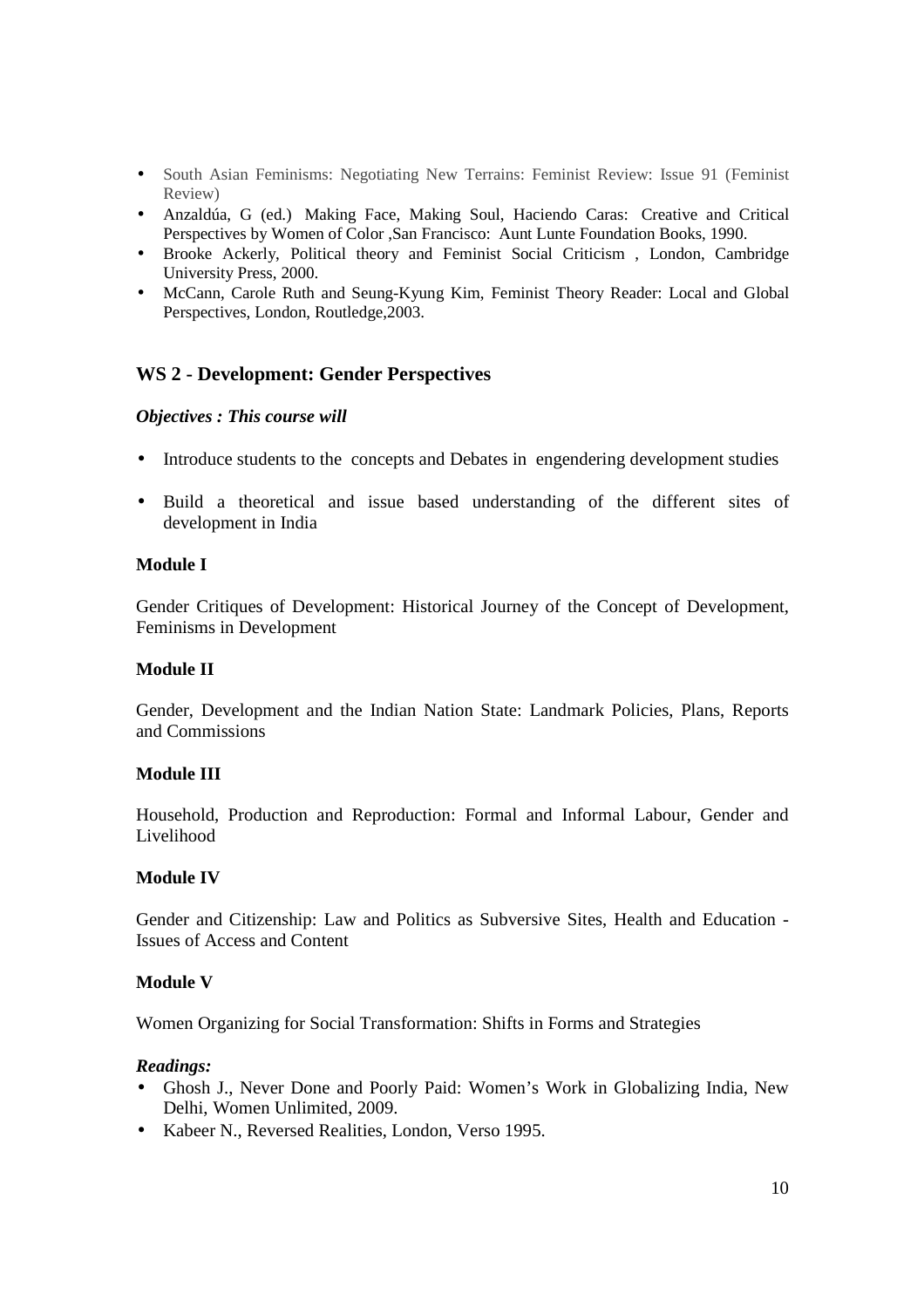- Kapadia K. (ed.), Violence of Development: The Politics of Identity, Gender and Social Inequalities in India, New Delhi, Zubaan, 2002.
- Menon, N. (ed.), Gender and Politics in India, New Delhi, Oxford University Press, 1999.
- Rai S., Gender and the Political Economy of Development, UK, Polity Press, 2002.
- Rao, N., Rurup, L and R Sudarshan (eds), Sites of Changes, New Delhi, UNDP and Friedrich Ebert Stiftung, 1995.
- Visvanathan N., Duggan L., Nisonoff L. and N. Wiegersma (eds.), The Women, Gender and Development Reader, New Delhi, Zubaan, 1997.

# **WS 3 - Gendering Social History**

## *Objectives - This course will*

- Introduce students to theoretical debates in feminist social history
- Equip students with methodological tools to do social history

## **Module I**

In Search of Our Pasts: Why Social History, Theoretical Debates in Feminist Historiography

#### **Module II**

Rewriting Histories: Feminist Interrogation of Periodization of Indian History

#### **Module III**

Recasting of Women: Controversies and Debates on Gender in Modern Indian History

#### **Module IV**

Routes of Feminist Consciousness: Reading from Women's Voices and Writings on the Woman Question

#### **Module V**

Doing Feminist History: Lineages and Paths Cleared- Reading Key Texts in Social History in India

- Geetha V. and S. Rajadurai, Towards Non-brahman Millenium, Calcutta, Samya, 1998.
- Morgan S. (ed.), The Feminist History Reader, London, Routledge, 2006.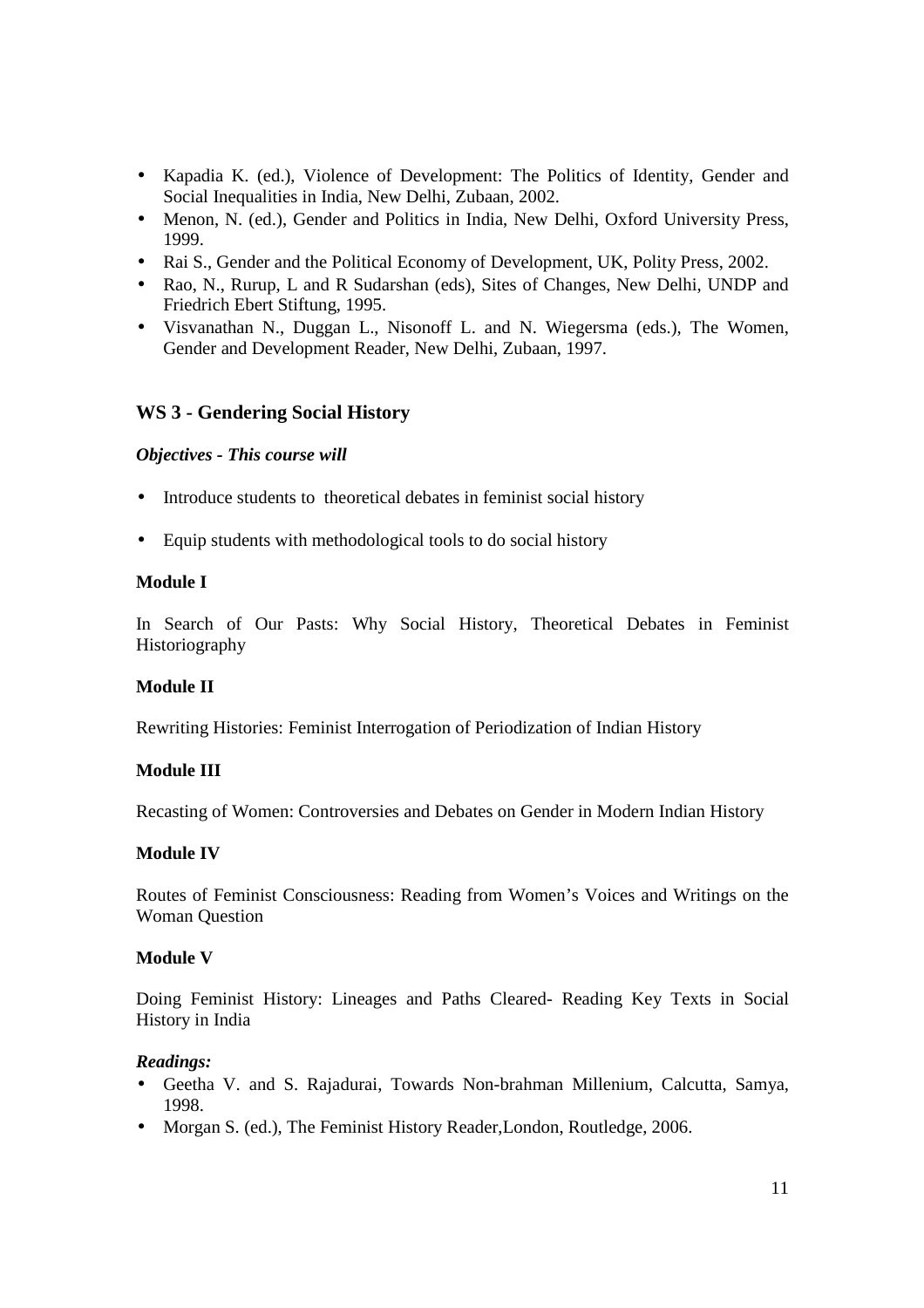- Roy K. (ed.), Women in Early Indian Societies, New Delhi, Oxford University Press, 2001.
- Scott J. (ed.), Feminism and History, New York, Oxford University Press, 1996.
- Vaid S and K. Sangari, Recasting Women, New Delhi, Kali for Women, 1989.
- Chakravarti U., Rewriting History: Life and Times of Pandita Ramabai, New Delhi, Kali for Women, 1994.
- Sangari K., 'Mirabai and the Spiritual Economy of Bhakti', Economic and Political Weekly, July 7, 1990, 1464-75 and July 14, 1990, 1537-52.
- Thapar R., *Sakuntala: Texts, Readings, Histories*, New Delhi, Kali for Women/ Women Unlimited, 2005.
- Omvedt g., Dalits and the Democratic Revolution : Dr. Ambedkar and the Dalit Movement in Colonial India, New Delhi, Sage, 2004.
- Moon M. and Pawar U., We also Made History, New Delhi, Zubaan, 2008.

# **WS 4 - Legal Terrains: Gender Concerns**

#### *Objectives : This course will*

- Introduce students to feminist debates on legal terrains
- Equip students with an understanding of major events and cases in India

#### **Module I**

Introduction to Feminist Theory and Their Perspectives on Law, Turning the Gaze back on Itself: Race and Gender in International Human Rights Law

### **Module II**

Feminist Terrains in Legal Domain: Introduction to Legal Campaigns and Legal Studies in India, Law as a Subversive Site: Feminist Perspectives

#### **Module III**

Women and Law in Colonial India: A Feminist Social History (Labour Legislation, Personal Laws), Social Reform, Sexuality and the State

## **Module IV**

Sexual Violence and the Binary Logic of Law (Rape, Sexual Harassment) Women, Citizenship, Law and the Indian State (Ameena Case) Outlaw Women (Phoolan Case)

## **Module V**

Enforcing Cultural Codes (Case of 'Honour Killings') Women between Community and the State: Uniform Civil Code Debate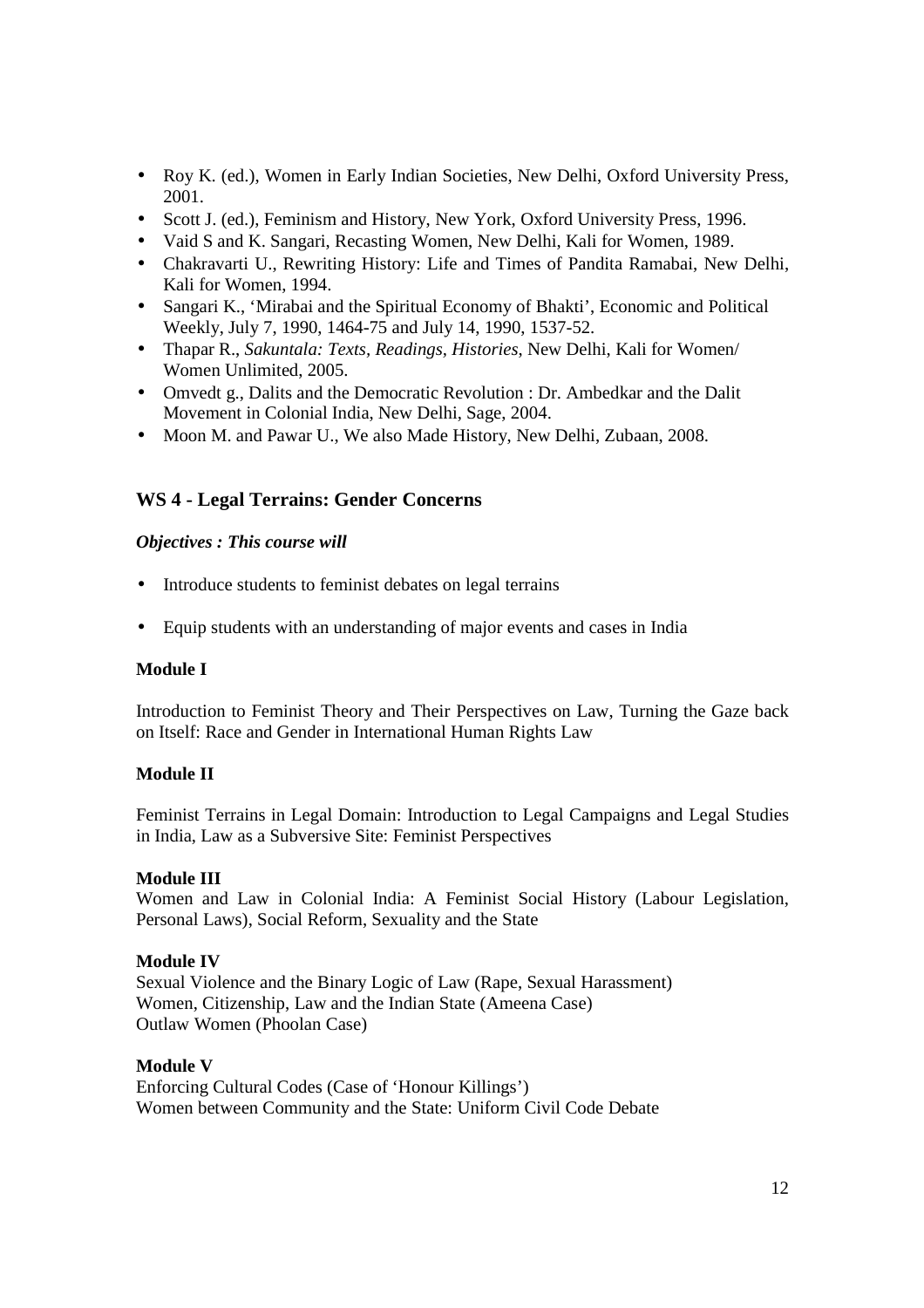# *Readings:*

- Butalia, U. and T Sarkar, (eds.), Women and the Hindu Right, New Delhi, Kali for women, 1996.
- Cossman, B. and R. Kapur (eds.), Subversive Sites, New Delhi, Sage, 1996.
- Wing, A.K., (ed.), Feminism: An International reader, New York, University Press, 2000.
- Hasan, Z. (ed.), Forging Identities: Gender, Communities and the State, New Delhi, Kali for Women, 1994.
- Menon, N., Recovering Subversion: Feminist Politics Beyond the Law, New Delhi, Permanent Black, 2004.
- Sangari, K., Politics of the Possible, New Delhi, Tulika, 1999.
- Sunder Rajan, R., The Scandal of the State: Women, Law and Citizenship in Postcolonial India, New Delhi, Permanent Black, 2004.

# **WS 5: Course (Thematic)**

Course (Thematic) would focus on themes outlined as priority areas under the Women's Studies Programme sanctioned by the University Grants Commission and themes of applied knowledge. The theme would be decided by the Departmental Committee in consultation with students and the course would have the following structure:

- Background, concepts and theoretical perspectives
- Debates on the theme at the global level: Issues and perspectives
- Debates at the national and regional levels: Comparisons and reflections
- Issues in practice
- Working on the theme through field work, archival work, audio- visual materials

# **WS 23: Inequalities and Exclusions : Gender Perspectives**

**Objectives This course will** 

- **a. Outline the links between economic, political and social resource control and other** 
	- **manifestations of power that create exclusions based on stigmatized identities and the manner in which these two axes can reinforce each other, criss- cross each other or cut across the other in different contexts through an understanding of certain key exclusions**
	- **b. Map gender as a focal point linking all other exclusions as patriarchal domination creates hierarchies and exclusions within class, caste community and nation.**
	- **c. Understand how the dominant groups have the capacity to lay down norms, creating 'others' by stigmatizing certain categories of people and regarding them as non normative.**

# *Module I*

Meaning of social exclusion

Key concepts: difference, stigma and notions of othering; the concept and experience of exclusion, intersectionality.

*Module II*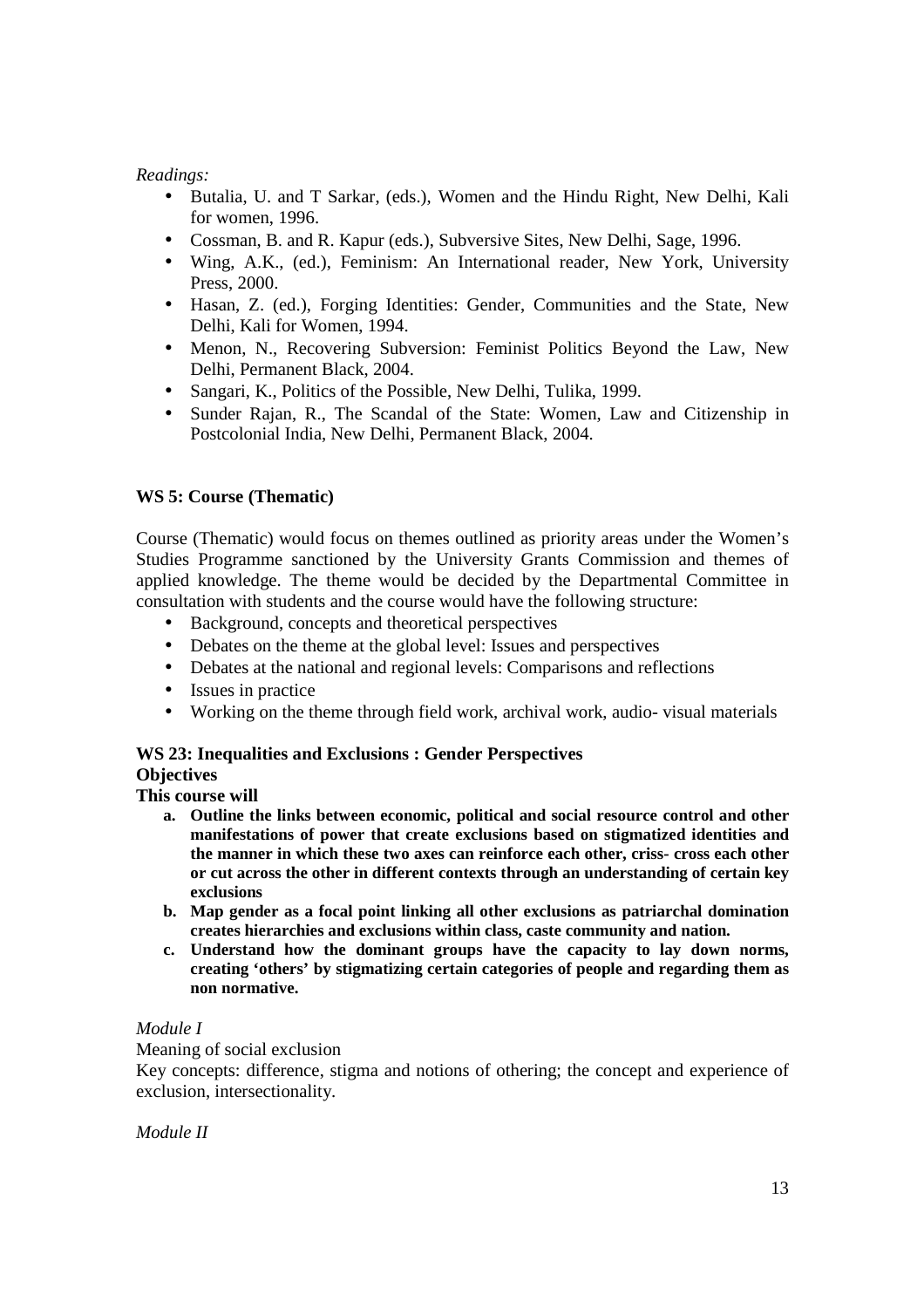Exclusions based on control over material resources: land, water, forests, minerals; Creating unequal life chances: fragile livelihoods

Historic inequalities in resource control: failure of land reform and struggles over resources: the demand for land, wages, conditions of labour; forest use. Denotified and Nomadic communities and historic inequalities and new struggles in the era of predatory capital: forests and mines.

#### *Module III*

Caste Based Exclusions

Caste based exclusions, denial of land and water Stigma as the basis of permanent exclusions, the role of violence in the perpetuation of inequalities.

## *Module IV*

The Nation and its Periphery

The nation and its periphery: exclusions based on race, ethnicity, region, culture, religion: The cultural other: normative people at the centre and the 'other' at the periphery: manifesting difference through class, region and state power as the basis of unequal control over territory, people and resources: The South Asian experience.

## *Module V*

Citizenship and Exclusions

The socially excluded subordinate citizen: creating the disabled by social and civil invisibilisation.

# *Module VI*

Sexualities and Exclusions

Sexual preference as the basis of difference: the powerful normative stigmatizes the other.

- Addlakha Renu (2007) *Gender, Subjectivity, and Sexual Identity*: How Young People with Disabilities conceptualise the body, sex, and marriage in urban India, New Delhi, CWDS.
- Butalia Urvashi (2002) Speaking Peace, New Delhi: Kali for Women (introduction).
- Chakravarti Anand, (2004) 'Caste and Agrarian Class: A view from Bihar' in Mohanty (ed), Class, Caste and Gender, New Delhi: Sage Publications.
- Chowdhry Prem (ed), (2009) Gender Discrimination in Land Ownership, New Delhi: Sage (introduction and chapters 4, 6 and 10).
- D'souza Dilip, (2001) Branded by Law. New Delhi: Penguin.
- Dalit Women Speak, Report by AIDMAM, Zubaan, 2011.
- Deshpande Ashwini (2011) The Grammar of Caste, New Delhi: Oxford (chapter6).
- Frontline: Volume 15, Issues 1-8; Volume 15, Issues 1-8 (for Forests, mines and predatory capital).
- Ghai Amita (2003) (Dis)-embodied Form: Issues of Disabled Women, New Delhi: Haranand Publications.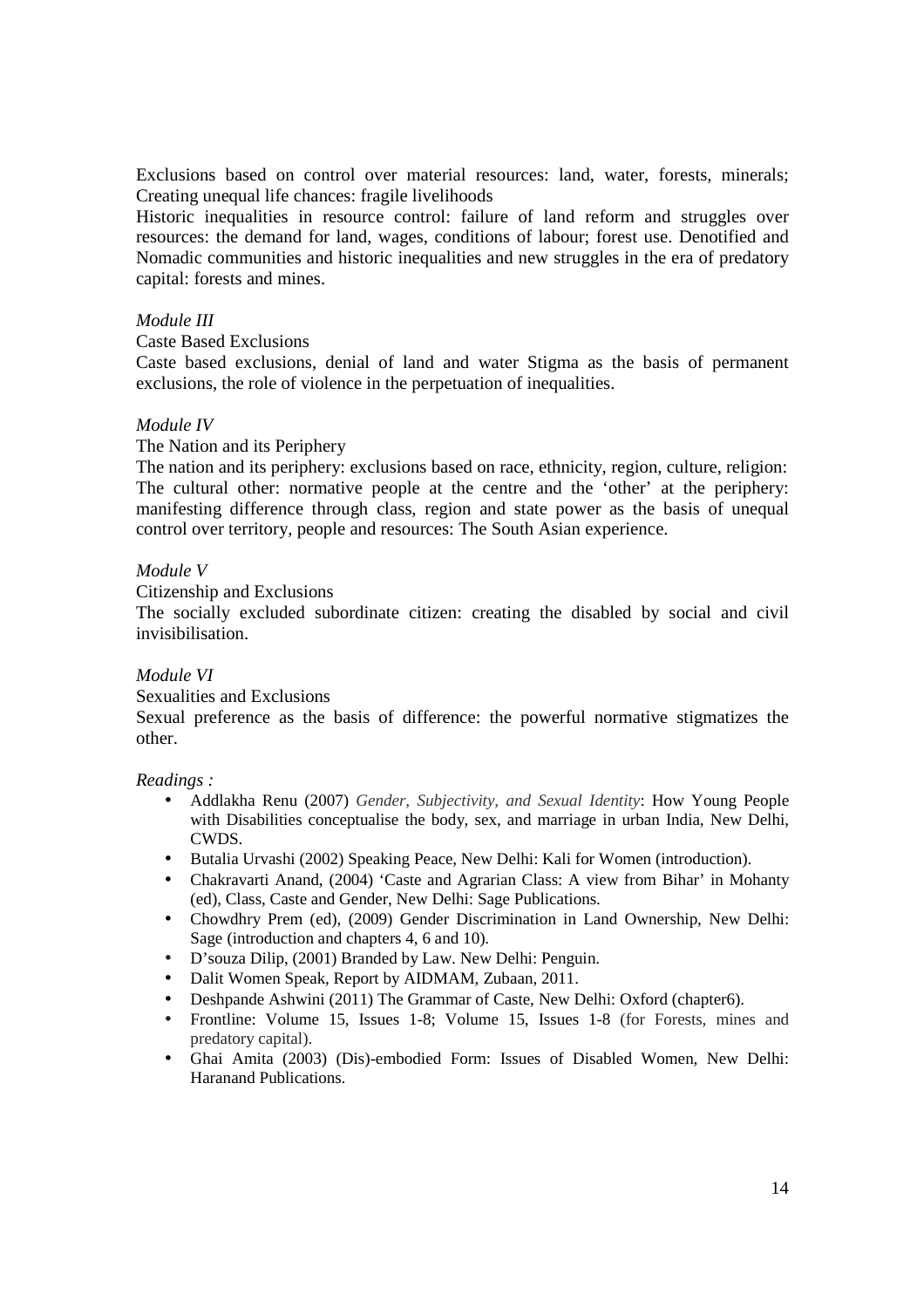- Guru Gopal (2005) 'Citizenship in Exile: A Dalit Case' in Rajeev Bhargava, Helmut Reifeld and Konrad-Adenauer-Stiftung (eds) Civil Society, Public sphere, and Citizenship: Dialogues and Perceptions, New Delhi: Sage.
- Hassan Zoya (2009) The Politics of Inclusion, New Delhi : Sage (chapters 6 and  $\& \, 7$ )
- Jayal Niraja (2011) The Oxford Companion to Politics in India. New Delhi: Oxford, (chapters 1, 11 12 and 15).
- Kirsch Max (2006) .Inclusion and Exclusion in the Global Area. Oxford: Rutledge (Read Introduction for structural violence and power in exclusion).
- Klasing Insa, (2007) Disability and social exclusion in Rural India, Jaipur: Rawat (introduction).
- Krishna Sumi, (2004) Livelihood and gender: Equity in Community Resource Management, New Delhi: Sage.
- Mehrotra, Deepti Priya (2009) Burning Bright: Irom Sharmila and Struggle for Peace in Manipur, New Delhi: Penguin Books.
- Menon Nivedita (ed) (200 *Sexualities*, New Delhi : Women Unlimited (introduction and Section V).
- Mohanty Manoranian (ed), (2004) 'Introduction' in Class, Caste and Gender, New Delhi: Sage Publications.
- Narain Arvind and Gupta Alok (2011) *Law like Love*, New Delhi : Yoda Press (chapters 1,10,16 and 24).
- Natrajan Balmurli and Paul Greenough (eds), (2009) 'Introduction' in Against Stigma: Studies in Caste, Race and Justice since Durban Hyderabad, Orient Blackswan.
- Patnaik Prabhat, Ghosh Jayoti et al (2004) 'The Role of the Indian Capitalist Class' in Mohanty (ed), Class, Caste and Gender, New Delhi : Sage Publications.
- Rao, Anupama (ed) (2003) Gender and Caste, New Delhi: Women Unlimited (Introduction, section 5 on land and labour).
- Rege, Sharmila (2006) Writing Caste/Writing Gender, New Delhi: Zubaan (Read extracts from testimonies of Dalit and DT/NT women).
- Sainath P. (1996) Everyone Loves a Good Draught .New Delhi: Penguin.
- Sen Amartya, Social Exclusion, Concept Application and Scrutiny, Social Development Papers – No. 1, Asian Development Bank, June 2002. http://housingforall.org/Social\_exclusion.pdf
- Sinha B.K and Pushpendra, (2000) Land Reforms in India: An unfinished agenda, Delhi: Sage.
- Teltumbde Anand (2010) The Persistence of Caste, New Delhi: Navyana.
- Thorat S and Umakant (eds) (2004) Caste, Race and Discrimination, New Delhi: IIDs and Rawat (Introduction, Chapter 1, 15, 25).
- Thorat Sukhdeo and Kumar Narendra, (2008) B.R Ambedkar: Perspectives on Social Exclusion and Inclusive Policies, New Delhi: Oxford University Press, pp.1-59.
- Xaxa Virginius. **'**Women and Gender in the Study of Tribes in India.' in *Indian Journal of Gender Studies,* October 2004; Vol. 11 (3): 345–67.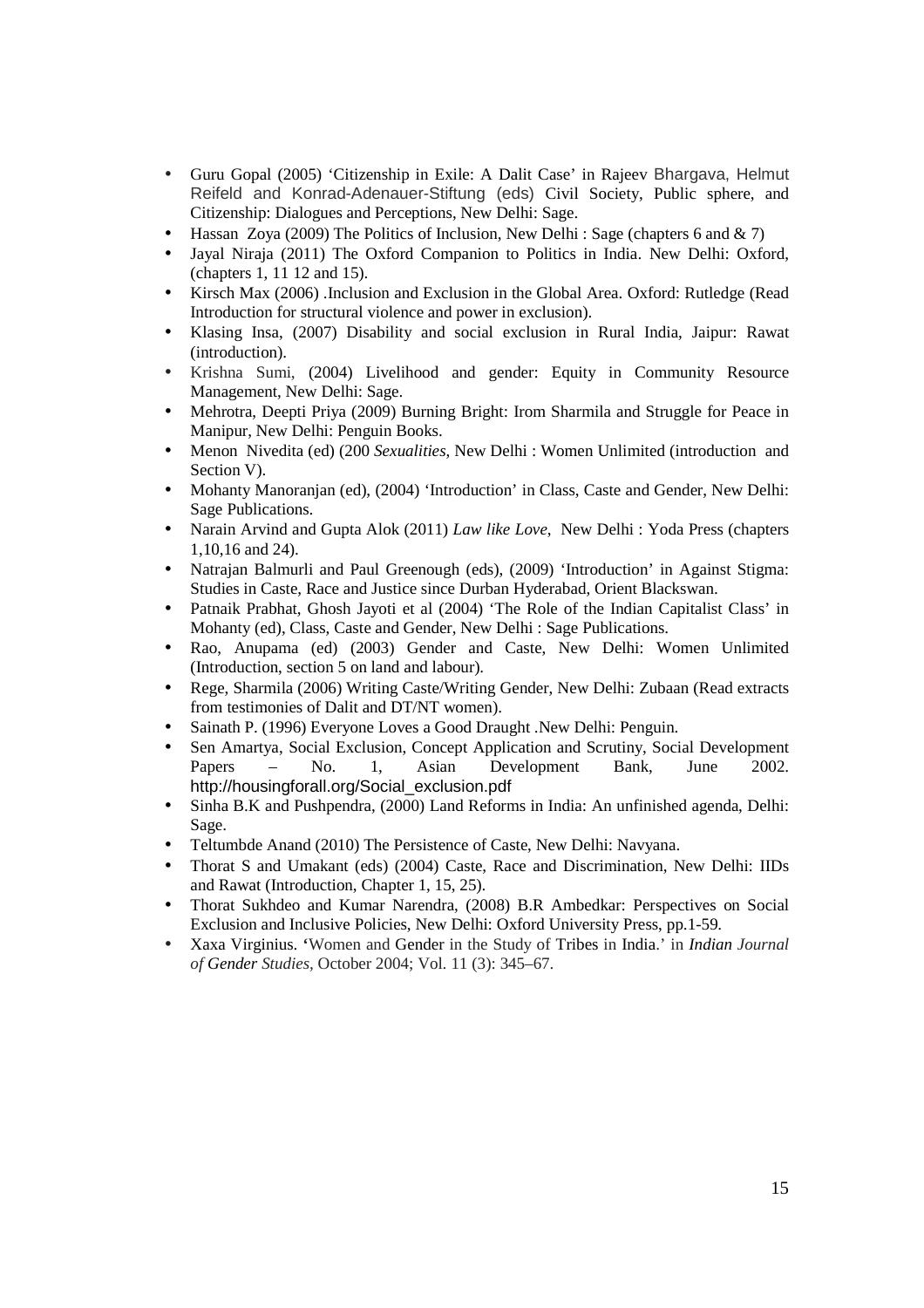# *Semester II*

**WS 6: Feminist Thought and Feminist Theory Objectives This course will** 

- **a. Introduce students to Feminist thought in different locations**
- **b. Equip students with an understanding of feminist social and political theory**

*Module I* 

Sex and Gender: Different Locations and Feminists Debates

*Module II* 

Rights, Violence and Sexuality and Difference: Feminists Debates in Liberalism and Radical and Dominance Approaches, post structuralism

*Module III* 

Why Class Matters: Feminist Debates in Marxist and Materialist Feminisms

*Module IV* 

Why Race Matters: Feminist Debates on race, class and nation

*Module V* 

Feminist Postcolonial Theory: Gendering Colonialism and Redefining Third world

- Bhagwat Vidyut, Feminist Social Thought, New Delhi: Rawat Publications, 2004
- John Mary, Discrepant Dislocations, New Delhi, OUP, 1996
- Collins, P. H., Black Feminist Thought, London, Routledge, 2000.
- Brooke Ackerly, Political theory and Feminist Social Criticism , London, Cambridge University Press, 2000
- Acker Joan, Class questions : Feminist Answers, Maryland, Rowwman and Littlefield, 2006
- Narayan U., Dislocating Cultures: Identities, Traditions and Third World Feminism. London, Rout ledge, 1997.
- Mohanty Chandra Talpade, Feminism Without Borders: Declonizing Theory, Practising Solidarity, New Delhi, Zubaan 2003
- Nicholson L. (ed.), The Second Wave: A Reader in Feminist Theory, New York, Routledge, 1997.
- Bhavnani Kumkum, (ed) Feminism and Race , New York, Oxford University Press ,2003
- Weedon, Chris, Feminism, Theory and politics of Difference, London, Blackwell, 1999.
- Chadhauri, Maitreyee, Feminism in India, New Delhi, Women Unlimited,2003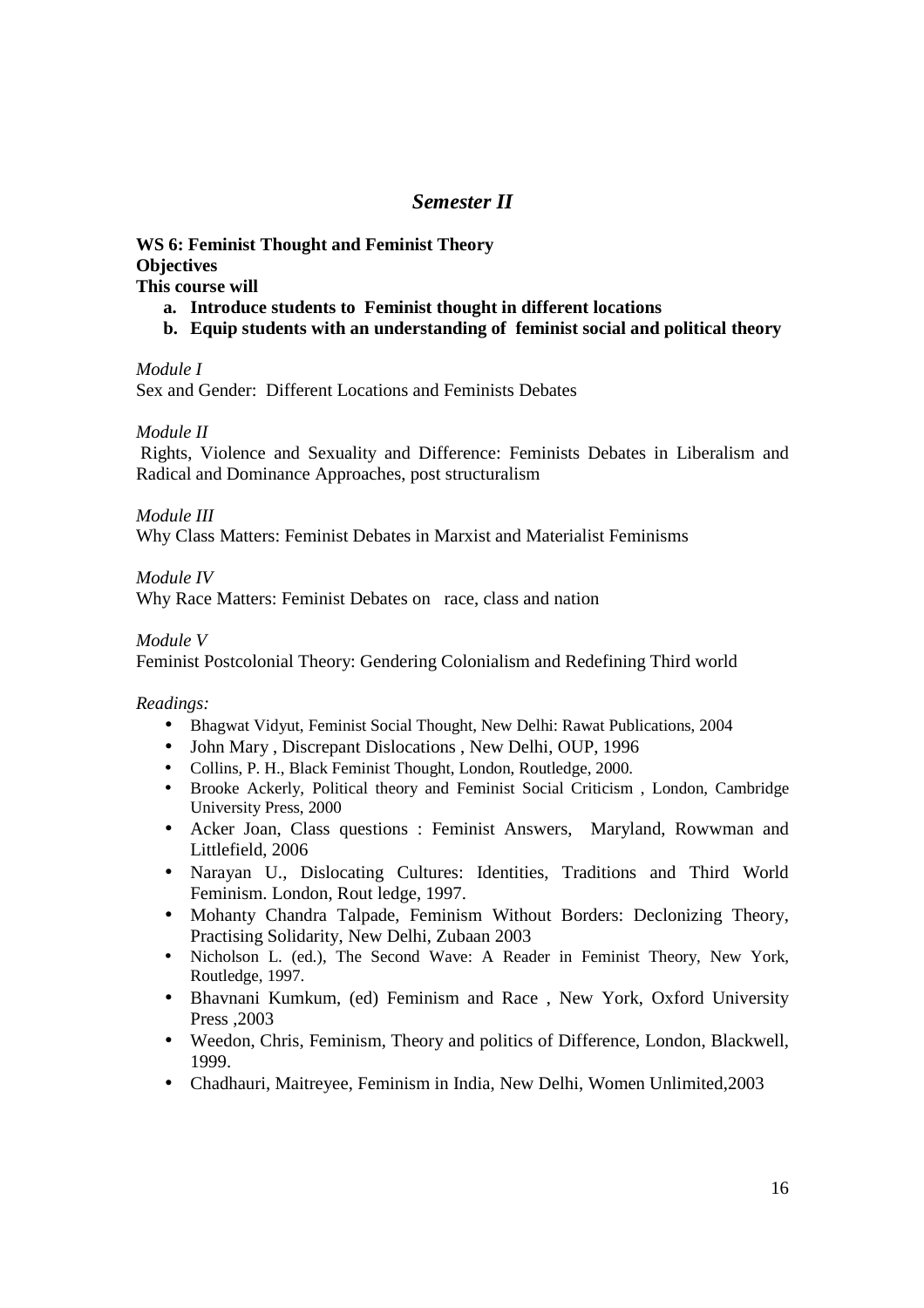# **WS 7: Gender, Culture and Development: Theoretical Perspectives Objectives**

**This course will** 

- **a. Introduce students to the theoretical approaches to gender, culture and development.**
- **b. Equip students to understand different approaches and alternatives through case analysis.**

# *Module I*

Trends in Development Theory and the Cultural Turn: Conceptual and Practical Foundations of the Role of Culture in Development

# *Module II*

Alternative Development, Post-Development and Supply Side Approaches: Critique of Development from Southern Feminist Perspectives

## *Module III*

Women, Development and Feminist Development Theory: Critical Analysis of 'Gender Myths' and 'Feminist Fables' in Development

## *Module IV*

Feminist Post- Development Approaches and their Critiques: Review of Shiva, Datar, Dietrich, Agarwal and Nanda

# *Module V*

The Science and Body Question in Development: Sexuality, Reproduction and Interrogating the 'Female Body'

- Agarwal B., A Field of Her Ones Own: Gender and Land Rights in South Asia, Cambridge, Cambridge University Press, 1994
- Cornwall A., Harrison E., Whitehead A. (Eds.), Feminisms in Development: Contradictions, Contestations and Challenges, New Delhi, Zuban, 2008.
- Grewal I., Kaplan C., An Introduction to Women's Studies: Gender in Transnational World, New York, McGraw Hill, 2002.
- Mies M and V. Shiva, Ecofeminism, Halifax, Fernwood Publications, 1993.
- Pieterse J. N., Development Theory: Deconstructions/Reconstructions, New Delhi, Vistaar, 2001.
- Rai s., The Gender Politics of Development: Essays in Hope and Despair, Zed Books, 2008.
- Rao V. (ed), Culture and Public Action, Delhi, Permanent Black, 2004.
- Saunders K. (ed), Feminist Post-Development Thought: Rethinking Modernity, Post-colonialism and Representation, London, Zed Books, 2002.
- Schech S. and Haggis J., Culture and Development: A Critical Introduction, UK, Blackwell Publisher, 2000.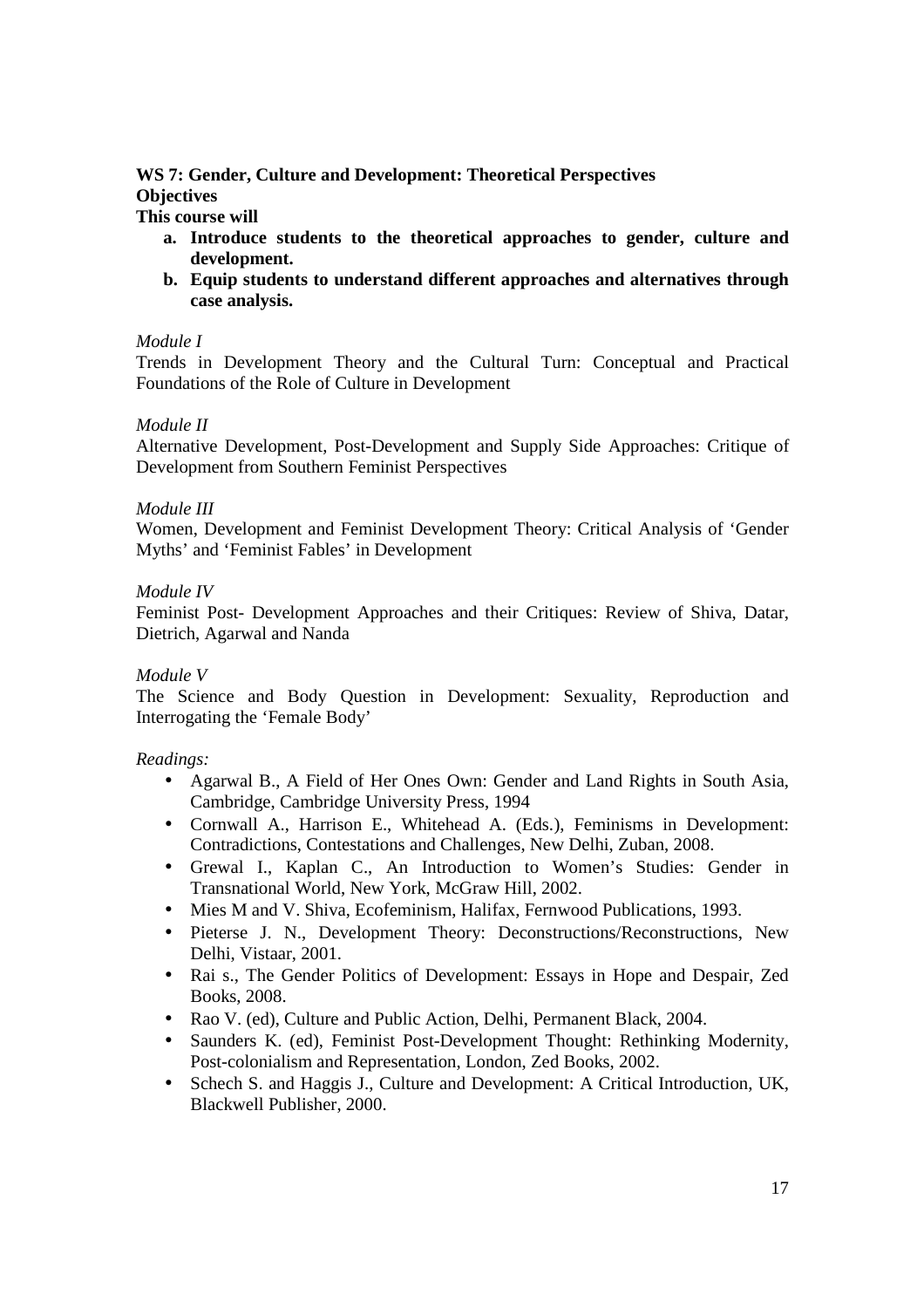• Escobar and Harcourt, Place Politics and Justice: Women Negotiating Globalization, Development Vol. 45.1, 2002

# **WS 8: Culture: Gender Perspectives**

## **Objectives**

**This course will** 

- **a. Introduce students to gender perspectives on popular culture; with an emphasis on the discourse and practices of cinema, television, magazine, calendar art, popular music and counter publics as sites of modernity in India.**
- **b. Seeks to explore the gendered contours of modernity in India by placing within historical and cultural context the production and consumption of popular practices.**
- **c. Explore a number of approaches to thinking about and analyzing popular cultural phenomena.**

## *Module 1*

Culture, Gender and Modernity in India

Basic concepts, approaches to the study of culture, the emergence of culture studies in India, 'emergence of culture' in gender studies.

## *Module II*

Studying Cultural Practices: Nation, Nation-state and Gender

Understanding practices of state, Popular Cinema and borderless television as social histories of the nation.

# *Module III*

Studying Cultural Practices: Democracy, Modernity and Gender

Gender, State and Democracy: Whose news?, capitalism, gender and print media, reinvention of 'regional' and 'local' news, Gender, State and censorship debates, mapping feminist alternate media.

# *Module IV*

Studying Cultural Practices: Consumption, Community, Class and Sexual Economies Analyzing Calendar Art, women's magazines, footpath pornography and C-grade films, technology and gendered reinventions of popular music.

# *Module V*

Studying Cultural Practices: Gender, Caste and Culture

Anti caste publics and reinvention of the popular, reading performance and print cultures of the anti-caste publics (Satyashodhak and Ambedkarite Jalsa, women heroes of the booklet cultures of U.P, Dalit writings).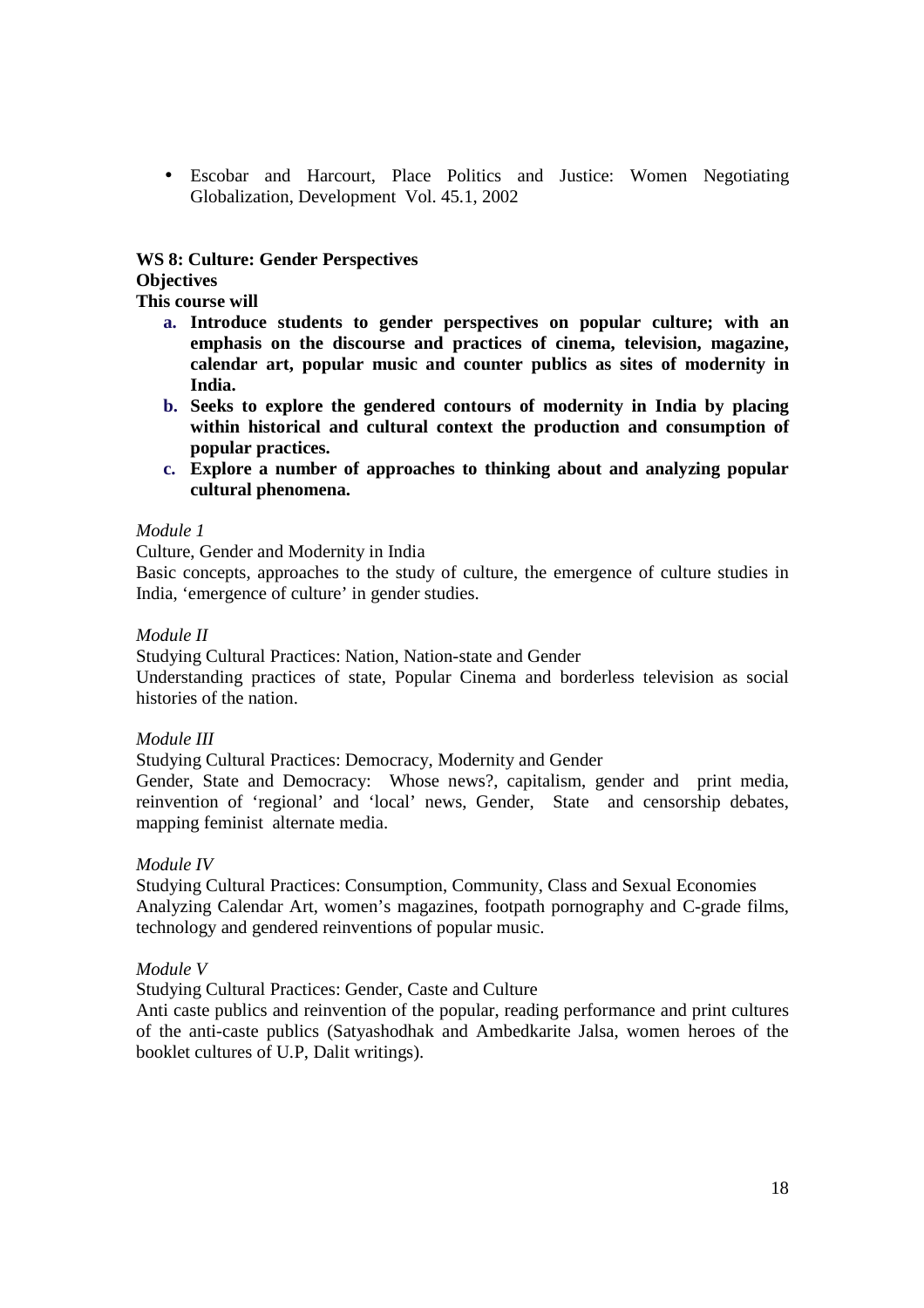- Alam, Javed. (2004) The Vulnerable Populations and Democracy in *Who Wants Democracy?* Orient Longman: New Delhi. pp. 26 to 44.
- Appadurai, Arjun (1999) Public Culture in Veena Das (ed.) *Oxford India Companion to Sociology and Social Anthropology*, Oxford University Press: New Delhi.
- Bhagwat, Vidyut. "Sanskruti": Sankalpana aani Charchavishwa (M).
- Biswas, Samata (2005). "The Classical Debate Continues… Culture and Caste in CIEFL", *The Insight*, pp. 30-32.
- Bose, Brinda (ed.) (2006) Introduction in *Gender and Censorship*, Women Unlimited: New Delhi, pages 13 to 46.
- Das, Veena (2005) Communities as Political Actors: The Question of Cultural Rights in *Critical Events: An Anthropological Perspective on Contemporary India*, Oxford University Press: Delhi.
- Dwyer, Rachel (2005) The Religious and the Secular in the Hindi Film in *Filming the Gods: Religion and Indian Cinema*, Routledge: London and New York.
- Ghosh, Anjan. The Problem in *Seminar*, No. 446, October 1996: 12-15.
- Guru, Gopal (2001) The Interface Between Ambedkar and the Dalit Cultural Movement in Maharashtra in Ghanshyam Shah (ed.) *Dalit Identity and Politics: Cultural Subordination and the Dalit Challenge*, Sage: New Delhi.
- Ilaiah, Kancha (2007) *Turning the Pot, Tilling the Land*, Navayana: Pondicherry.
- Jeffrey, Robin (2000). Capitalism, Politics and the Indian-Language Press, 1977-99 and Conclusion in *India's Newspaper Revolution*, Oxford University Press: New Delhi.
- Julluri, Vamsee (2003) Introduction in *Becoming a Global Audience*, Orient Longman: Hyderabad, pp 1-27 and 95-117
- Mazumdar, Ranjani (2007) Desiring Women in *Bombay Cinema*, Permanent Black: New Delhi.
- Naqvi, Farah (2008) In the Shadow of the Spotlight in *Waves in the Hinterland*, Zubaan: New Delhi, pp13 to 20.
- Narayan, Badri (2006). Jhalkaribai and the Koris of Bundelkhand in *Women heroes and Dalit Assertion in North India: Culture, Identity, and Politics*, Sage: New Delhi.
- Naregal, Veena (2004) Bollywood and Indian Cinema: Changing Contexts and Articulations of National Cultural Desire in Downing, J. (ed.) *Sage Handbook of Media Studies*, Sage: New Delhi.
- Nayar, Pramod K. (2006) Introduction in *Reading Culture: Theory, Praxis and Politics*, Sage Publications: New Delhi.
- Nayar, Pramod K. (2008) Cultural Studies: Scope, Aim, Methods in *An Introduction to Cultural Studies*, Viva Books: New Delhi.
- Ninan, Sevanti (2007) Overview: Reinventing the Public Sphere in *Headlines from the Heartland*, Sage: New Delhi, pp 13 to 32 and 290 to 299.
- Niranjana, Tejaswini (2006) Question for Feminist Film Studies in Bose, Brinda (ed) *Gender and Censorship*, Women Unlimited: New Delhi.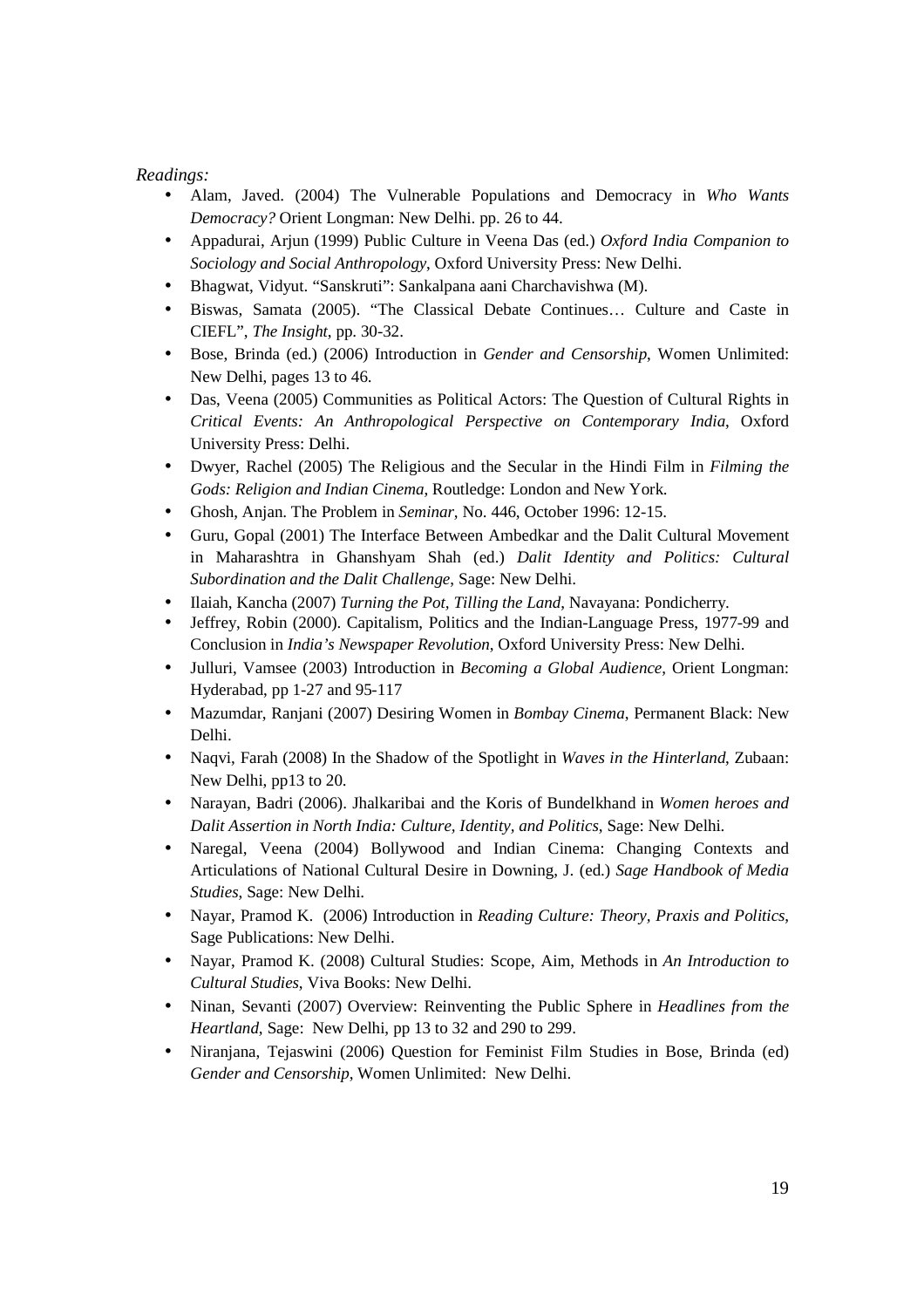- Rajadhyaksha, Ashish (2007). 'You Can See Without Looking': The Cinematic 'Author' and Freedom of Expression in the Cinema in Mathew John and Kakarala Sitharamam (ed.) *Enculturing Law: New Agendas for Legal Pedagogy*, Tulika Books: New Delhi.
- Roy, Srirupa (2007). Moving Pictures: The Films Division of India and the Visual Practices of the Nation-State in *Beyond Belief: India and the Politics of Postcolonial Nationalism*, Permanent Black: New Delhi.
- Sen, Geeti (2003) Iconising the Nation: Political Agendas in *A National Culture*, Sage: New Delhi.
- Singh, Bhrigupati (2003) A Life in the Theatre, *Seminar*, No 525, pp 65-70.
- Singh, Kavita (2003) The Museum is National in Geeti Sen (ed.) *A National Culture*, Sage: New Delhi.
- Srivastava, Sanjay (2007) Passionate *Modernity: Sexuality, Class, and Consumption in India*, Routledge: New Delhi.
- Storey, John (2003) Popular Culture as an Arena of Hegemony in *Inventing Popular Culture: From Folklore to Globalization*, Wiley–Blackwell: Oxford.
- Uberoi, Patricia (2003) Chicks, Kids and Couples: The Nation in Calendar Art in Geeti Sen (ed.) *A National Culture*, Sage: New Delhi.
- Uberoi, Patricia (2006) 'Beautyfull Wife, Denger Life' Engaging with Popular Culture in *Freedom and Destiny: Gender, Family, and Popular Culture in India*. Oxford University Press: New Delhi.
- Vaidehi (1988) (Tr Tejaswini Niranjana) Gulabi Talkies in *Gulabi Talkies and Other Stories*, Penguin Books: New Delhi.
- Vasudevan, Ravi (2003) Cinema in Urban Space, *Seminar*, No 525, pp 21-27.
- Virdi, Jyotika (2003). *The Cinematic ImagiNation*, Permanent Black: New Delhi, pp 1 120.
- Vitali, Valentina (2008) Women in Action Films in the 1920s and 1930s in *Hindi Action Cinema*, Oxford University Press: New Delhi.

# **WS 9: Gender and Dalit Studies**

# **Objectives**

# **This course will**

- **a. Introduce students to the 'new' field of dalit studies and its significance for doing gender studies.**
- **b. Equip students to understand debates on caste and gender through materials from the dalit public sphere**

# *Module I*

Emergence of Dalit Studies and Relationship to Gender Studies in India

# *Module II*

Nation, Caste and Gender: Reviewing Classics on Woman's Question and Caste Question in Colonial India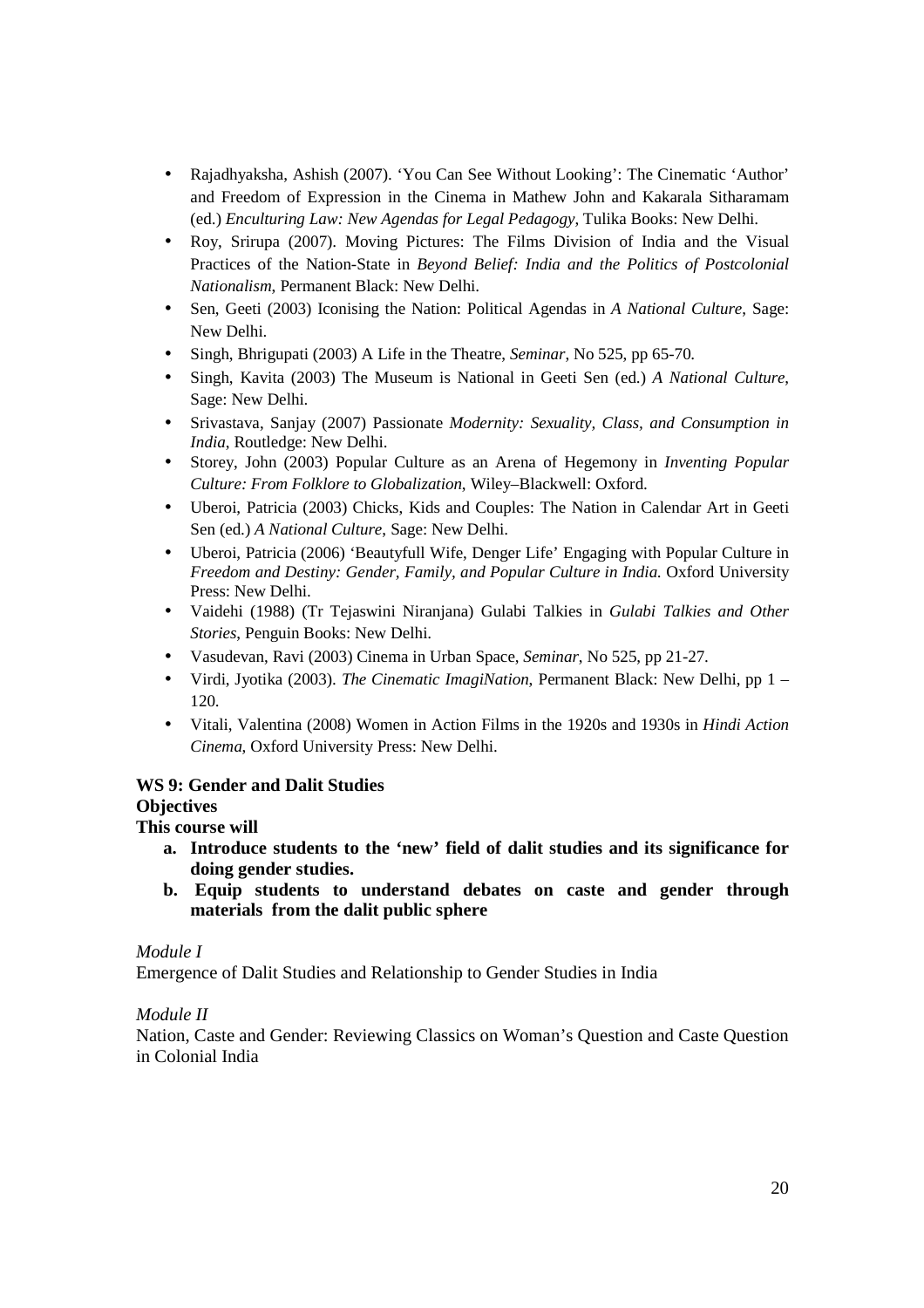# *Module III*

Caste, Class and Community (Debates on Violence of Brahmanical Patriarchy, Caste and Marxism, Caste and Hindutva, Conversion, Caste and Woman's Question**)** 

# *Module IV*

Gender, Caste and the Public Sphere: Reading Dalit Literatures, Researching *Jalsas*, Gayan Parties, Testimonios, Pamphlets, Manifestos, Blogs, Performance Cultures.

## *Module V*

Caste, Gender and Democracy in India

Questions of Citizenship, Political Representation, Internationalization of the Caste Question, Reservation Debate

# *Readings:*

- Bandopadhyaya S., Caste, Culture and Hegemony, Sage, New Delhi, 2003.
- Geetha V. and S.V. Rajadurai, Towards Non-Brahmin Millennium, Samya, Calcutta, 1999.
- Gopal Guru, Atrophy in Dalit Politics, VAK, Bombay, 2005.
- Illiah Kancha, Why I am not a Hindu, Samya, Calcutta, 1998.
- Kumar Arun and Sanjay Kumar (eds), Dalit Studies in Higher Education, Deshkaal Publication, 2005.
- Narayan Badri, Documenting Dissent, IIAS, Shimla,
- Omvedt Gail, Dalits and the Democratic Revolution, Sage, New Delhi, 1994.
- Shah G. (ed), Dalit Identity and Politics, Sage, New Delhi, 2001.
- Thorat Sukhdeo and Umakant (eds), Caste, Race and Discrimination, Rawat, Jaipur, 2004.

# **WS 10: Course (Thematic)**

Course (Thematic) would focus on themes outlined as priority areas under the Women's Studies Programme sanctioned by the University Grants Commission and themes of applied knowledge. The theme would be decided by the Departmental Committee in consultation with students and the course would have the following structure:

- Background, concepts and theoretical perspectives
- Debates on the theme at the global level: Issues and perspectives
- Debates at the national and regional levels: Comparisons and reflections
- Issues in practice
- Working on the theme through field work, archival work, audio- visual materials

# **WS 24: Conceptualizing Violence**

# **Objectives**

**This course will** 

- **a. Introduce students to a historical view of violence**
- **b. Examine experiences of violence from the point of view of the idea of 'bodily integrity' and demands for justice and dignity.**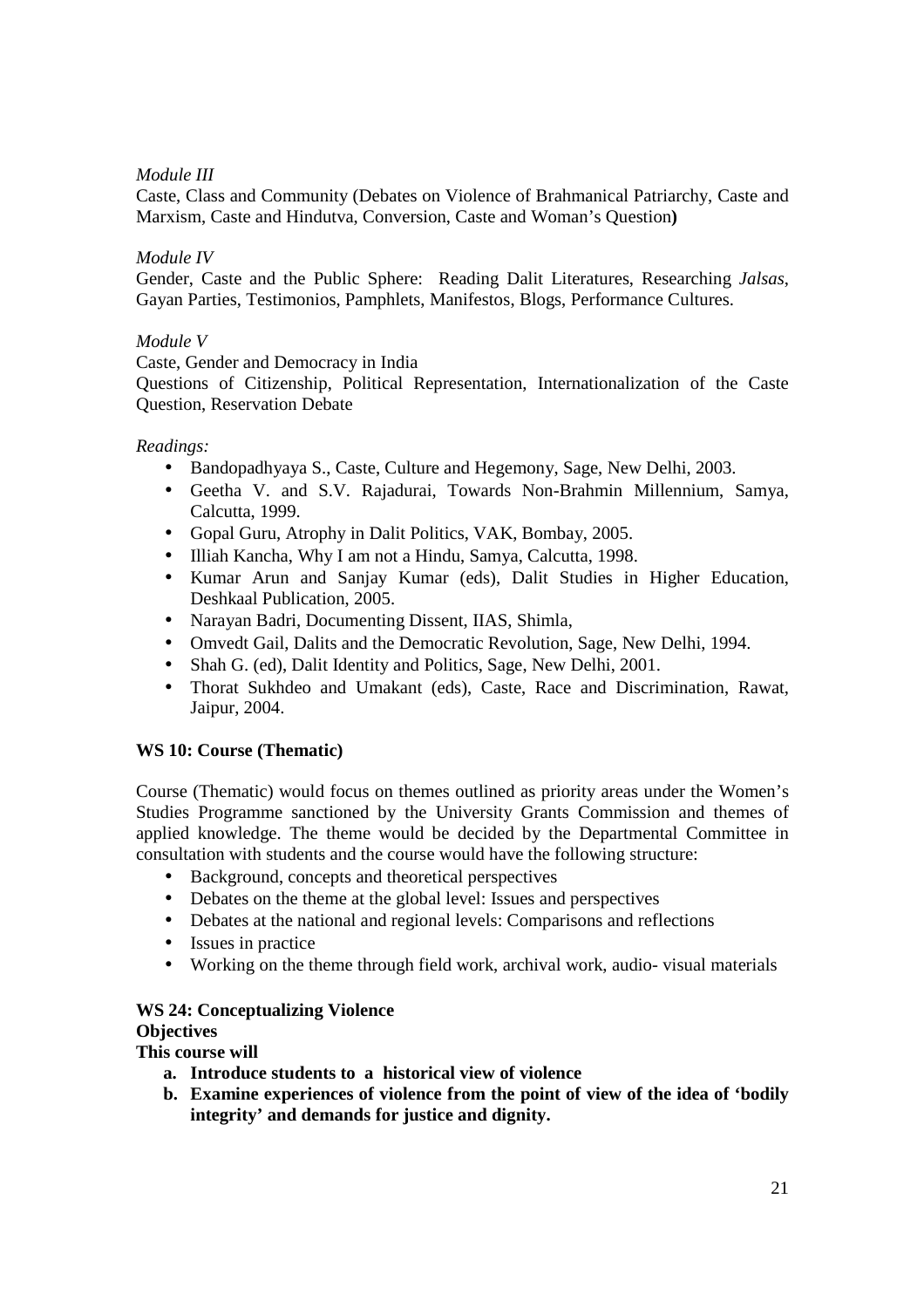**c. Bring to the classroom contingent as well as long-term discussions on violence, from within the women's movement, women's studies, and more generally the work of feminist scholars.** 

#### *Module I*

Introduction to Forms of Violence

Perspectives on Violence from the women's movements – issue of consent, dowry, sexual harassment, violence of state, caste, religion

#### *Module II*

Gendered Violence: Contexts of Caste, Tribe, Religion and Class

The question of caste, so call 'crimes of honour or custodial killing, witch hunting, atrocities against SC and ST and sexual assault, reinvention of Sati, violence in communal riots, surveillance of labour

## *Module III*

#### State and Violence against women

The Gendered logic of Partition and the Birth of the Two Nations, developmental violence of the state and reproduction, violently gendered basis of nationhood – focus on North East and Kashmir

#### *Module IV*

Responding to Violence

Violence and the Law: Expanding the Idea of Violence, Sexual Assault and Harassment, Domestic Violence, Women in armed struggles and feminist concerns, Mothers against Violence, Feminist Lawyering and counselling

#### *Module V*

Languages and discourses of Violence

Reflecting on the languages and discourses of violence - violence as enabling metaphor: the violence of development; Delinking sex from violence – notions of choice, agency and pleasure in queer feminism Units.

- Agnes Flavia (2008 *Law and Gender Inequality: the Politics of Women's Rights in India*, New Delhi: OUP.
- Agnes Flavia (2008) *My Story...Our Story of rebuilding broken lives*, Forum Against Oppression of Women (F.A.O.W.); (reprint).
- Ahluwalia Kiranjit and Gupta Rahil (2007) *Provoked*, New Delhi: Harper Collins.
- Bardhan Kalpana and Aghnihotri, Anita (2001) *Forest Interludes: A collection of journals and fiction*, New Delhi: Zubaan.
- Bhasin Kamla and Menon Ritu (2000) *Borders and Boundaries: Women in India's Partition,* New Delhi, Kali for Women.
- Butalia Urvashi (2002) 'Confrontation and Negotiation: The women's Movement Responses to Violence Against Women', in Kapadia Karin (ed) *The Violence Of Development*, New Delhi: Palgrave-Macmillan.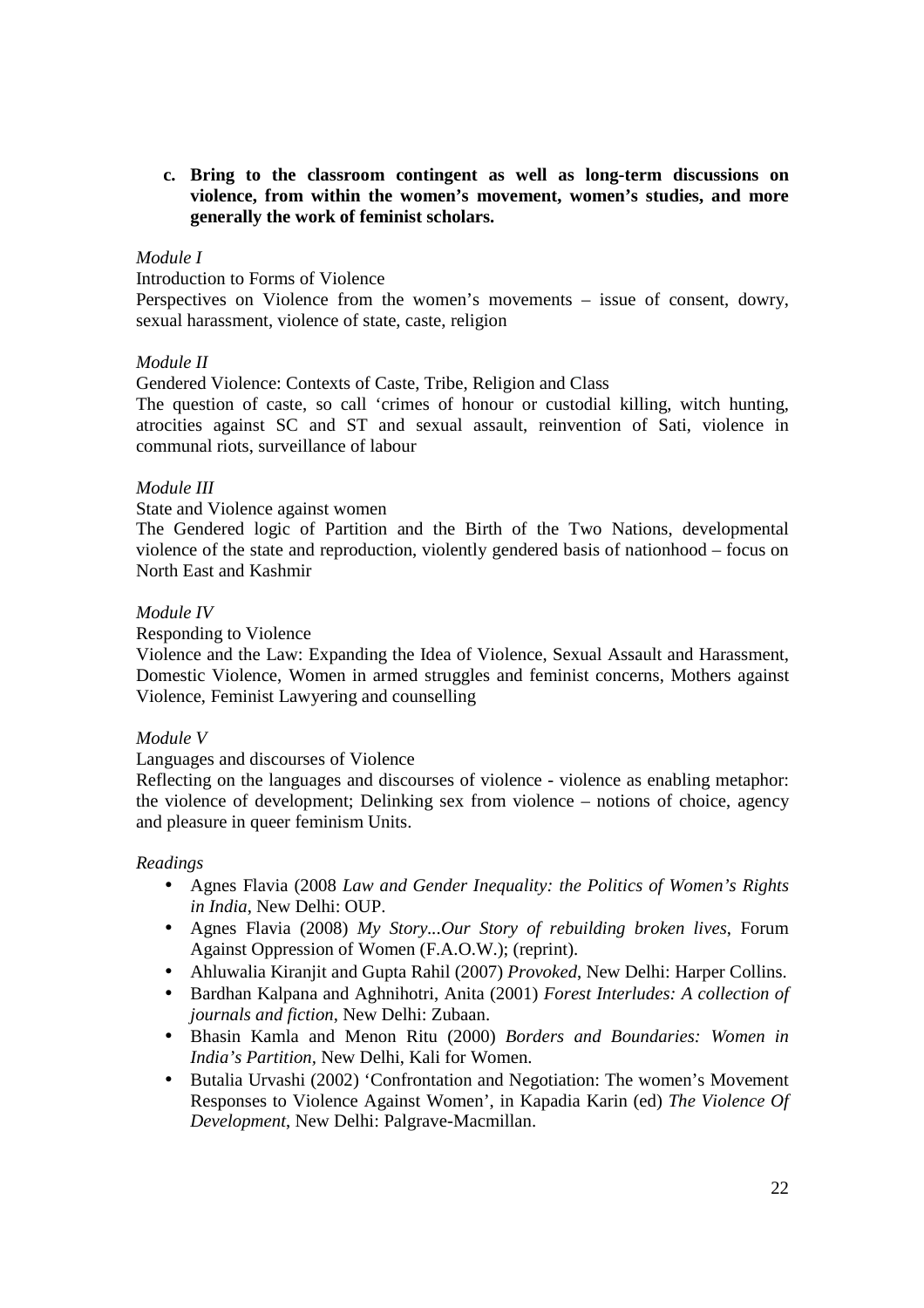- Chakravarti Uma (2007) 'Burdens of Nationalism: some Thoughts on South Asian Feminists on the Nation State 'in De Mel Nilofeur and Selvy Thiruchandran (eds) *At The Cutting Edge: Essays in Honour of Kumari Jaywardene*, New Delhi: Women Unlimited.
- Chatterjee Piya, (2003) *A time for Tea: Women. Labor and postcolonial politics in Indian Plantation,* New Delhi: Zubaan.
- Chowdhry Prem (2007) *Contentious Marriages/Eloping Couples: Gender, Caste and Patriarchy in Northern India,* New Delhi: OUP.
- Datar Chayya (1995) *Struggle Against Violence*, Calcutta: Stree.
- Domestic Violence Bill: A campaign (2003), New Delhi: Indian Social Institute.
- Extracts from *Amnesty International's report* on the Assam rifles /Kashmir, 1998.
- Extracts from the international tribunal's report on sexual violence in Gujarat.
- Gandhi Nandita and Shah Nandita (1992) *Issues at Stake: Theory and Practice of Women's Movement in India,* New Delhi: Kali for Women.
- Gangoli Geetanjali (2007) *Indian Feminisms: Law, Patriarchies and Violence in India*, Ashgate Publications (Bhanwari Devi Campaign).
- Gender Group Report of the Delhi University on Sexual Harassment.
- *How has the Gujarat Massacre Affected Minority Women: Survivors Speak,*  Citizen's Initiative, Ahmadabad; April 16, 2002. (Read extracts from the report).
- Kannabiran Kalpana (2005) *Violence of Normal Times*, New Delhi Women Unlimited.
- *Lawyers Collective*, Women's Rights Intiative, Campaign For Civil Act on Domestic Violence, 2002.
- Mangubhai Jayashree and Aloysius I (2011 *Dalit women speak out: Violence against Dalit Women in India,* Vols I, II, and III: New Delhi, IDEAS.
- Menon Nivedita (2004) *Recovering Subversion: Feminist Politics Beyond the Law*, New Delhi: Sage.
- Omvedt Gail (1990) *Violence against Women: New movements and New Theories in India*, New Delhi: Kali for Women.
- Sakshi (1996) *Gender and Judges*, New Delhi: Sakshi.
- Sarkar Tanika, 'Semiotics of Terror: Women and Children in Hindu Rashtra' in *Economic and Political Weekly*, Vol. 37, No. 28 (Jul. 13-19, 2002), pp. 2872- 2876.
- Sharma Kalpana, 'The Other Half', in *The Hindu* 7 the Jan 2012.
- Teltumbde Anand (2008) *Khairlanji: A Bitter Crop*, New Delhi: Navyana.
- Urvashi Butalia (1998) *Other Side of Silence: Voices from the Partition*, New Delhi, Penguin.
- V. Geetha (1998) 'On Bodily Love and Hurt' in Mary John and Janaki Nair (eds). *A Question of Silence: The Sexual Economies of Modern India,* New Delhi: Kali For Women.
- Vaid Sudesh and Sangari Kumkum 'Institutions, Beliefs and Ideologies: Widow Immolation in Contemporary Rajasthan' in *Economic and Political Weekly*, Vol. 26, No. 17, Apr. 27, 1991, pp. WS2-WS18.
- Vasantha and Kannabiran Kalpana (1995) *De-Eroticising Violence: Essays in Modesty, Honour and Power,* Calcutta: Stree.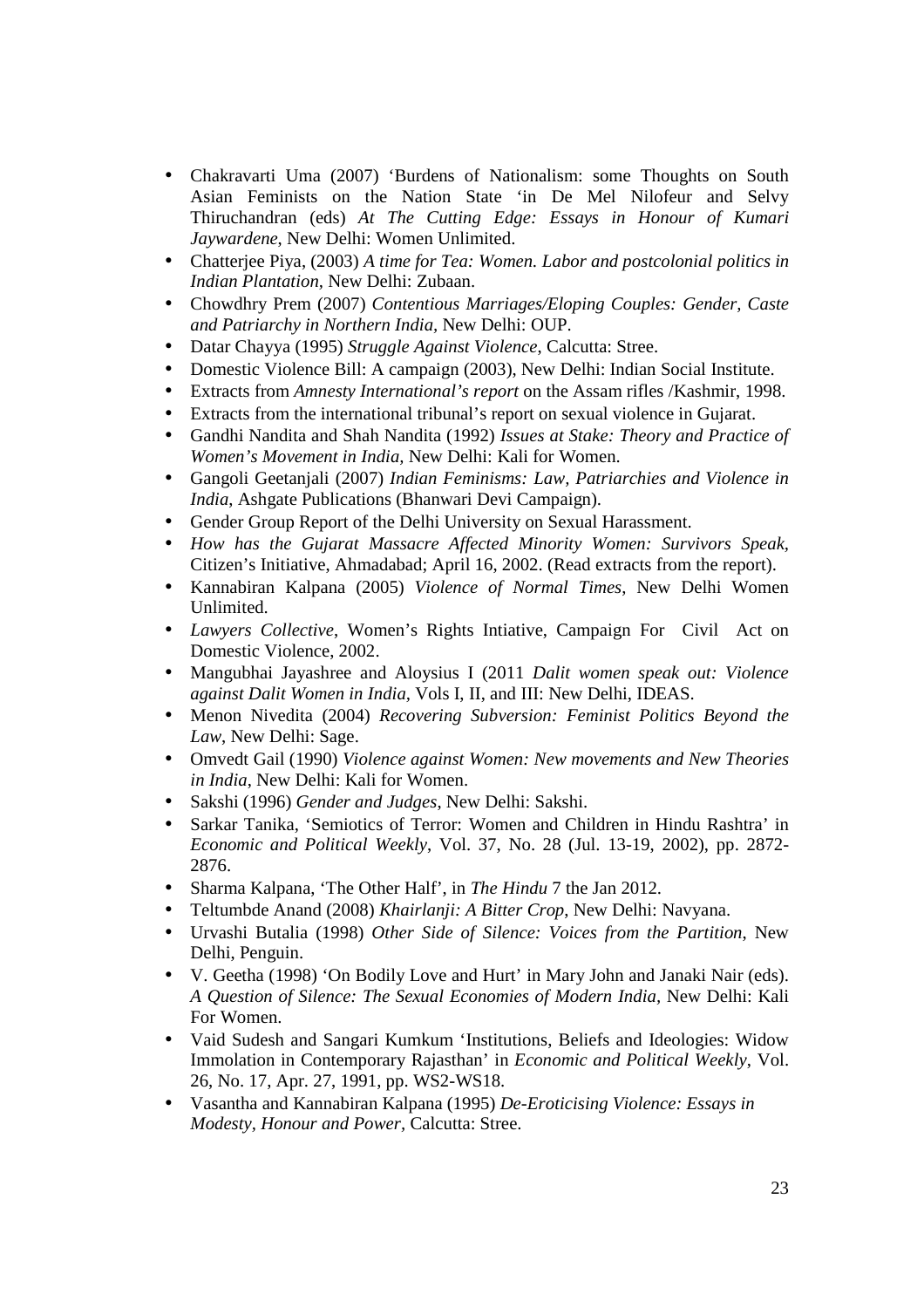# *Semester III*

**WS 11: Theory of Gender in India Objectives This course will** 

- **a. Introduce students to the different trends in feminist theorization in India**
- **b. Map debates on different themes and sites**

*Module I*  Engendering Disciplines and Theorizing Gender in India

*Module II*  Family, Kinship and Household Debates on Sexuality

*Module III*  Nation and Community Constitution and Law as Subversive Sites

*Module IV*  Voices, Memory and Writings Myths, Media and Markets

*Module V*  Caste, Class and Community

- Chakravarti, U. and K. Sangari (Eds.), Myths and Markets, New Delhi, Manohar, 1999.
- Cossman, B. and R Kapur (Eds.), Subversive Sites, New Delhi, Sage, 1996.
- CWDS, Collection of Papers on 'Engendering Disciplines: Disciplining Gender', February 2001.
- Dube L. (Series Ed.), Women and Household in Asia: Series of five volumes,
- Feminification of Theory, Debate in EPW Issues, March 25, 1995, June 3, 1995, June 10, 1995, July 1, 1995, August 26, 1995, June 17, 1995.
- Hasan, Z. (Ed.), Forging Identities: Gender, Communities and the State, New Delhi, Kali for Women, 1994.
- Sangari, K., Politics of the Possible, New Delhi, Tulika, 1999.
- Uberoi, P. (Ed.), State, Sexuality and Social Reform, New Delhi, Sage, 1996.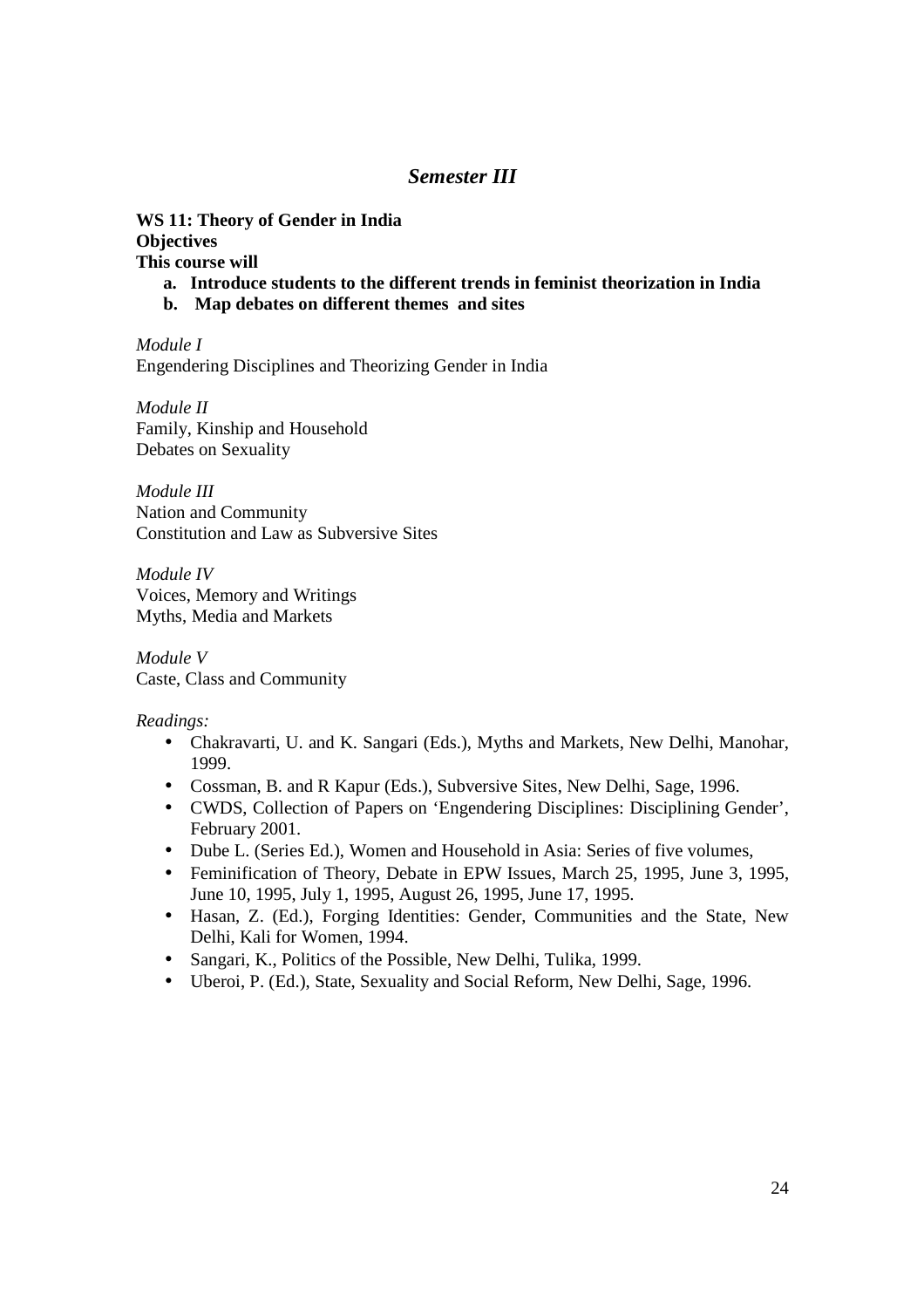# **WS 12: Feminist Research Methodology Objectives This Course will**

- **a. Introduce students to debates in feminist epistemology**
- **b. Equip students with feminist methods and techniques of research**

*Module I*  Science, Nature and Gender Feminism and Paradigm Shift

*Module II* 

Quantitative and Qualitative Research: An Introduction Feminist Epistemology, Methodology and Method What is Distinctive about Feminist Method?

*Module III* 

Feminist Reworking of: Case Study, Participatory and Action Research, Interview and Focus Group Discussion

*Module IV*  Feminist Reworking of: Oral History, Discourse Analysis Debates in Feminist Ethnography

*Module V* 

Reflexive Research: Feminist Contributions, Dilemmas and Ethics

- Denzin N.and Y. Lincoln (eds.), Handbook of Qualitative Research, California, Sage Publications, 2000.
- Harding S. (ed.), Feminism and Methodology, Bloomington, Indiana University Press, 1987.
- Hesse- Biber S. (ed.), Handbook in Feminist Research: Theory and Praxis, California, Sage Publications, 2006.
- Keller, E.F. and H. Longino, Feminism and Science, Oxford, Oxford University Press, 1996.
- Oakley A., Experiments in Knowing: Gender and Method in the Social Sciences, London, Polity Press, 2000.
- Ramazanoglu C. and J. Janet Holland Feminist Methodology: Challenges and Choices, Sage Publications, 2002.
- Stanley L. (ed.), Feminist Praxis: Research Theory and Epistemology in Feminist Sociology, Routledge, 1990.
- Visvesaran, K., Fictions of Feminist Ethnography, New Delhi, Oxford University Press, 1999.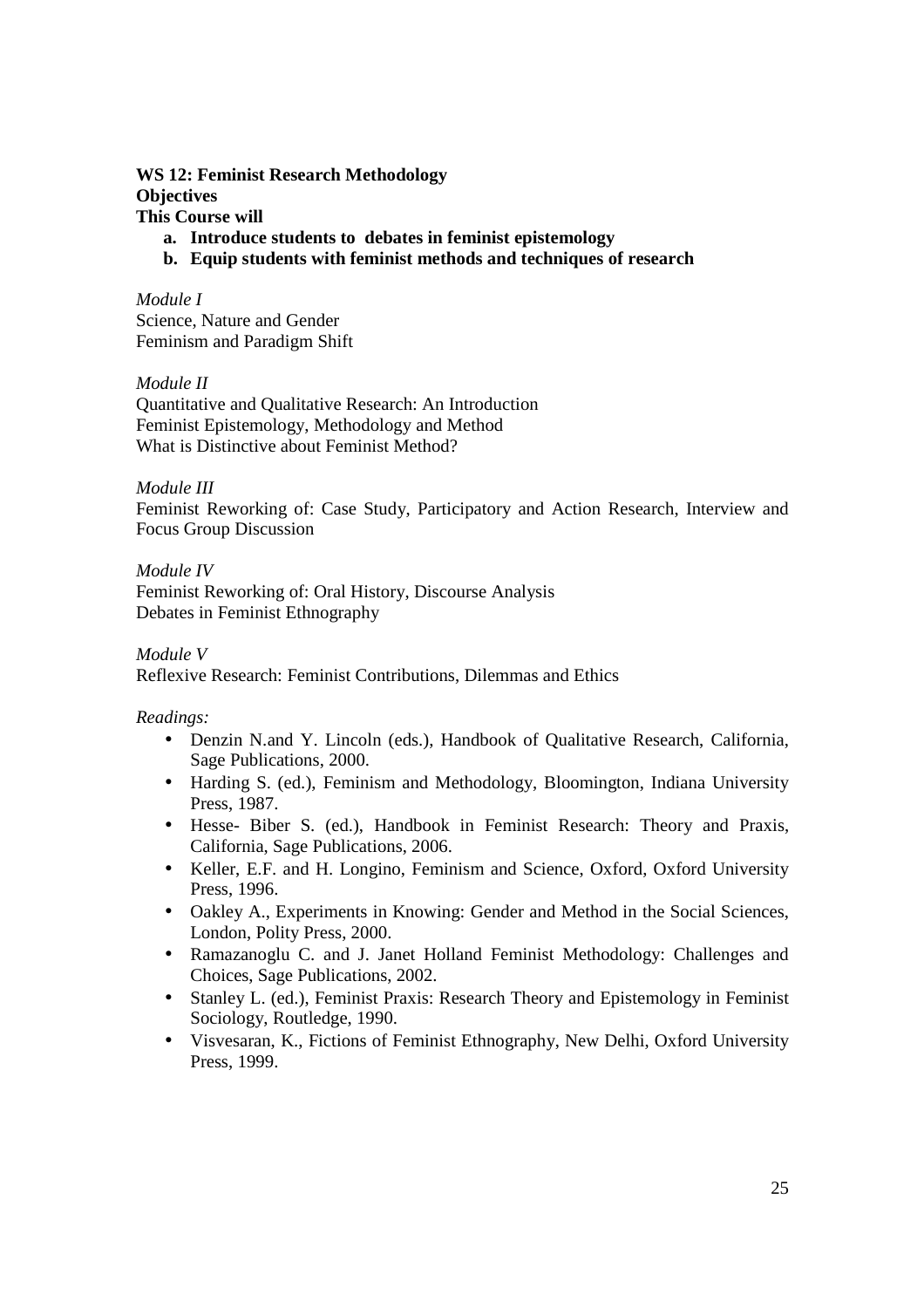#### **WS 13: Gender, Nation and Community Objectives This course will**

- **a. Introduce students to debates on engendering the nation and community**
- **b. Equip students to analyse the critical events like riots, and tensions between political and cultural rights**

## *Module I*

Colonialism, Nationalism, and the Woman Question-The debates around anti-colonial and nationalist movements, ideas, and theories. How ideas about the masculinity and femininity are constantly reworked in the project

## *Module II*

Gender, Nation and State- The influence of state and religious communities on the construction of gendered identities.

Gender a lens to interpret the actions of the state.

Sexual and gendered imageries in religious and ethnic communities.

## *Module III*

The Everyday and the Local Religion as a lived experience. The relationship between religious and political life. The extent of influence of the state on women's daily lives at the local level.

# *Module IV*

Agency and Activism Women's agency in everyday life and women's activism in political movement. Mapping different forms of women's activism. Religious and ethnic differences among women.

*Module V*  Globalization, Development, Citizenship Investigating new alliances, complexities and formations of power. Women's agency enabled and disabled by them.

- Bhasin et al (Eds.), Against all odds: Essays on Women, Religion and Development in India and Pakistan, Delhi, Kali for Women, 1993.
- Bacchetta Paula (ed.), Gender in the Hindu Nation: RSS women as Ideologues, New Delhi Women Unlimited, 2004.
- Sarkar Tanika and U. Butalia (Eds.), Women and the Hindu Right: A Collection of Essays, Delhi, Kali for Women, 1995.
- Leslie J. and M. McGee (Eds.), Invented Identities: The Interplay of Gender, Religion and Politics in India, Delhi, Oxford University Press, 2000.
- Hasan Zoya (Ed.), Forging Identities: Gender, Communities and the State, New Delhi, Kali for Women, 1994.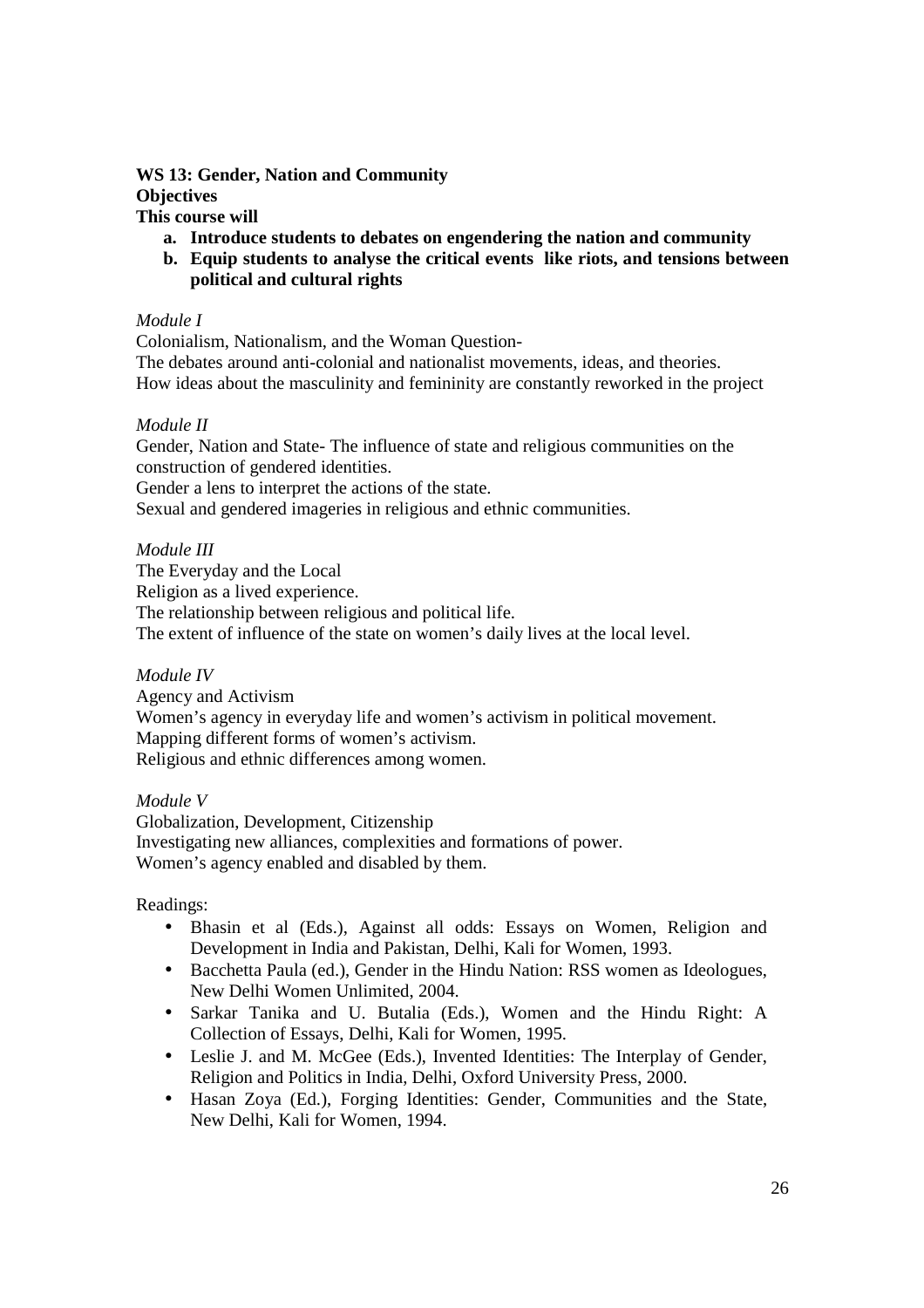- Zavos J., A. Wyatt and V. Hewitt (Eds.) The Politics of Cultural Mobilisation in India, New Delhi, Oxford University Press, 2004
- Jaffrelot Christophe, The Hindu Nationalist Movement and Indian Politics 1925 to 1990s – Strategies of Identity- building, Implementation and Mobilisation , Delhi, Viking, 1996.

## **WS 14: Gender and Sexualities: Perspectives and Issues Objectives**

# **This course will**

- **a. Introduce students to different theoretical perspectives in Sexuality studies**
- **b. Equip students to analyse the centrality of sexualities in cultural, social and political institutions and practices.**

# *Module I*

Theoretical Perspectives: Liberationist, Identity Politics, Difference, Social Constructionism, Queer Theory- Focus on Post- 1970s Developments

## *Module II*

Sexualities, Modernity and History: Colonial and Post- Colonial Debates: Normative and Counter- Hegemonic Sexualities- Recasting of Family, Caste, Community and Nation

## *Module III*

Sexualities and Cultural Practices: Reading Literature, Oral Traditions, Performance, Print Media, Films

# *Module IV*

State, Market and Sexualities: Engaging with Issues of Violence and Desire, Debating Sexual Citizenship, Sexualization of Work

# *Module IV*

Sexualities, Movements and Rights: Debating Sex –Work, Same Sex Love and Friendships, AIDS Discrimination, Reproductive Health and Technology- Reading Campaign Documents

- Bose Brinda and Subhabrata Bhattacharyya (Eds.), 2007, The Phobic and the Erotic: The Politics of Sexualities in Contemporary India, London: Seagull.
- Jackson Stevi and Sue Scott (Eds.), 1998, Feminism and Sexuality: a Reader, Columbia University Press.
- John Mary and Janaki Nair (Ed.), 1998, A Question of Silence: Sexual Economies of Modern India, New Delhi: Kali for Women
- Menon Nivedita (Ed.), 2007, Sexualities, New Delhi: Women Unlimited
- Richardson Diane, 2000, Rethinking Sexuality, London: Sage Publications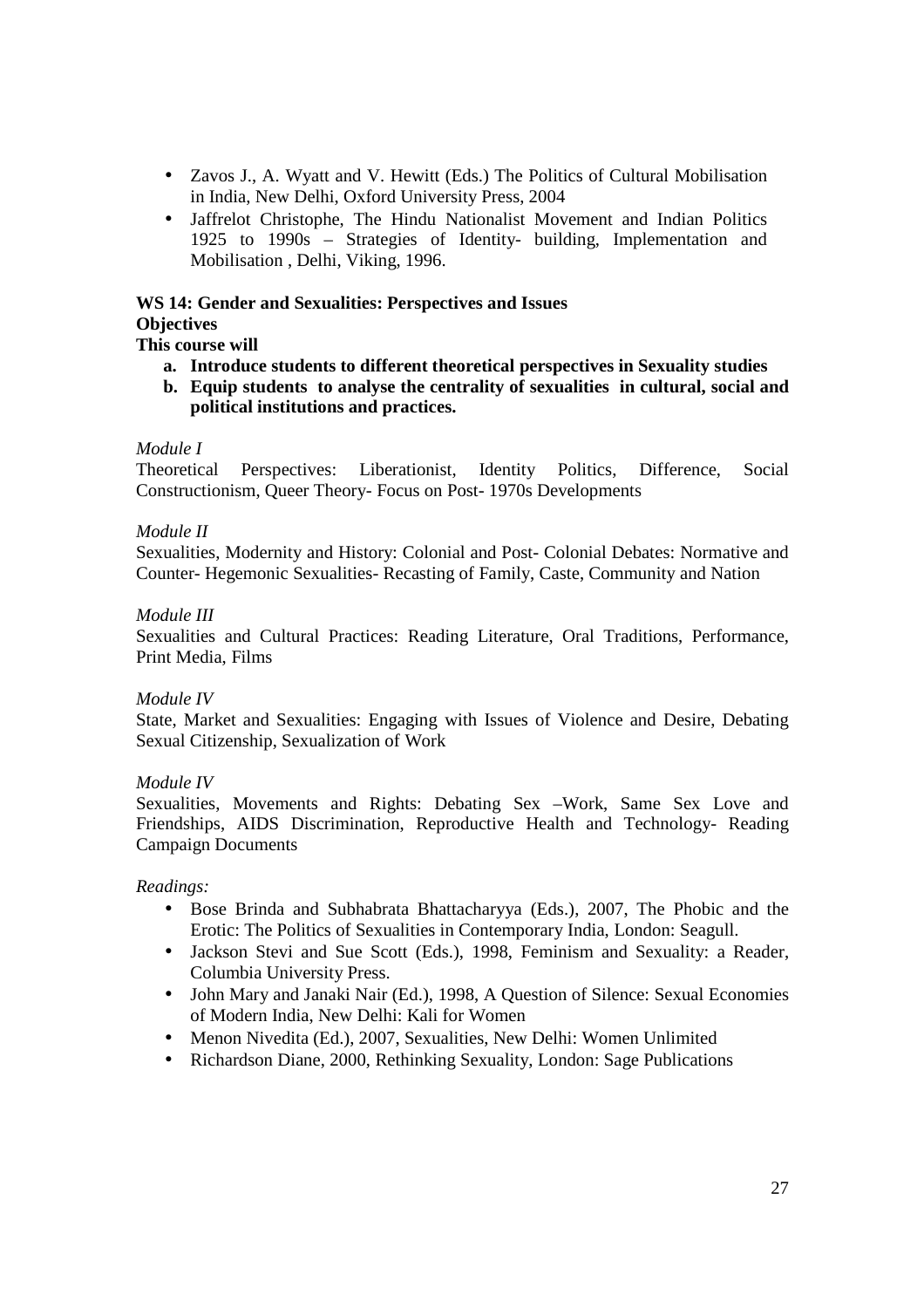## **WS 15: Caste and Gender: History and Memory Objectives This course will**

- **a. Introduce students to debates on the relations between history and memory**
- **b. Equip students to understand caste and gender through dalit testimonios**

## *Module 1*

Inscribing Gender and Caste in the Public Sphere:

Reading the Classics- Jotiba Phule, Dr. B. R. Ambedkar, Periyar , Tarabai Shinde testimonies, reports and resolutions, writings from Self Respect and Ambedkar movement

## *Module II*

Caste and Dalit Life Worlds: Memory and History

Debates on History and memory, Reading Growing Up Untouchable in India (Vasant Moon), The Prisons we Broke (Baby Kamble), Selections from For us this Day and Night (Shantabai Dani) The Outcaste – (Sharan Kumar Limbale), Joothan (Om Prakash Valmiki), Selections from 'Closed doors' (Mukta Sarvagod) and Karakku (Bama). Caste, Kinship and Patriarchy

## *Module III*

Women and Caste, Caste and matriliny in Kerala, Caste and Kinship In Harayana, Theorizing Brahmanical Patriarchy. Reading, Urmila Pawar - The Weave of my Life, Shantabai Kamble- Our Lives Selections and Joseph Macwan- The stepchild.

# *Module IV*

Gender, Sexuality and Violence: From Chunduru to Khairlanji ,Dalit women Speak out Caste and the gendered body, love ,caste and Violence, (Reading Aravind Mallagati-Government Brahmana

#### *Module V*

Reconstructions : History and Politics , Reconstructing the archive -Reading Fragments of Life , Outcaste – Narendra Jadhav, Rewriting History of Caste Culture and Hegemony in Bengal , Discovering Dalit Women Heroes in U.P, Reconstructing subjectivity and Politics

- All the Dalit Life Narratives Listed in the course
- Cubitt, G, History and Memory, New York, Manchester University Press, 2007
- Rege, S, Writing Caste/Writing Gender, New Delhi, Zubaan, 2007
- Kumar, R, Venomous Touch: Notes on Caste, Culture and Politics, Kolkatta, Samya.
- Chakravarti,U, 2003, Gendering Caste, Kolkatta, Samya
- Teltumbde, A , 2008, Khairlangi: A strange and Bitter Crop , New Delhi, Navayana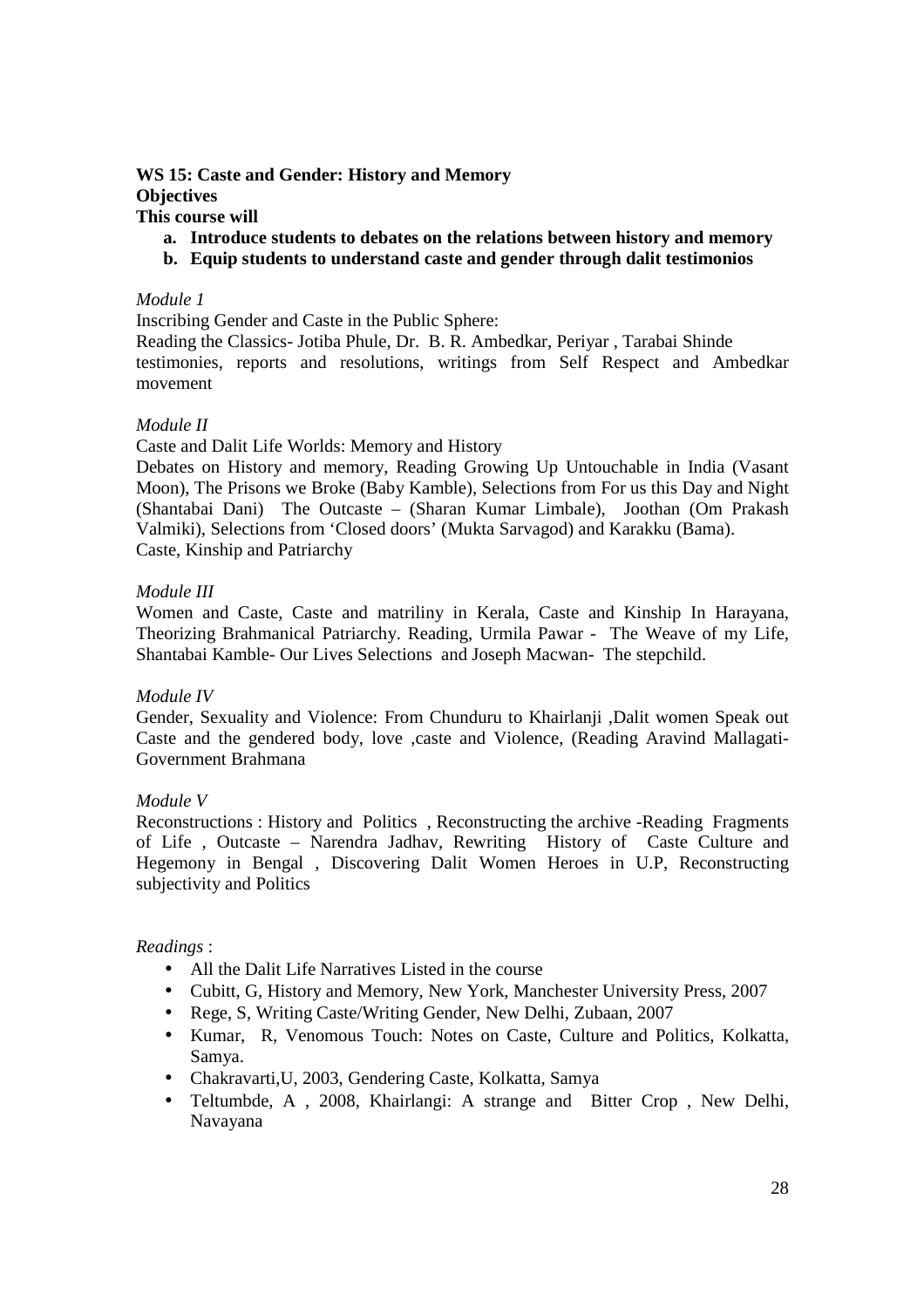# **WS 16: Course (Thematic)**

Course (Thematic) would focus on themes outlined as priority areas under the Women's Studies Programme sanctioned by the University Grants Commission and themes of applied knowledge. The theme would be decided by the Departmental Committee in consultation with students and the course would have the following structure:

- Background, concepts and theoretical perspectives
- Debates on the theme at the global level: Issues and perspectives
- Debates at the national and regional levels: Comparisons and reflections
- Issues in practice
- Working on the theme through field work, archival work, audio- visual materials

# **WS 25 : Literature in Comparative Context**

# **Objectives**

**This course will** 

- **a. Develop an understanding of women's literary expressions across India,**
- **b. Focus on creative expressions across time, cultures, and oral and literary modes in order to understand gendered aspects involved in their production as well as circulation**
- **c. See literature as offering methods for cross-cultural study of society and life within a multilingual context like India,**
- **d. See that the study of literature within the Indian context is therefore enhanced if viewed in relation to its many regions and languages as well as in relation to other arts and social sciences.**

# *Module I*

Women and the Politics of Literary Canons

Literary Canons and the exclusion of women's writings; reconstitution of patriarchies across cultures of colonialism, revivalism, reform, and nationalism.

# *Module II*

Women's Narratives of Self, and Life-Writing

Women's literary expressions from different contexts, regions, histories, and genres. The study of each text should be preceded by an introduction which explains the differing historical contexts as well as the crosscutting relations and/or affinities between and across regions and times.

# *Module III*

Writing Culture

Writings of women from different cultures and sub-cultures in India. These will include fiction, poetry and testimonies from women across castes, tribes, locations and time.

*Module IV*  Women Writing on Society and Politics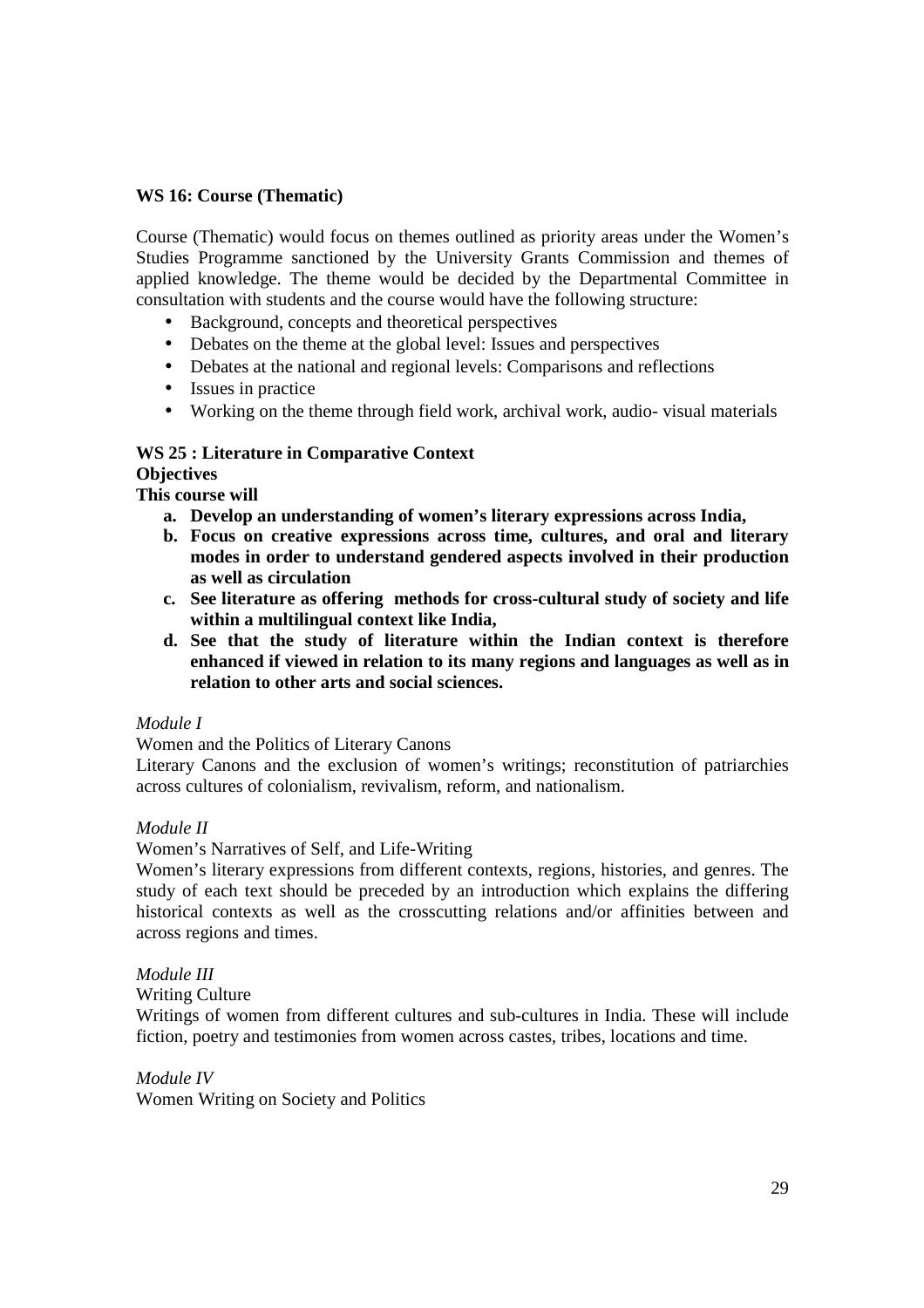Writings as challenge to oppressive structures and systems such as of class, caste, patriarchy and even the state. Testimonies relating to their involvement in uprisings, movements and prison stints too have been written.

## *Module V*

#### Within and Across Borders

Women's writings about their location in religious communities and the nation, and perspectives across communities as well as nation states -- how the borders separating communities and nations, as well as the identification of the "other" community with the enemy across the borders of the nation state, impact women's lives – also how women's writings challenge such borders.

- Abbott J. E (2010) Bahina Bai: A Translation of Her Autobiography and Verses. Cosmo Publications.
- Bama (2011) Karukku, (Translated by Lakshmi Holmstrom), Delhi: Oxford University Press.
- Devi Jyotirmoyee (2005) The River Churning: A Partition Novel. New Delhi: Women Unlimited.
- Halder Baby (2006) A Life Less Ordinary (Translated Urvashi Butalia in English), Delhi: Zubaan in collaboration with Penguin India.
- Hyder Qurratulain (1999) A Season Of Betrayals: A Short Story and Two Novellas. New Delhi: Kali for Women.
- Joanna Russ (1984) How to Suppress Women's Writing. London: Women's Press. (Excerpt from the same).
- Kamble Baby (2008) The Prisons We Broke. Hyderabad: Orient Blackswan.
- Manikuntala Sen (2001) In Search Of Freedom: An Unfinished Journey. Kolkata: Stree and Samya Books. (Tr. From Bengali).
- Mazumdar Vina (2010) Memories of a Rolling Stone, New Delhi: Zubaan.
- N Ravi Shankar Bhaskaran (2004) Mother-forest: The Unfinished Story of C.K. Janu. New Delhi: Kali for Women.
- Pawar Urmila (2008) Weave of My Life: a Dalit woman's memoirs, Kolkata: Stree & Samya Books.
- Pritam Amrita and Sabharwal Jyoti (2001) Shadows of Words: An Autobiography, New Delhi: Macmillian India Ltd.
- Ray Renuka (2005) My Reminiscences: Social Development during Gandhian era and after, Kolkata: Stree and Samya Books.
- Sabitri Roy (2006) Harvest Song, Kolkata: Stree and Samya Books.
- Sanyal Sulekha (2001) Nabankur: The Seedling. Kolkata: Stree and Samya Books.
- Sidhwa Bapsi (2000).Ice Candy Man, New Delhi: Penguin.
- Stree Shakti Sanghatana (1994) We Were Making History: Life Stories of Women in the Telangana People's Struggle. New Delhi: Kali for Women.
- Temsula Ao (2007) These Hills Called Home Zubaan and Penguin.
- Tharu Susie & K.Lalita (Eds.) (1997) Women Writing in India- Volume 1, Delhi: Oxford University Press.
- Tyler Mary (1978) My Years in an Indian Prison, New Delhi: Penguin.
- Woolf Virginia (2003) A Room of One's Own, UBS Publisher and Distributor.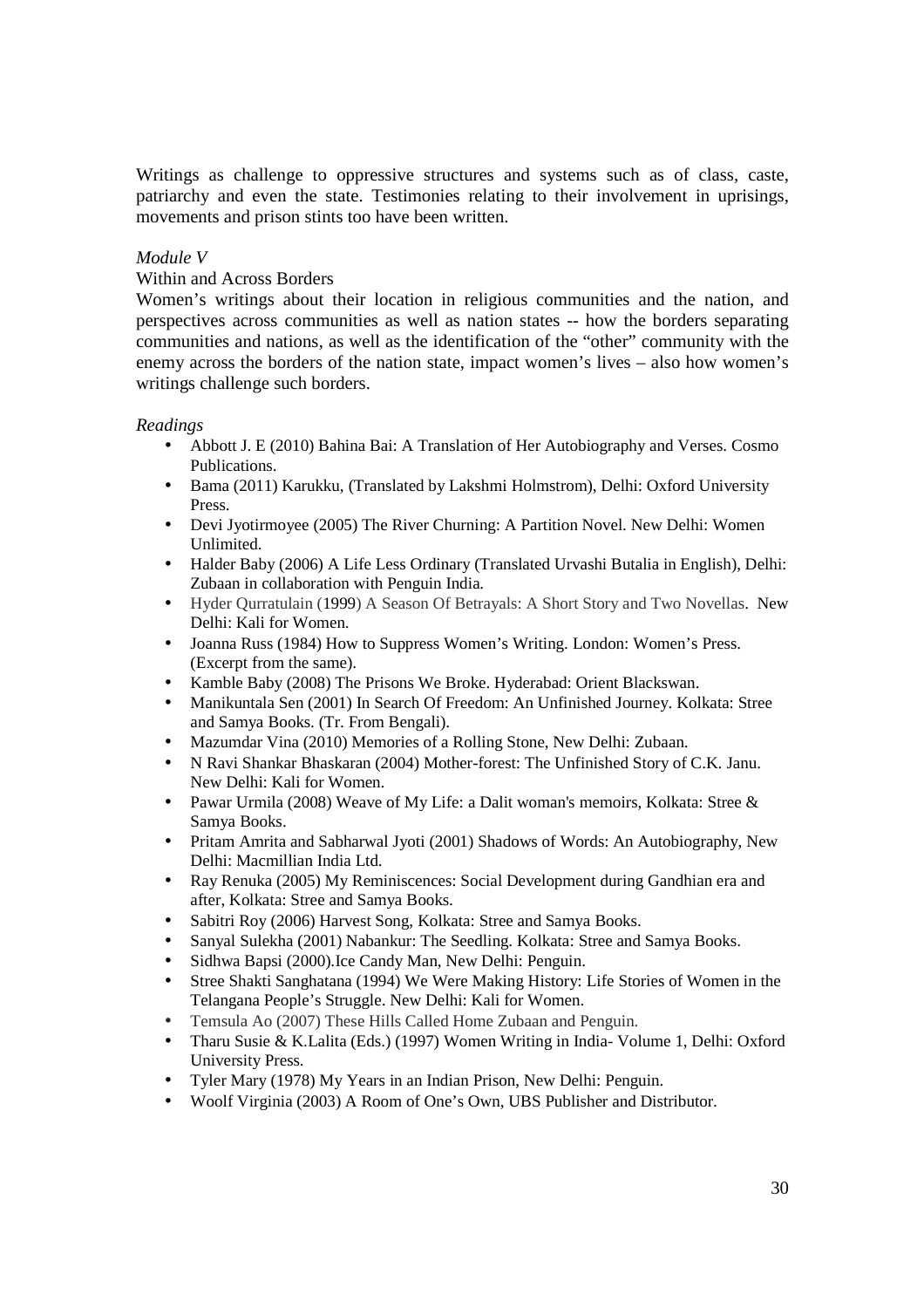# *Semester IV*

# **WS 17: Globalization: Gender Concerns Objectives**

**This course will** 

- **a. Introduce Students to feminist theorization of global restructuring capital**
- **b. Map the different sites , sightings and resistance of gender and globalization**

*Module I* 

Global Restructuring of Capital: Feminist Perspective

*Module II* 

Globalisation and Changing Patterns of Employment in the Third World Gender, Work and Migration in the Context of Globalization Globalisation of Poverty – Feminisation of Poverty

*Module III*  Globalization and State: Weakening Welfare

*Module IV*  Issues in Globalisation and Culture – Industry Cultural Nationalisms, Religious Fundamentalisms and Globalisation

*Module V*  Another World Is Possible: Different Struggles Emergence of Transnational Feminist Movements

- Alexander, Jacqui M., and Chandra Talpade Mohanty (Eds.), Feminist Genealogies, Colonial Legacies, Democratic Futures, New York and London, Routledge, 1997.
- Chossudovsky, M., The Globalisation of Poverty, Goa, Madhyam, 2001.
- Deshmukh-Ranadive J. (ed.), Shifting Sands: Women's Lives and Globalization. Calcutta, Stree, 2000.
- EPW Issues of June  $30 \text{July } 6$ ,  $2001$ ; March  $24 30$ ,  $2001$ ; June  $24 30$ ,  $2000$ ; Jan 15 – 21, 2000; Oct. 30 – Nov. 5, 1999; June 17 – 23,2000; July 29 – Aug. 4, 2000.
- Meridians (Sp. issue) Feminism, Race and Transnationalisms, Vol. 1, No, 1, Autumn 2000.
- Swaminathan M., Weakening Welfare, New Delhi, Leftword, 2000.
- Vikalp, Vol VII/No, 3,4,5, Mumbai, VAK, 1999/2000.
- Wolkowitz, C., Bodies at Work, London, Sage Publications, 2006.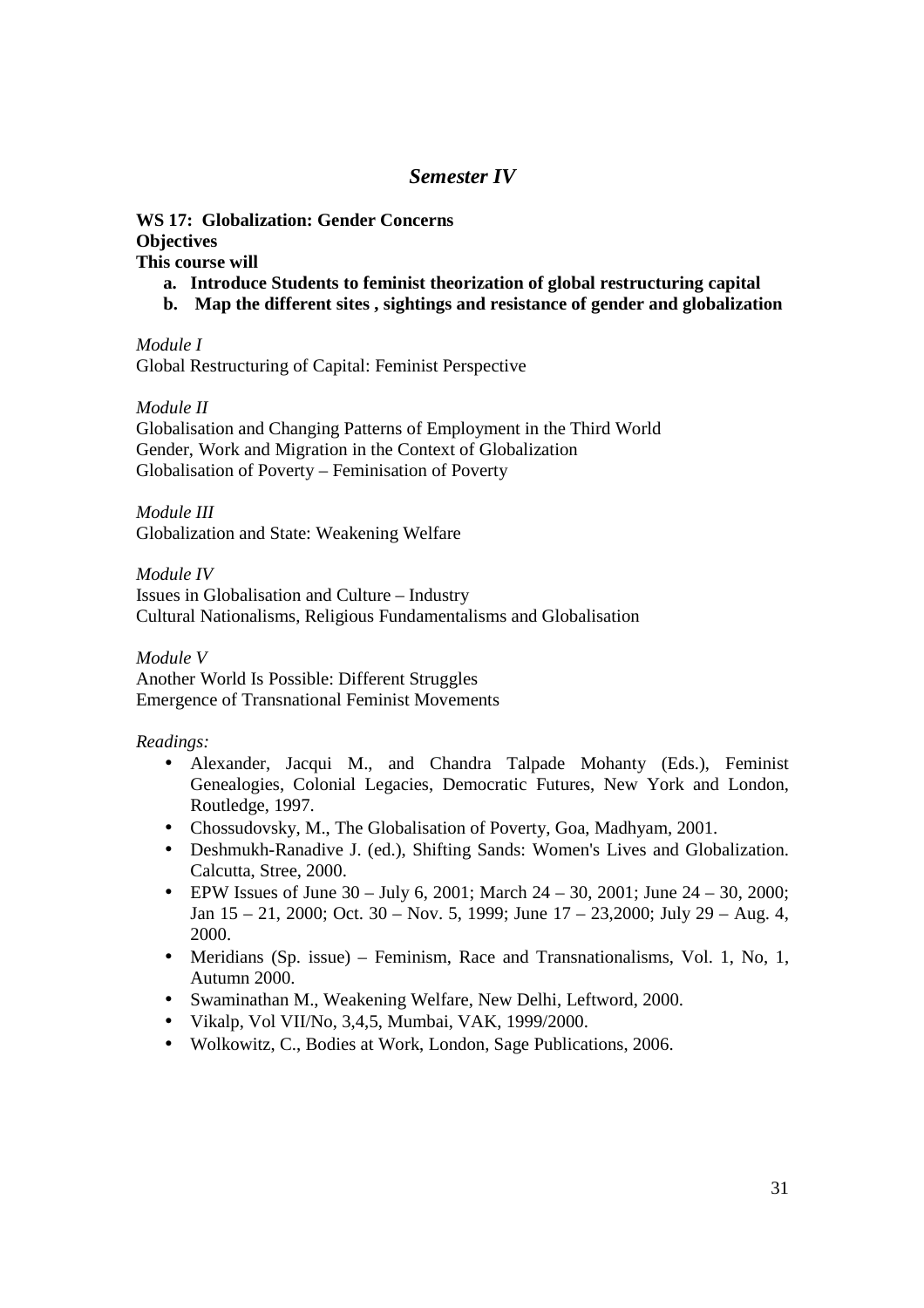**WS 18: Dissertation OR WS 18: Research Essay/ Research Report** 

**Both the courses would involve course work and internal evaluation (50 marks) of the same. The students opting for Dissertation will complete Dissertation for 50 marks. The students opting for Research Essay/ Research Report will complete Research Essay/ Research Report for 25 marks and semester-end examination for 25 marks.** 

**The course work for WS 18 involves** 

## **Objectives**

**This course will** 

- **a. a resource for the semester IV students who will not pursue dissertation**
- **b. a training for students who seek to read, understand and appreciate the research process of feminist research.**
- **c. a way of concretizing and practicing the research process by reflecting over, sharing and discussing the process of research.**

## *Module I*

Basic step in doing research i.e. identifying the area of research in which one's interest will be sustained by having knowledge about the development in the field as well as expanse of the subject matter, narrowing it down, Locating reading materials in research area and following three R's – Reviewing available material, Rapid Reading of the selected readings and then Reading (in-depth) to make detailed notes, preparing an annotated bibliography.

# *Module II*

Prepare literature review of selected material, Building of annotated bibliography, Survey of available works- comments on subject matter of the book as well as on how it is useful for one's research.

# *Module III*

Research as 'radical inquiry'- outlining various steps in doing social research - from formulating research area and questions, seeking to address those by collecting evidence/ data and interpreting and then reporting the research findings, Delineation of research problem and formulation of research questions- Significance of research questions, its types, its distinction from field and schedule questions, and the process of formulating research questions.

# *Module IV*

Identification of sources and analysis of the collected material: Location and selection of different kinds of sources of knowledge to address the research questions asked, Organization and analysis of the collected data, different methods to interpret the data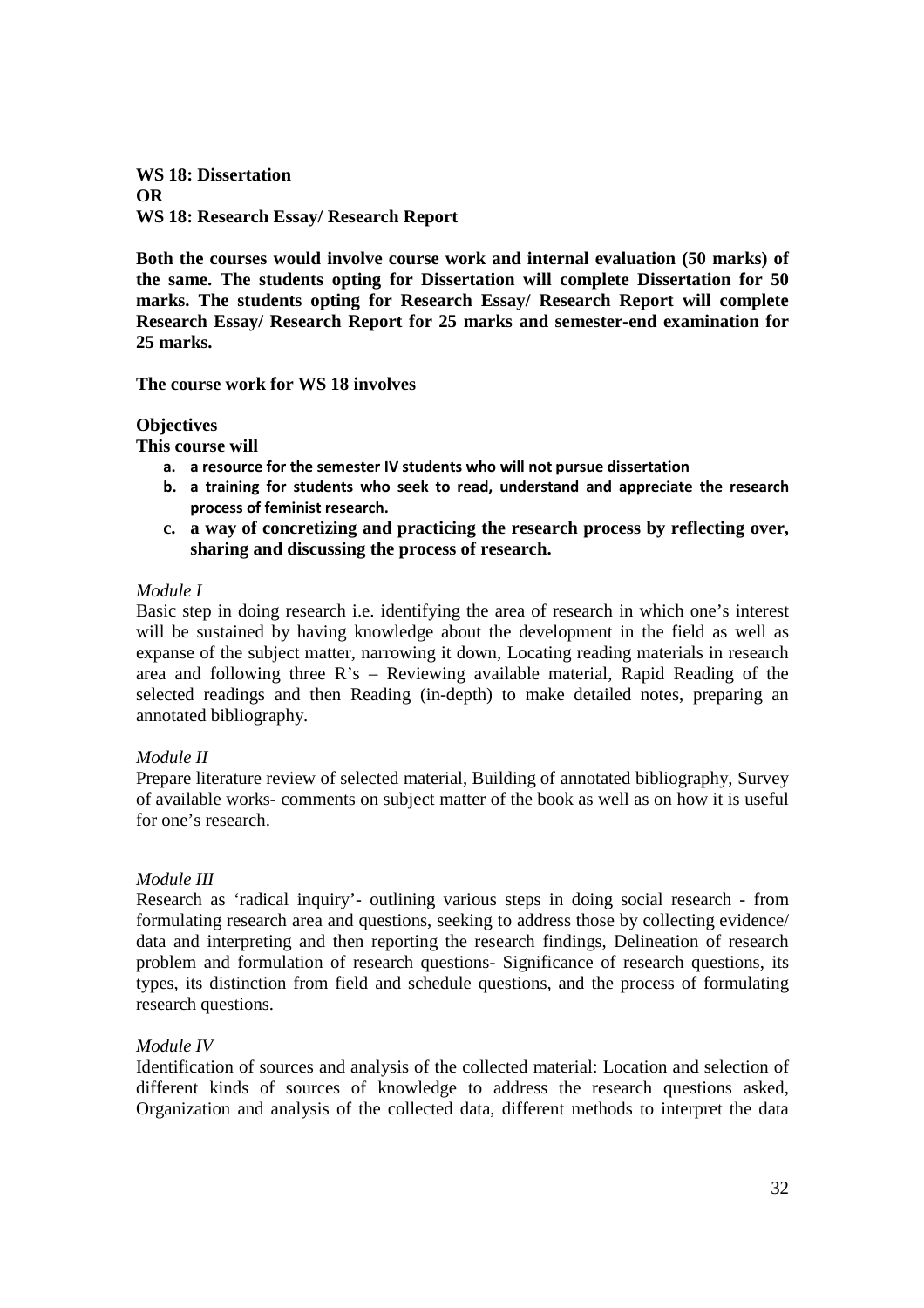(more specifically qualitative data) collected through these sources- how to select a particular kind of analyses depending on one's research questions.

# *Module V*

Reporting of research and writing research paper: Writing the argument, and explaining research situation, analytical and practical issues involved in reporting- such as outlining one's relationship to research topic or writing for audience, Nuts and bolts of finalizing the research report- writing introduction and conclusion, synopsis and abstract, finalizing section headings, referencing (textual, audio-visual, digital sources), writing acknowledgement etc.

# *Readings :*

- Arksey, Hillary and David Harris. 2007. How to Succeed in Your Social Science Degree. Sage: Los Angeles.
- Clough, Peter and Cathy Nutbrown. 2008. A Student's Guide to Methodology, London: Sage Publications.
- Glendinning Eric H. and Beverly Holmstrom. 2004. Study Reading. Cambridge University Press.
- Hamp-Lyons Liz and Heasley Ben. 2006. Study Writing. Cambridge University Press.
- Henn, Matt, Mark Weinstein and Nick Foard. 2010. A Critical Introduction to Social Research. London: Sage Publications.
- Kamler Barbara and Thomson Pat. 2006. Helping Doctoral Students Write. London and New York:Routledge.
- Marvasti, Amir B. 2004. Qualitative Research in Sociology: An Introduction, London: Sage Publications.
- O' Leary, Zena. 2004. The Essential Guide to Doing Your Research Project. Sage: New Delhi.
- Redman Peter. 1998. Good Essay Writing. London: Sage Publications.

# **WS 19: South Asia: An Introduction through Gender Perspectives Objectives**

# **This course will**

- **a. Introduce students to feminist perspectives on South Asia**
- **b. Build a comparative understanding of Issues and Perspectives**

# *Module I*

Introduction to South Asia: Polity, Economy and Society Human Development and Gender Indices

*Module II*  Family, Marriage and Kinship Economy and Labour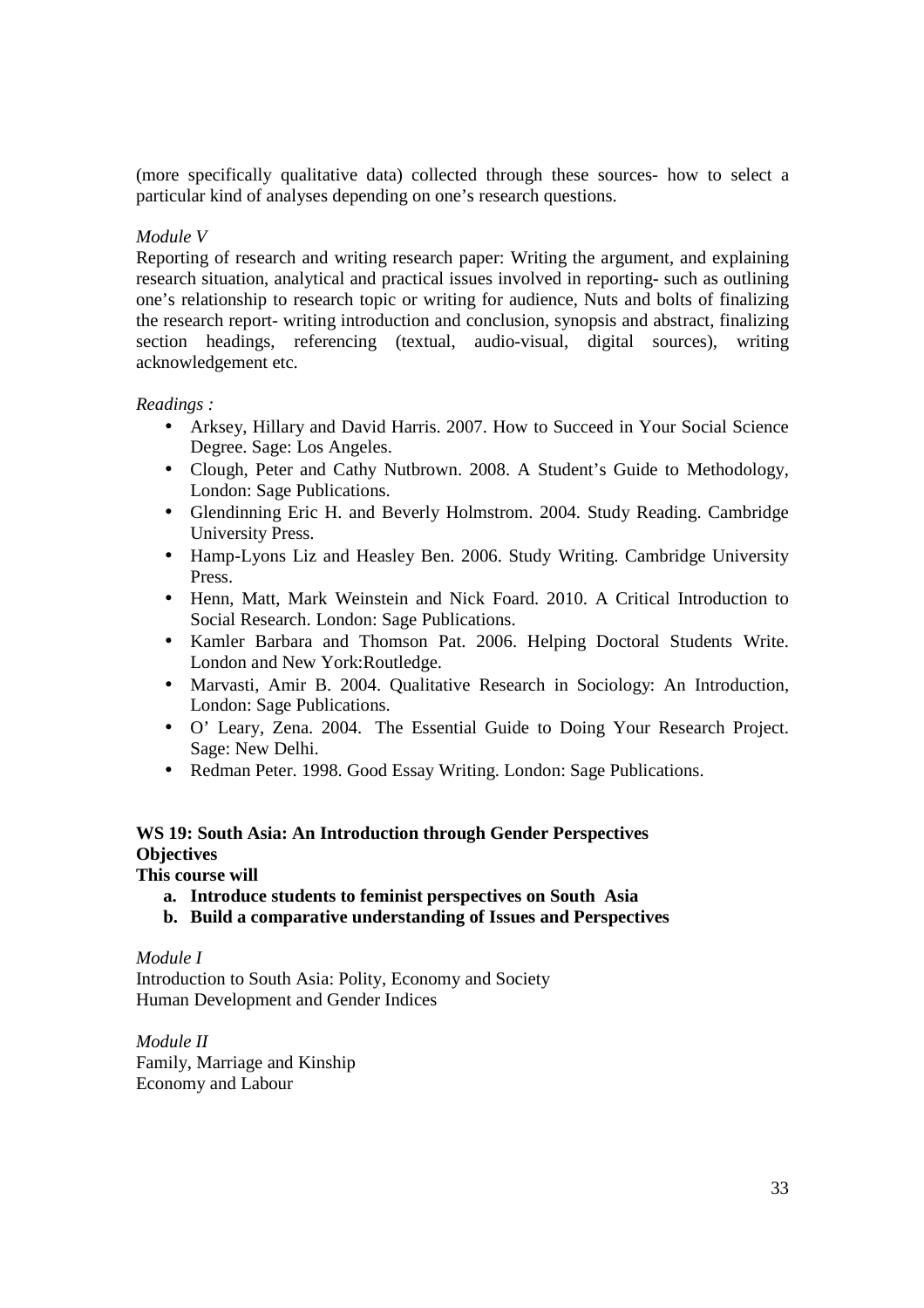*Module III*  Ethnicity, Identity and the State Militarism, Violence and Peace

*Module IV*  Social Movements, Feminist Movements and the State

# *Module V*

Reading Culture: Literatures, Cinemas and Popular Traditions

# *Readings:*

- Manderson Lenore and Linda Rae Bennett (ed.), Violence Against Women in Asian Societies, Routledge, 2003.
- Human Development in South Asia 2000: The Gender Question, Oxford University Press, 2000.
- Dube Leela (series editor), The Women and Household in Asia, series of five volumes.
- Khanam R. and Abida Samiuddin (ed.), Muslim Feminism and Feminist Movement: South Asia (In 3 Volumes), Global Vision Publishing House, 2002.
- Srivastava Sanjay (ed.), Sexual Sites, Seminal Attitudes: Sexualities, Masculinities and Culture in South Asia, New Delhi, Sage Publications, 2004.

# **WS 20: Gender and Cultural Studies in India Objectives**

**This course will** 

- **a. Introduce the students to the field of Cultural studies and its significance for doing gender**
- **b. Equip the students with methodologies of analyzing popular cultural practices**

# *Module I*

Cultural Studies in India -Culture Studies as a Field and Contributions of Feminist Cultural Theory, Critical Internationalization, Inter-Asia Cultural Studies and (Mapping the Field and Intersections with Feminist Perspectives on Materializing Culture)

# *Module II*

Gender, 'Popular Culture' and Colonial Modernity in India: The Nautanki Theatre of North India, the 'Other' Women as Heroines of Early Hindi Cinema, Politics of Voice and Emergence of Classical

# *Module III*

Reading Popular Films, Documentaries and Transnational Television, Fashion as Social History of Gender, Community and the Nation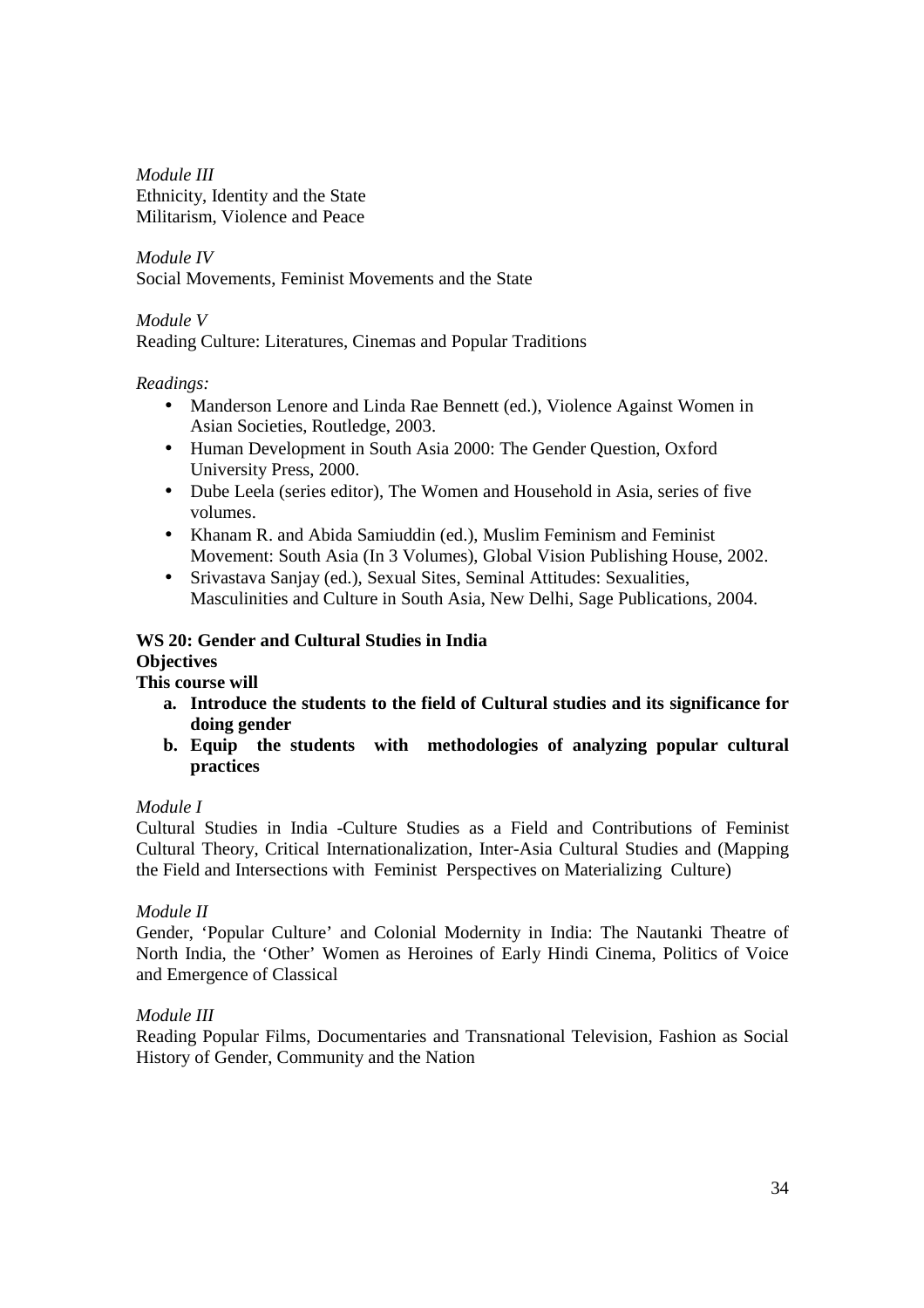# *Module IV*

Reading Print Cultures- Maps, Magazines, Footpath Pornography, Posters Photographs, Calendar Art and Newspapers– As Social History of Gendered Class, Sexuality and the Family

# *Module V*

Reading Studies of Dalit- Bahujan Cultures – Social History of Relational Identities and Modernity in India

# *Readings:*

- Chen, K and Huat, C ( Eds) The Inter- Asia Cultural Studies Reader, Oxon, Routledge,2007.
- Mcwan , J et al (eds) . The Silken Sing: The Cultural Universe of Dalit women , Kolktta, Stree, 2000.
- Niranjana T, V. Dhareshwar (eds), Interrogating Modernity: Culture and Colonialism in India, Calcutta, Seagull, 1993.
- Tharu S, and K Lalitha, Women Writing in India (600 BC to the Present), New Delhi, Oxford University Press, 1991.
- Uberoi P., Freedom and Destiny. Gender, Family, and Popular Culture in India, New Delhi, Oxford University Press, 2006.

# **WS 21: Gender, Production and Reproduction in South Asia Objectives**

# **This course will**

- **a. Introduce students to comparative perspectives on South Asia**
- **b. Focus on issues and campaigns on poverty, reproduction and collective action.**

# *Module I*

Rethinking South Asia: Analyzing Contemporary Issues from Gender Perspective Sex Ratio, Health and Nutrition, Girl Child and Education

*Module II* 

Production, Reproduction and Kinship: Continuities and Differences

# *Module III*

Women and Work: Regional Patterns and Perspectives on Informalization of Labour

# *Module IV*

Feminization of Poverty: Issues and Strategies

# *Module V*

Voices, Strategies and Collective Actions across the Region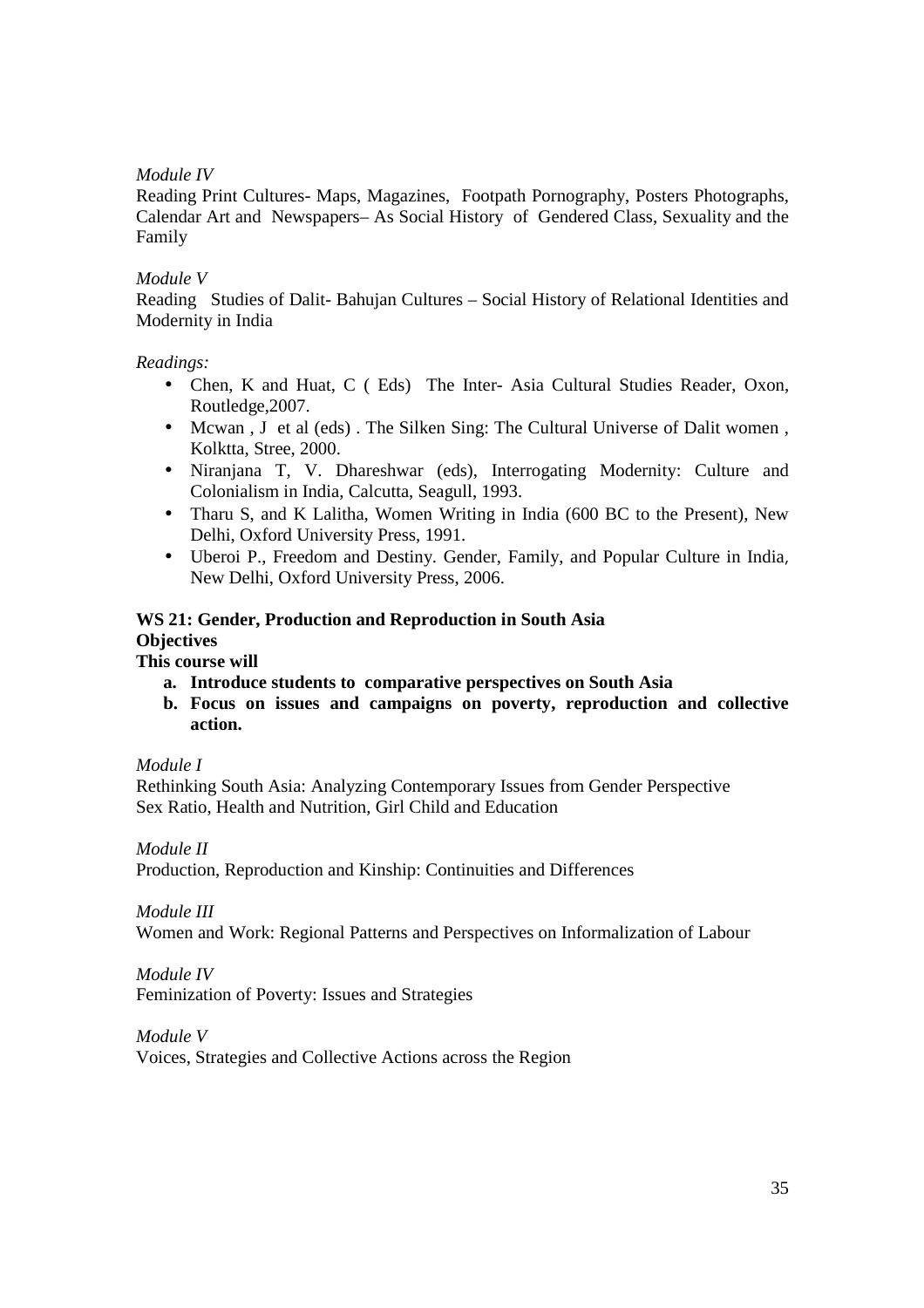# *Readings:*

- Agarwal B, (ed), Structures and Patriarchy: State, Community and Household in Modernising Asia, New Delhi, Kali for Women, 1988.
- Agarwal B., A Field of One's Own: Gender and Land Rights in South Asia, Cambridge, Cambridge University Press, 1994.
- Basu S., She Comes to Take her Rights: Indian Women, Property and Propriety, New Delhi, Kali for Women, 2001.
- Chanana K and Krishnaraj M. (eds), Gender and the Household Domain. Sage, New Delhi, 1989.
- Chatterjee I., Unfamiliar Relations: Family and History in South Asia. Permanent Black, 2004.
- Dube L. and Palriwala R. (eds), Structures and Strategy: Women, Work and Family, New Delhi, Sage, 1990.
- Guha Thakurtha M., Contemporary Feminist Perspectives, Dhaka, University Press Limited, 1997.
- Raju S. and Bagchi D. (eds), Women and Work in South Asia, London, Routledge, 2004.

# **WS 22: Course (Thematic)**

Course (Thematic) would focus on themes outlined as priority areas under the Women's Studies Programme sanctioned by the University Grants Commission and themes of applied knowledge. The theme would be decided by the Departmental Committee in consultation with students and the course would have the following structure:

- Background, concepts and theoretical perspectives
- Debates on the theme at the global level: Issues and perspectives
- Debates at the national and regional levels: Comparisons and reflections
- Issues in practice
- Working on the theme through field work, archival work, audio-visual materials

# **WS 26 : State, Civil Society and Law: Gender Perspectives**

**Objectives** 

**This course will** 

- **a. To provide a background to the understanding of women/gender and law in India, and that of citizenship, social location, the law and the state.**
- **b. To give an introduction to the historical context in which rights are located, to the constitutional guarantee of equality and non discrimination, to the difficulties and complexities in securing constitutional guarantees**
- **c. To establish the connections between the feminist campaigns and advocacy, the formulation of legislation, and the struggles to put in place effective institutional mechanisms to work legislation.**
- **d. To offer an opportunity to explore issues of deliberative politics, state policy, constitutionalism, justice through projects and field work**

# *Module I*

Background to understanding law in independent India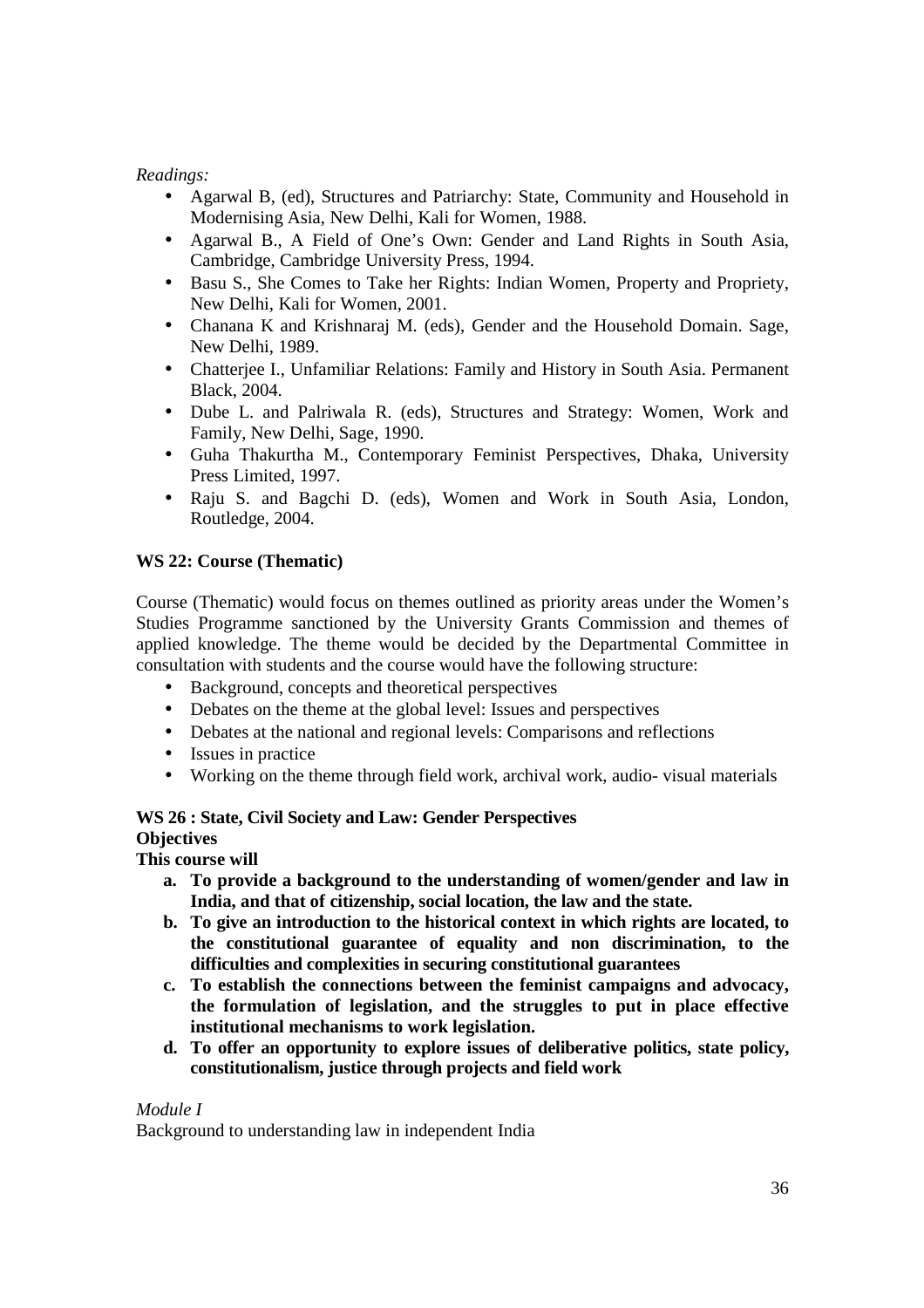Gender underpinning of formulation of law and justice in independent India, Debates since  $19<sup>th</sup>$  century on the age of consent; enforced widowhood; child marriage; devadasi abolition; caste; untouchability etc. and Constituent assembly debates on women's equality and the rights enshrined in the Constitution.

#### *Module II*

#### Understanding Justice and law

Protective legislation, justice and the constitution, Texts of various legislations and landmark judgements of the High Courts and Supreme Court, Open letters and other materials on specific formulations of law , Feminist response and critique of protective legislation both in their formulation and practice.

## *Module III*

## Social exclusion and law

Critical review of the dynamic of disadvantage, marginality and exclusion with notions of citizenship, rights and justice , Unravelling the intersections between gender and other forms of exclusion, the implications for citizenship and rights.

## *Module IV*

#### Women, family and law

Reduction of formal law concerning the family to "family laws"; Family as foundational institution figuring in every branch of law—contract, commercial laws, international law etc. Women's movement and securing women's rights within the family.

#### *Module V*

# Working with Issues /Cases

Field based Project work/assignments to provide exposure to the ways in which the foregoing issues discussed in the modules play out on the ground; Tracing, building legal campaigns or analyses of cases and judgements.

- Agnes Flavia (2010) Law, Justice, and Gender: Family Law and Constitutional Provisions in India, Delhi: Oxford University Press.
- B. R. Ambedkar, (1916) Castes in India: Their Mechanism, Genesis and Development.
- Cossman, B. and R. Kapur (eds.) (1996) Subversive Sites: Feminist Engagements with Law in India, New Delhi, Sage.
- Dhagamwar Vasudha (1999) Law, Power and Justice: the protection of personal rights in the Indian penal code [chapter on rape law reform], Sage Publications.
- Flavia Agnes (2012) Family Law II: Marriage, Divorce, and Matrimonial Litigation, OUP.
- Grover Vrinda and Saumya Uma (2010) Kandmahal: the law must change its course, MARG.
- Hasan, Z. (ed.) (1994) Forging Identities: Gender, Communities and the State, New Delhi, Kali for Women.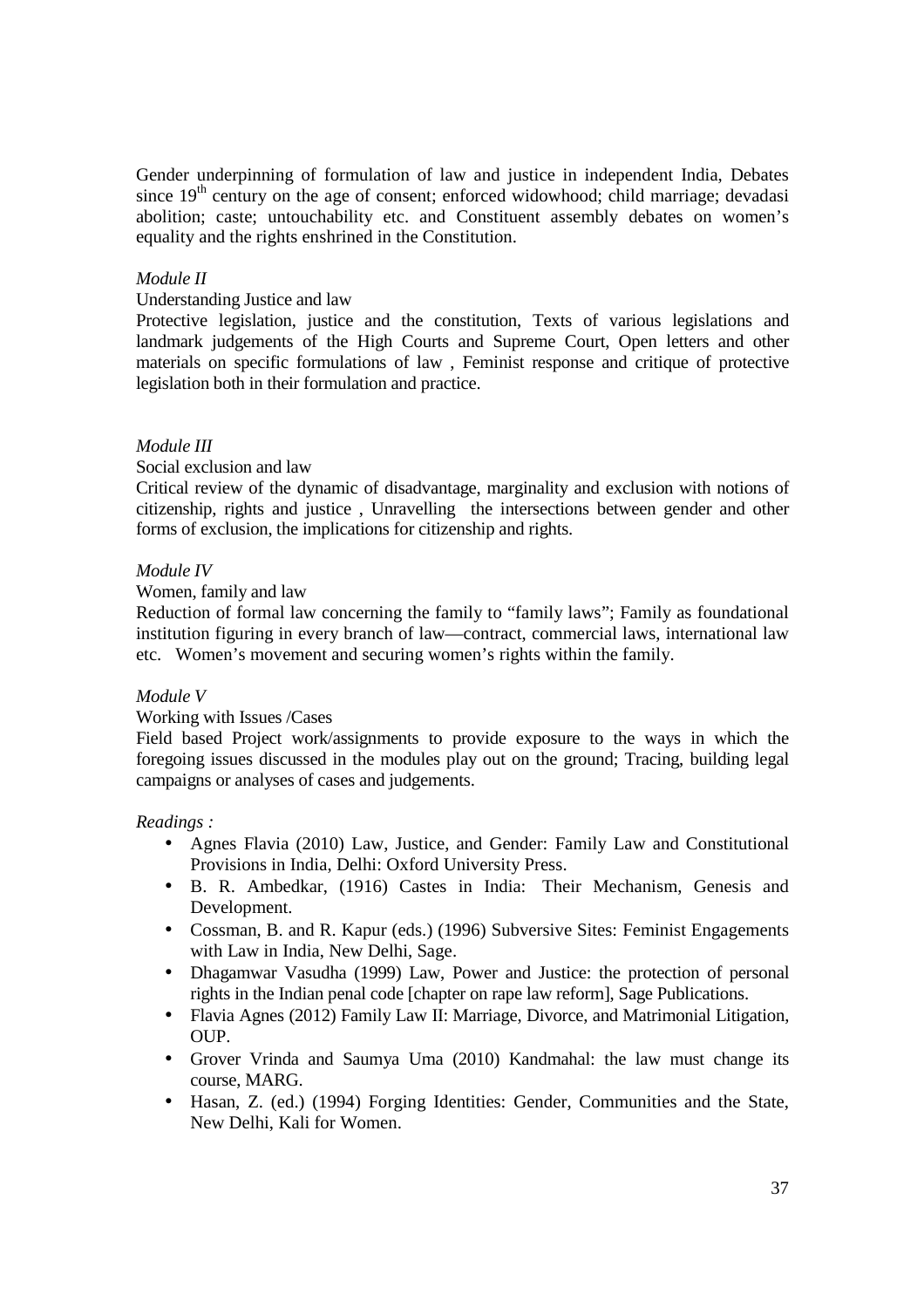- Kalpana Kannabiran, "Voices of Dissent: Gender and Changing Social Values in Hinduism" in Hinduism in Modern Times edited by Robin Rinehart, ABC-CLIO, 2004 (for a simple review of debates around major issues of gender justice in colonial India).
- Kannabiran Kalpana, 'The Judiciary, Social Reform and the Debate on 'Religious Prostitution' in Colonial India', in Economic and Political Weekly, VOL 30 No. 43, 1995, pp.WS 59-WS.
- Kannabiran Kalpana, 'The three dimensional family, Remapping a multidisciplinary approach to family studies, in Economic and Political Weekly, vol.41 No.42 Oct 21 2006.
- Menon, N (2004) Recovering Subversion: Feminist Politics Beyond the Law, New Delhi, Permanent Black.
- Mohanty Manoranjan et. al eds (2010) Weapon of the oppressed: Inventory of people's rights in India, Council for Social Development & Daanish Books, Pp 1- 120.
- Narrain Arvind and Gupta Alok (2010) Law like Love, Yoda Press.
- Phule Jotirao, Gulamgiri.
- Rao B. Shiva, Framing of India's Constitution: A Study, IIPA. (Excerpts from the same for Constituent Assembly Debates on Women's Equality).
- Shinde Tarabai, Stree Purusha Tulana.
- Sunder Rajan, R (2004) The Scandal of the State: Women, Law and Citizenship in Postcolonial India, New Delhi, Permanent Black.

# **WS 27: Experience and Theory : Understanding Feminist Debates**

# *Module 1*

# **On Experience and Theory : Indian Debates**

 Evaluating Social Sciences in terms of Egalitarian content and practice, Conceptualising Lived Experience, 'Western' theory and 'Indian ' Experience ?

#### *Module 2.*

On Experience and Theory : Introducing Issues in Feminist Debates Experiential Knowledge Claims as Reliable Sources of Social Knowledge,Theorizing, Narrativizing, and Historicizing Experience

#### *Module 3*

# **Post-Positivist Perspectives on Experience as an Epistemic Resource**

Debates on Standpoint, experience, epistemic privilege and authority

#### *Module 4*

# **Reading Resistant Life Writing Practices**

Reading women's Lives , storytelling and counter narrative as resistant knowledge, hybrid writing forms and politics of language , debates on Testimonio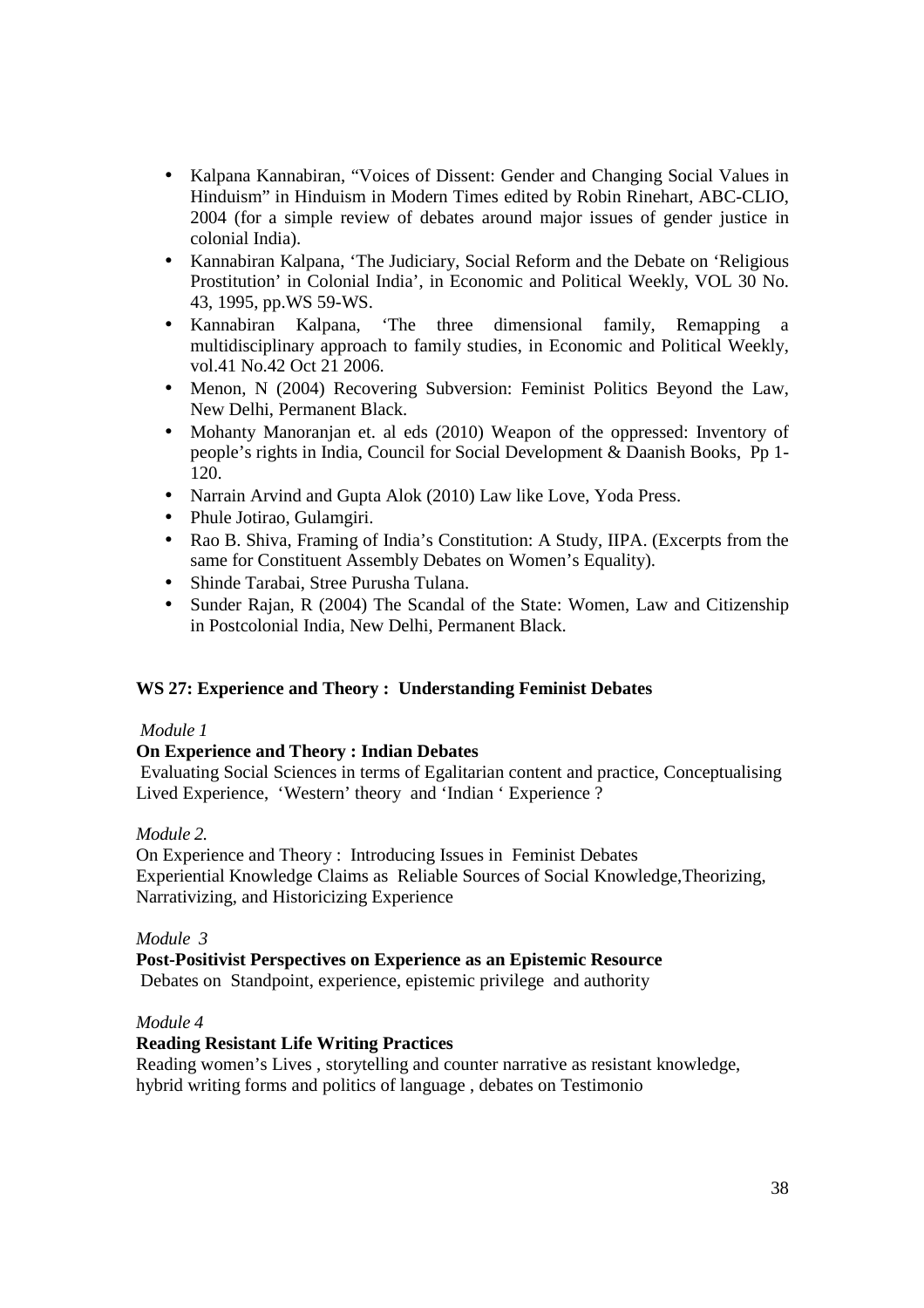# *Module 5*  **On Politics of Representation**

Why 'we' cannot speak for others, issues in border crossing and collaborative methodology

- Scott, Joan W. "The Evidence of Experience." *Critical Inquiry* 17:4 (1991): 773- 797.
- Guru Gopal and Sarrukai, S. Cracked Mirror: Indian Debates on Experience and Theory, New Delhi: OUP,2012
- Niranjana, Tejaswini. *Mobilizing India: Women, Music, and Migration between India and Trinidad*:Duke University Press. 2006.
- John, Mary E. *Discrepant Dislocations: Feminism, Theory and Postcolonial Histories.* Delhi: Oxford University Press, 1996.
- Brown, Wendy. "Wounded Attachments." *Political Theory* 21:3 (1993): 390- 410.
- Mohanty, Chandra Talpade. *Feminism Without Borders: Decolonizing Theory, Practicing Solidarity*. Durham: Duke University Press, 2003.
- Rege, Sharmila. *Writing Caste/Writing Gender: Narrating Dalit Women's Testimonios*. New Delhi: Zubaan, 2006.
- Stone-Mediatore, Shari. "Chandra Mohanty and the Revaluing of 'Experience.' *Hypatia* (13.2) 1998: 116-133.
- Linda Martín Alcoff, Michael Hames-García, Satya P. Mohanty, New York: Palgrave Macmillan, 2006.
- Harding, Sandra. "Section II: Epistemology." *Whose Science? Whose Knowledge? Thinking from Women's Lives*. Ithaca: Cornell University Press, 1991.
- Hennessy, Rosemary. "Women's Lives/Feminist Knowledge: Feminist Standpoint as Ideology Critique." *Hypatia* (8.1) 1993: 14-34.
- Janack, Marianne. "Standpoint Epistemology without the 'Standpoint'?: An Examination of Epistemic Privilege and Epistemic Authority." *Hypatia* (12.2) 1997: 125-139.
- Personal Narratives Group, The (eds.). *Interpreting Women's Lives: Feminist Theory and Personal Narratives*. Bloomington: Indiana University Press, 1989.
- Smith, Sidonie and Julian Watson. *Reading Autobiography: A Guide for Interpreting Life Narratives*. Minneapolis: University of Minnesota, 2010.
- Bell, Beverly. "Resistance as Expression." *Walking on Fire: Haitian Women's Stories of Survival and Resistance*. Ithaca: Cornell University Press, 2001: 61-92
- Anzaldúa, Gloria. *Making Face, Making Soul: Haciendo Caras*: *Creative and Critical Perspectives by Feminists of Color*. San Francisco: Aunt Lute Books,
- hooks, bell. "this is the oppressor's language/ yet I need it to talk to you": Language, a place of struggle." *Between Languages and Cultures: Translation and Cross-cultural Texts*. Eds. Anuradha Dingwaney and Carol Maier. Pittsburgh: U of Pittsburgh Press, 1995.